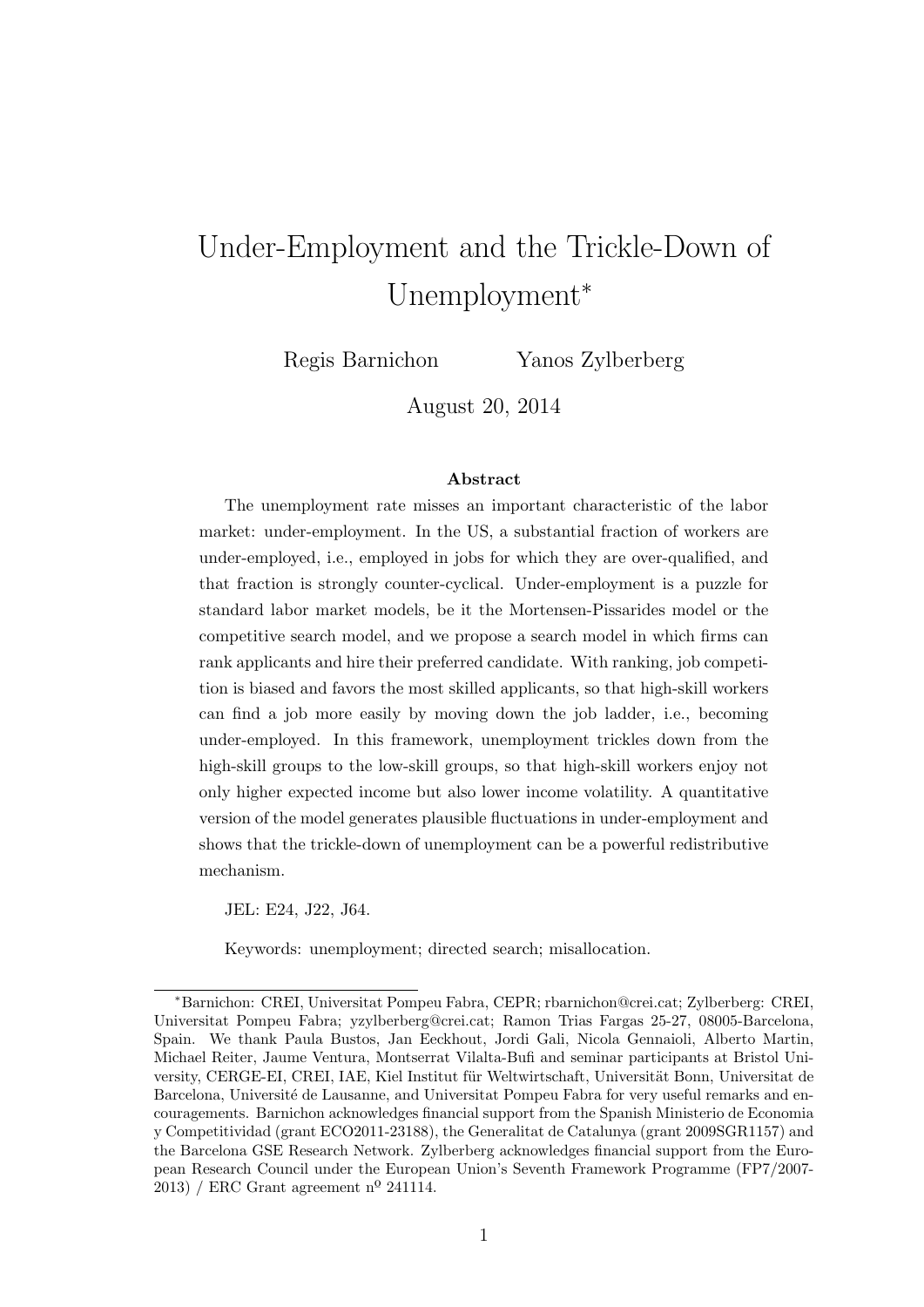The recession left millions of college-educated working in coffee shops and retail stores.<sup>1</sup>

To get by, the unemployed are accepting positions [in] retail jobs that don't match their skills.  $\left[\ldots\right]$  There are more jobs, but there are also a lot of very well-qualified people applying for them. [...] There is still great competition. When you apply for a job, there are so many people applying.<sup>2</sup>

While the unemployment rate is the traditional gauge of the labor market, it misses an important dimension of the state of the labor market: under-employment. In the US, a substantial fraction of workers are under-employed, i.e., employed in jobs for which they are over-qualified, and that fraction –the under-employment rate– is strongly counter-cyclical, increasing markedly in slack labor markets. As shown in figure 1, the fraction of US college graduates working in lower skill-requirement occupations increased from 34 percent in 2008 to 38 percent in 2012. This change represents an increase of about 12 million under-employed workers in fours years, almost twice as large as the increase in unemployment of about 7 million workers.

While under-employment finds a large echo in the media, as suggested by our opening quote, there is surprisingly little work on the properties of under-employment and its implications for business cycle fluctuations. In this paper, we study the phenomenon of under-employment and show that the under-employment rate is an important, yet overlooked, characteristic of the labor market, and that the unemployment numbers alone can substantially underestimate the toll of a recession on the labor market.

First, we study empirically the phenomenon of under-employment in the US and show three stylized facts: (i) under-employment is strongly counter-cyclical, (ii) under-employment is very costly, an under-employed worker earning between 30 and 40 percent less than his non-under-employed counterpart, and (iii) underemployment is a highly persistent state, with under-employed workers spending an average of about five years in under-employed jobs.

Second, we aim to understand the economic mechanisms behind the existence and cyclicality of under-employment. We argue that under-employment constitutes a puzzle for canonical search models of the labor market, be it a search and matching model a la Mortensen and Pissarides (1994) or a competitive search model a la Moen (1997). In those models, given the substantial wage loss associated with underemployment, under-employment can only arise in equilibrium if low-qualification jobs are relatively more abundant than high-qualification jobs. We show that this

<sup>1</sup>The Wall Street Journal, 26 March 2013

<sup>2</sup>Bloomberg.com, May 22, 2014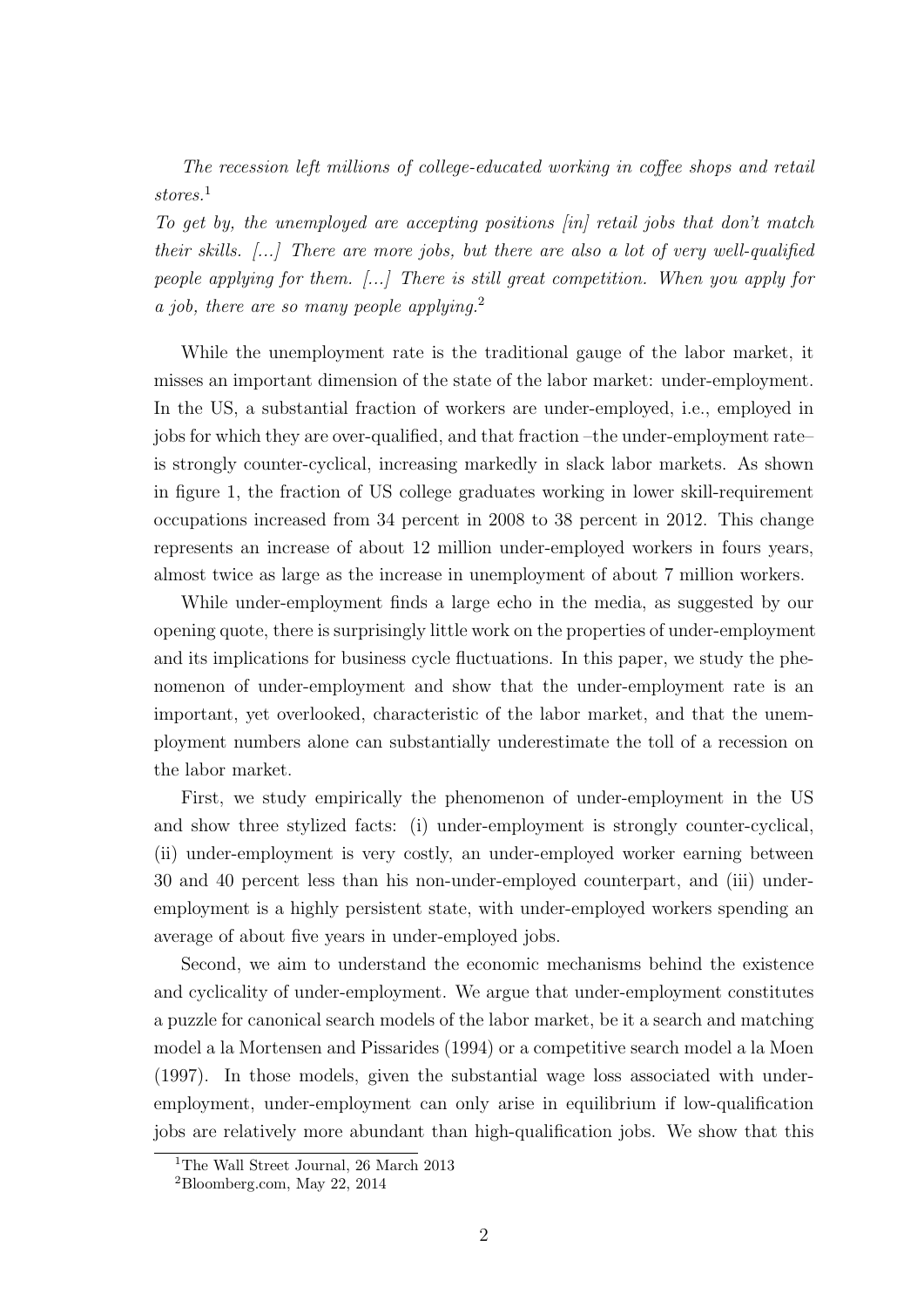is not the case, so that the existence (and cyclicality) of under-employment cannot be rationalized by standard search models.<sup>3</sup>

We argue that standard search models cannot explain the existence (and cyclicality) of under-employment, because they rely on the assumption that matching is random. With random matching, high-skill workers find low-qualification jobs at the same rate as low-skill workers, giving them little incentive to move down the job ladder given the associated wage loss. Instead, we propose a search model with an alternative matching process in which firms can rank applicants and hire their preferred candidate. In addition of being intuitively appealing, the notion of ranking is supported by evidence that firms prefer more qualified workers when facing multiple applicants. First, using experimental data compiled by Kroft et al. (2013), we show that when workers apply for a low-qualification job, workers with stronger resumes are substantially more likely to be called back by the firm. Second, high-skill workers command a wage premium of about 15 percent over their lower-skill peers working in the same occupation (defined at the three-digit level), consistent with the idea that high-skill workers generate a higher surplus.

With ranking, when multiple workers compete for the same job opening, the firm chooses the candidate that will generate the highest surplus. In this sense, job competition is biased and favors the high-skills, because a high-skill worker applying to a low-skill job is systematically hired over competing low-skill applicants. With skill-biased job competition, a high-skill worker moves down the occupational ladder, in order to find a job more easily and escape competition from his high-skill peers. In other words, under-employment exists, not because low-qualification jobs are more abundant, but because the competition to get a low-qualification job is, from the viewpoint of high-skill workers, less intense.

The model has some interesting implications that differ from those of traditional search models with random matching. In particular, under-employment has distributional implications. When high-skill workers move down the job ladder, they take the jobs of less-skill individuals, who are in turn driven out their market and further down the occupational ladder. Through this process, unemployment trickles down from the upper-occupation groups to the lower-occupation groups. As a result, different skill groups may be affected asymmetrically by business cycle fluctuations. A higher skill level not only guarantees a higher expected income, but it also provides

<sup>&</sup>lt;sup>3</sup>In addition, we provide some evidence that the labor market for low-qualification jobs is more cyclical than the labor market for high-qualification jobs. In standard search models, high-skill workers would be more tempted to move down the job ladder in booms where low-qualification jobs are relatively more abundant, thereby leading to a counterfactually counter-cyclical underemployment rate.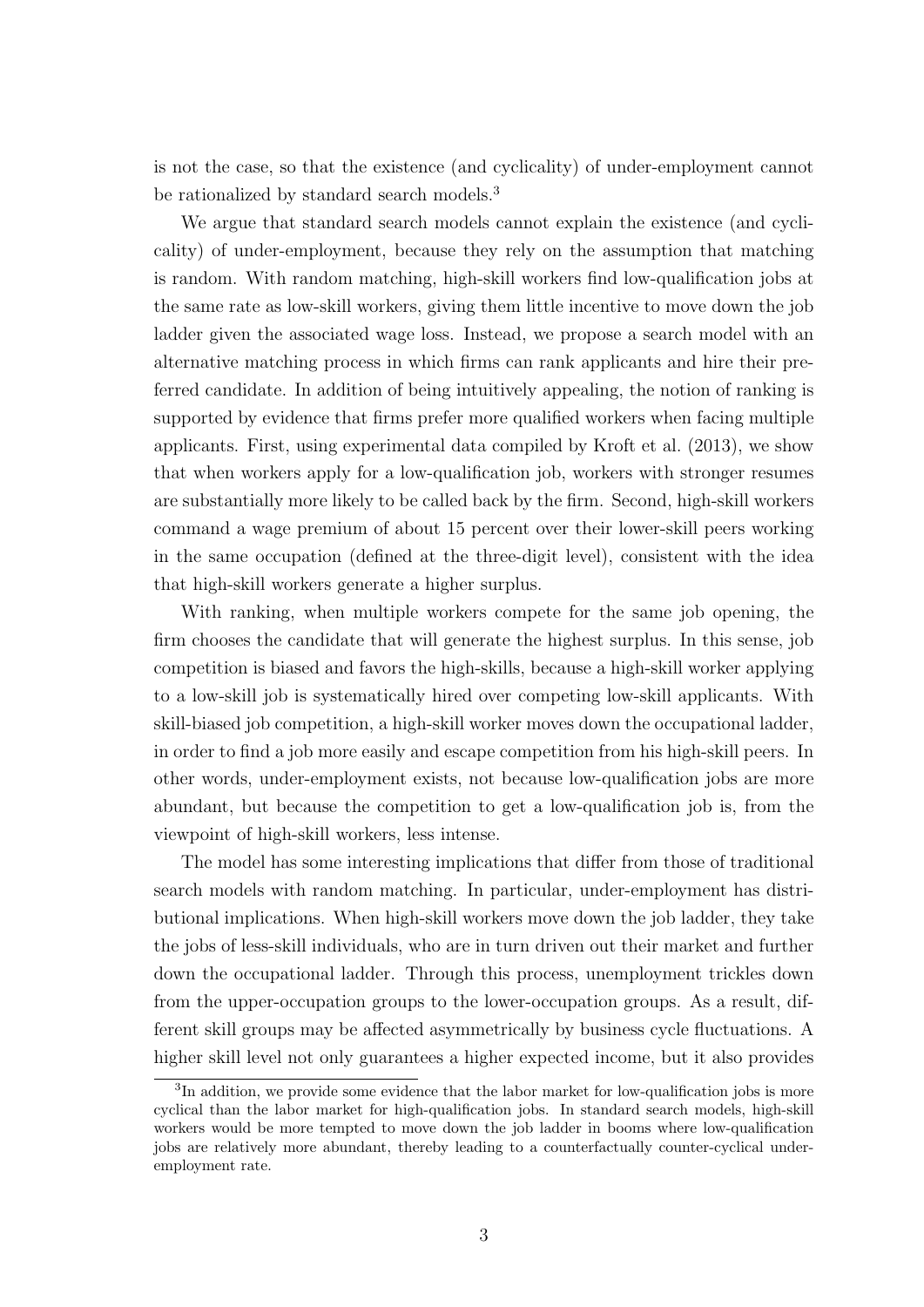a lower volatility of income, because high-skill workers can partially smooth out adverse labor demand shocks by moving down the occupational ladder. In contrast, under-employment exacerbates the income volatility faced by lower-skill workers.

The key ingredients of our model are heterogeneity across workers and jobs, coordination frictions, and wage competition between workers. Workers differ in their skill level, and islands differ in their productivity level. Workers can direct their search to a given island, that can be more or less productive and more or less congested. In each island, there are coordination frictions: some vacancies will receive multiple applications while other vacancies will have no applicants, and not every worker will get a job. Importantly, hiring is non-random: when a vacancy receives multiple applications, the firm ranks applicants who compete for the job, and the firm hires the most profitable applicant.

At the root of under-employment in our model lies a trade-off between the output of a job in that island and the level of competition for that job. In productive but congested islands, output is high but workers' bargaining position is low, because workers compete against each other and leave most of the surplus to the firm. In a less productive island, production is lower, but even when congestion is high, a highskill worker is ranked above the other applicants and can easily get a job, because he is an exceptional candidate, being "better" than most other workers in that island.

We show that under-employment is generally inefficient, because when deciding to search for a job in a low-productivity island, a high-skill worker does not take into account how he can disproportionately hurt the labor market opportunities of low-skill workers. This (negative) externality, which we label a *ranking externality*, stems from the (little studied) fact that heterogeneous workers can face different labor market prospects in the same labor market. Because firms can rank applicants, a high-skill worker in the low-productivity island always faces better labor market prospects than low-skill workers.<sup>4</sup> Although the optimal allocation (subject to the same coordination frictions) calls for some level of under-employment in order to maximize the matching probability of the most-skilled workers, the low-productivity island is too attractive to high-skill workers and, and there is too much underemployment in the decentralized allocation. As a result, compared to the constrained optimal allocation (subject to the same coordination frictions), too many high-skill workers are "wasted" working for low productivity firms, too many low-skill workers end up unemployed, and there are too many low productivity firms and too few high productivity firms.

<sup>4</sup>This property of the model is in sharp contrast to models with random hiring (Mortensen and Pissarides (1994)): in those models, high-skill and low-skill workers face the *same* labor market prospects in the same island.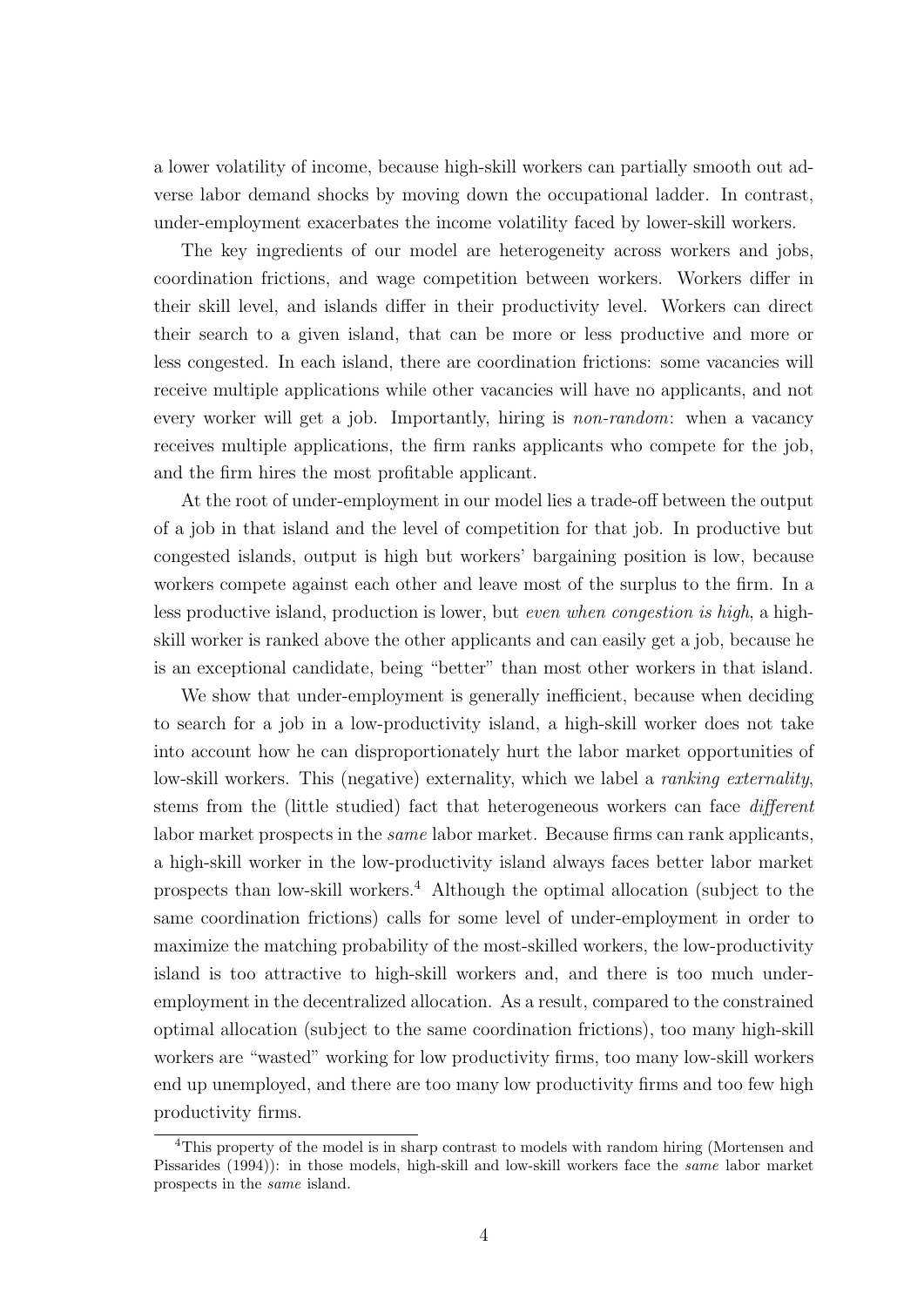To get some intuition about the ranking externality and how the presence of a high-skill worker can disproportionately hurt the labor market of low-skill workers, it is helpful to use an illustrative example with Albert –a high-skill worker– and Bob –a low-skill worker–. Imagine that the high-productivity island is little congested with many jobs, but that the low-productivity island is very congested with few jobs and many low-skill workers (including Bob). Imagine that there are yet no high-skill workers in the low-productivity island. In that case, the low-productivity island looks completely different to Bob and Albert: the market is very congested for Bob, but it is very attractive for Albert, because he faces no competition. As a result, Albert may decide to take a job in the low-productivity island for a very small gain (Albert's market was little congested to begin with) while imposing a substantial cost to Bob and his peers (Bob's labor market was very congested to begin with). In other words, the ranking externality is strongest when the marginal high-skill applicant is most different from the average applicant, i.e., most "unique", as is the case in our example where Albert is the only one of his kind.

In a final section, we take our stylized model to the data and find that it can generate plausible fluctuations in under-employment, as well as plausible fluctuations in the wage premium and wage loss associated with under-employment. We then quantify the skill-group asymmetry generated by trickle down of unemployment, and we find that under-employment can be a major redistributive mechanism in which shocks get passed from the high skills to the low skills. Our illustrative simulation shows that the trickle-down of unemployment lowers the volatility of high-skill workers' expected income by about 20 percent but raises the volatility of low-skill workers' expected income by 15 percent.

The phenomenon of under-employment relates closely to the phenomenon of over-education, $5$  which goes back to the 1970s when the supply of educated workers seemed to outpace its demand in the labor market, apparently resulting in a substantial reduction in the returns to schooling.<sup>6</sup> That higher educated workers earn a wage premium over lower-educated workers employed in the same occupation has been studied extensively by that literature. In fact, McGuinness (2006) concludes that the existence of a wage premium is a robust finding and even conjectures that under-employment exists because low-tech jobs are easier to find than high-tech jobs, consistent with the hypothesis proposed in this paper.

<sup>&</sup>lt;sup>5</sup>Since we take the education level as given and study the resulting worker allocation problem, we prefer to use the term under-employment to differentiate our focus from the over-education literature which focuses on the returns from schooling.

 $6$ See Freeman (1976), Thurow (1975), Sicherman (1991), Sicherman and Galor (1990), and McGuinness (2006) and Leuven and Oosterbeek (2011) for reviews.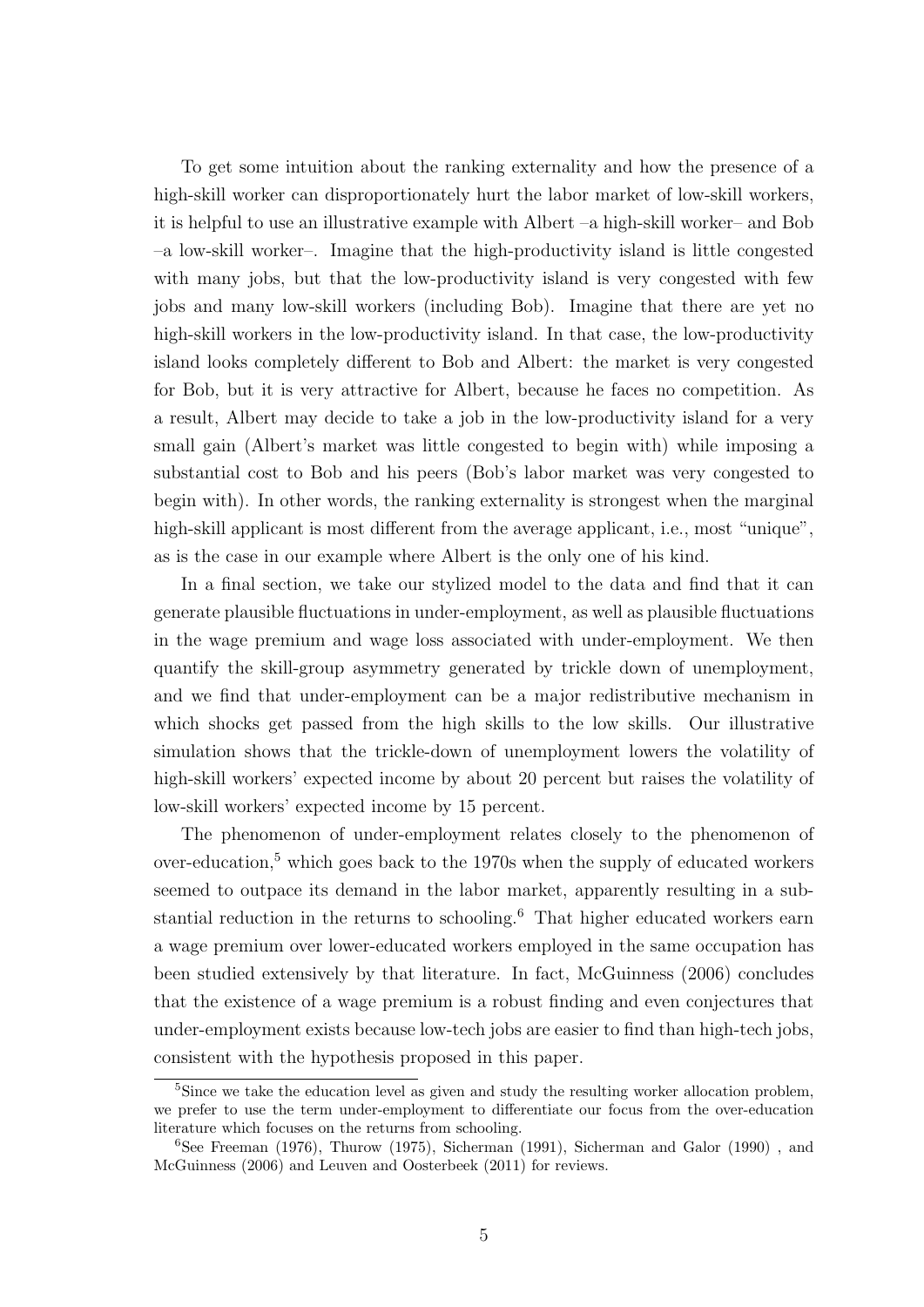Our approach to modeling under-employment builds on the search and matching literature with multiple islands and heterogeneous agents, as in Albrecht and Vroman (2002) and Gautier (2002), and on the competitive search literature with heterogeneous agents (Shi (2001, 2002), Shimer (2005) and Eeckhout and Kircher (2010)), in which firms post wage offers and workers can direct their search to the markets with the most attractive alternatives. In contrast to these papers, we relax the assumption of random matching. Our modeling of non-random hiring, in which firms can choose among different applicants, builds on Blanchard and Diamond (1994)'s idea of ranking, in which firms rank applicants according to some observed criteria. In our model, the productivity of each applicant is observed, and firms can rank applicants according to their productivity level.

One technical contribution of the paper is to propose a tractable and intuitive bargaining setup that can capture wage negotiations with (i) multiple, and (ii) heterogeneous, applicants in a non-random hiring setting. Our modeling of wage negotiation is related to the competing-auction theories of Shimer (1999) and Julien et al. (2000), in which job candidates auction their labor services to employers. In our setup, wage bargaining departs from the standard Nash-bargaining outcome (e.g., Pissarides (2000)), because firms can collect applications and make applicants compete for the job. As a result, the outside option of the firm, and thus the surplus extracted by the firm depends on the number and on the type (i.e., quality) of the other applicants.

Finally, the idea that unemployment may trickle-down to lower layers received some empirical support in Gautier et al. (2002) and more recently Beaudry et al. (2013). In particular, Beaudry et al. (2013) argue that, around the year 2000, the demand for skill underwent a reversal, which led high-skill workers to move down the occupational ladder and push low-skilled workers even further down the occupational ladder.

The remainder of this paper is structured as follows. In section 1, we study the properties of under-employment. In Section 2, we argue that under-employment is a puzzle for standard search models. Section 4 presents a model of under-employment, first in partial equilibrium and then in general equilibrium. Section 5 discusses the optimality of the decentralized allocation. Section 6 brings the model to the data, and the final section briefly concludes.

# 1 The anatomy of under-employment

This section argues that under-employment is an important, yet overlooked, characteristic of the labor market, and we present four stylized facts about under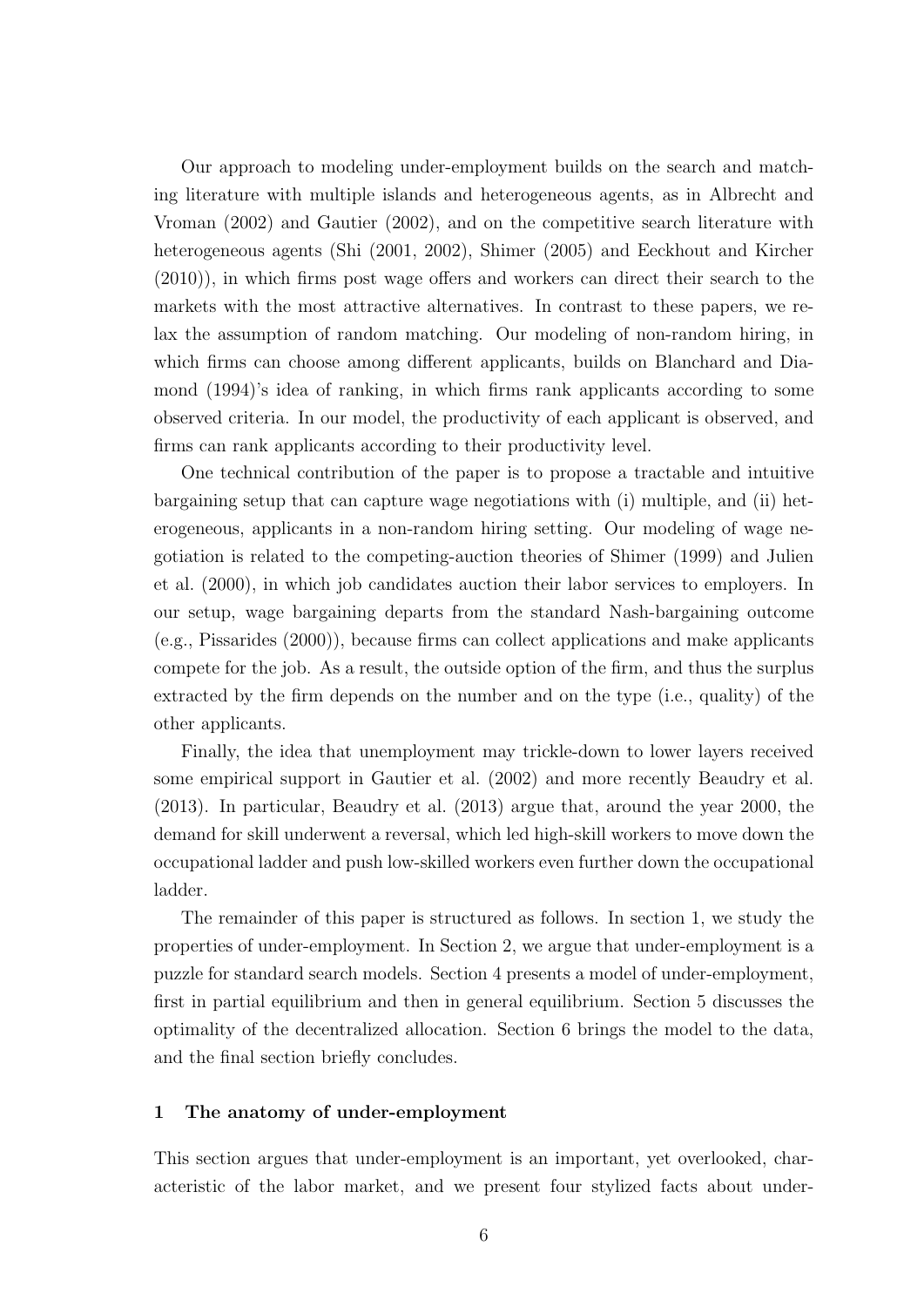employment in the US.

First, while about 35 percent of US workers are underemployed, a roughly constant fraction over the past 30 years, under-employment is highly counter-cyclical. In fact, fluctuations in under-employment are as large, if not larger, than fluctuations in the unemployment rate. Thus, business cycle fluctuations affect the labor market not only through the unemployment rate but also through the under-employment rate. Second, under-employment is a highly persistent state for workers who decide to move down the job ladder. Third, moving down the job ladder implies a substantial wage loss, although high-educated workers earn a premium over low-educated workers employed in the same occupation. Fourth, while moving down the job ladder entails a wage loss, it also likely comes with a higher job finding probability for high-skill job seekers.

# 1.1 The cyclicality of under-employment

To measure under-employment, we classify as under-employed an individual with a bachelor (or more) who is employed in an occupation that only requires a highschool degree (or less).<sup>7</sup> To measure an individual's education level, we use micro data from the CPS, and to measure the degree requirement of an occupation, we use data from the BLS on the education requirements by occupation at the three-digit level. As described in the Occupational Outlook Handbook (OOH), the education requirements are determined from federal and state regulations or from the typical path of entry into a job. Importantly, the definition is kept fixed over time.

Figure 1 plots the under-employment rate, defined as the fraction of workers employed in occupations for which they are over-qualified. In dashed, we also report the unemployment rate. Two important facts stand out. First, under-employment is strongly counter-cyclical, increasing in recessions and periods of slack labor market.<sup>8</sup> This is particularly apparent in the last recession when the under-employment rate increased by about 5 percentage points between 2009 and 2013, which amounts to about 12 more million workers being under-employed. This is a large number, even larger than the increase in the number of unemployed of about 7 million people over the same time period.<sup>9</sup> In other words, the increase in unemployment during a recession is only one aspect of the effect of a recession on the labor market. Another

<sup>7</sup>Changing the education threshold to separate the high educated from the low educated, for instance by requiring some years of college to be considered high educated, gives very similar conclusions. Only the average level of under-employment is changed.

<sup>8</sup>Another interesting aspect of underemployment is that it seems to lag the unemployment rate.

<sup>9</sup>Between 2008 and 2010, the unemployment rate increased by 5 percentage point, i.e., by about 7 million people.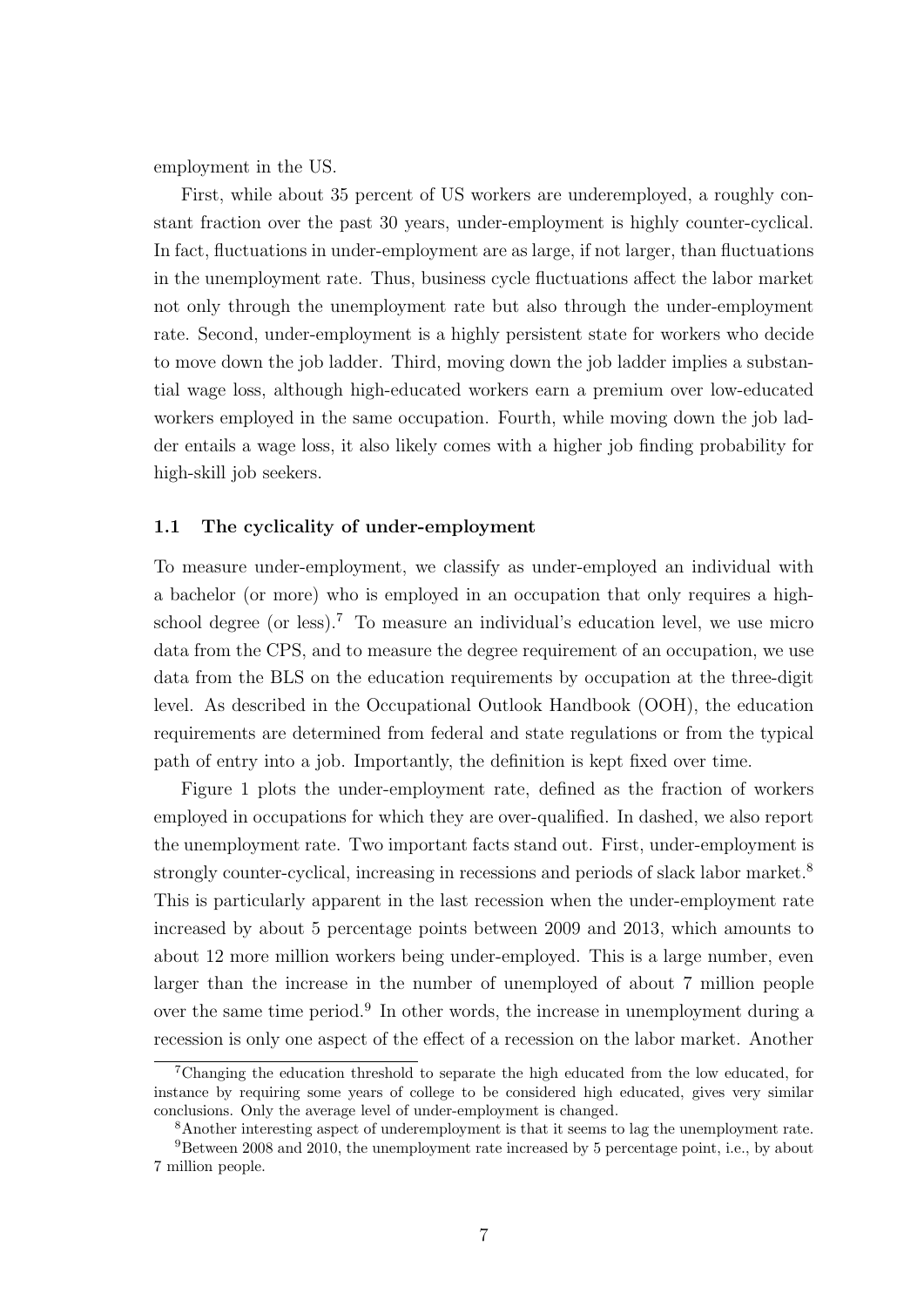substantial, but so far overlooked, aspect is the large increase in the fraction of workers who are under-employed, in line with our opening quote from the Wall Street Journal.

A second fact apparent in figure 1 is that the level of under-employment is high, with about 35 percent of employed workers being under-employed, and that that level has remained roughly stable over the past 30 years. However, one can notice a slight downward trend starting in the early 90s that appears to lag the downward trend in the unemployment rate.

# 1.2 The permanence of under-employment

We now show that under-employment is not a transitory stage for high-educated workers, as they stay under-employed for an average of 5 years.

Using matched CPS micro data, we can follow workers' labor force status over successive months and compute their transition probabilities, in particular their transition rate to unemployment or their transition rate to another occupation with different degree requirements.<sup>10</sup> As shown in table 1, the monthly job separation rate of high-educated individuals employed in low-tech jobs (i.e., requiring only a high-school degree) is about .6 percent, implying that it takes about 14 years before that individual becomes unemployed.<sup>11</sup> Looking at the job-to-job transition rate reveals a similar picture. The transition rate of high-educated workers employed in a low-tech occupation and transitioning to a high-tech occupation (requiring a bachelor or more) is about 1 percent. This means that it takes about 8 years for a high-educated individual in a low-tech occupation to transit directly to a highrequirement job. We conclude that under-employment is hardly a transitory state, as an individual in an occupation requiring a high-school degree or less remains employed in that job for more than 5 years (from a total exit rate of 1.6 percent).<sup>12</sup>

<sup>&</sup>lt;sup>10</sup>The CPS is a rotating panel where individuals are surveyed for four consecutive months, left out for eight months, and then surveyed again for four consecutive months. It is thus possible to match 6/8 (in practice less because of attrition) of the survey records in the microdata files across months, allowing us to measure monthly transition probabilities between labor market status. See Shimer (2012).

<sup>&</sup>lt;sup>11</sup>The average time to wait before transiting to unemployment is given by  $1/.006$ , which gives about 14 years.

<sup>&</sup>lt;sup>12</sup>These findings are in line with suggestive evidence from Verhaest and Schatteman  $(2010)$  who follow school leavers and investigate their first seven years on the labor market. They find that under-employment is highly persistent: about 40 percent of the individuals who became underemployed upon graduation were still under-employed seven years later. There is, however, some evidence that over-qualified workers are less satisfied with their current job, and willing to quit (Hersch 1991). This willingness does not really translate into a significantly higher job separation rate than their less skilled peers in the same occupations.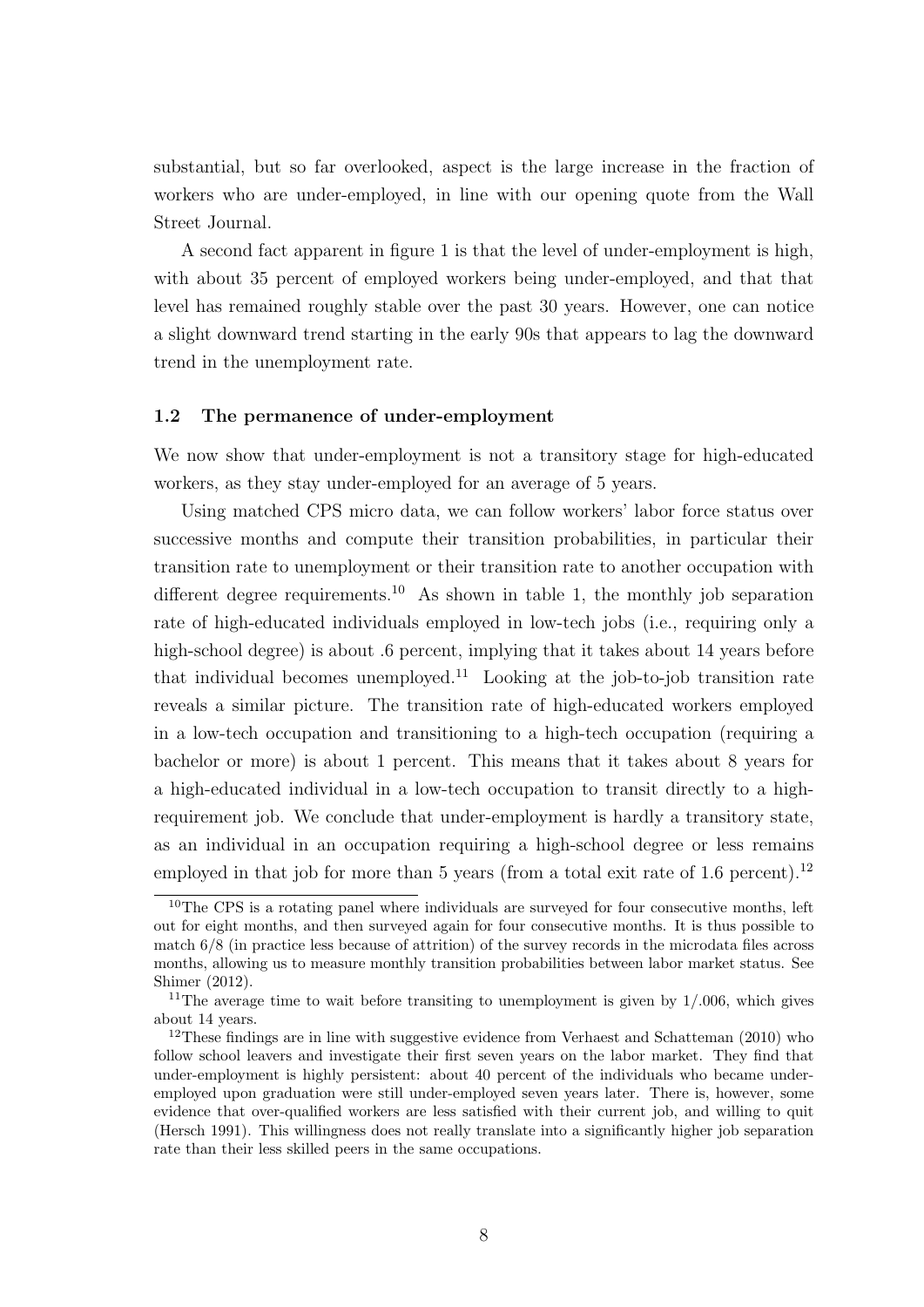# 1.3 The wage cost of under-employment

Third, we show that high-educated workers incur a substantial wage loss when moving down the job ladder, even though high-educated workers earn a premium over low-educated workers employed in the same occupation.

Specifically, we use MORG CPS micro data between 1980 and 2012 and measure for each employed individual the educational attainment, the occupation code at the three-digit level, and the declared wage. Denote  $\omega_{1,1}$  the wage of type-1 workers employed in low-tech occupations,  $\omega_{2,1}$  the wage of type-2 workers employed in low-tech occupations, and  $\omega_{2,2}$  the wage of type-2 workers employed in high-tech occupations.

Table 2 presents summary statistics about wages. Two facts stand out.

First, high educated workers who move down the job ladder to take a lowrequirement job suffer a wage loss of about 30 percent. We find that those results are robust to the addition of controls such as age, sex, unemployment duration, state and previous occupation fixed effects. Interestingly, after controlling for observable characteristics, the wage cost of under-employment is counter-cyclical, being higher in recessions.

Second, high-educated and low-educated workers employed in the same occupation (defined at the three-digit level) are treated differently by firms: high-educated workers receive a premium of about 15 percent over low-educated workers.<sup>13</sup> Similarly, this premium is obtained controlling for age, sex, unemployment duration, state and *current* occupation fixed effects.<sup>14</sup> Finally, and related to the countercyclical cost of under-employment, the wage premium enjoyed by high-educated workers is pro-cyclical, being lower in recessions.

# 1.4 Under-employment and higher job finding probability

Finally, we argue that under-employment allows high-skill job seekers to find a job more easily, because high-skill workers who move down the job ladder are preferentially hired over lower skill applicants.

Specifically, we present evidence supporting the idea that firms prefer "better", i.e., more productive, workers. We use a dataset recently constructed by Kroft et al. (2013) on the call back rate of firms. Kroft et al. (2013) examine the effect of

<sup>&</sup>lt;sup>13</sup>This finding is consistent with previous findings on the effect of over-education on wages, in which over-educated workers were found to earn more than comparably matched workers in the same occupations (Duncan and Hoffman (1981)).

 $14$ These numbers are in line with findings from the over-education literature, which, in addition, concluded that the wage premium cannot be explained by unobserved heterogeneity (McGuinness  $(2006)$ ).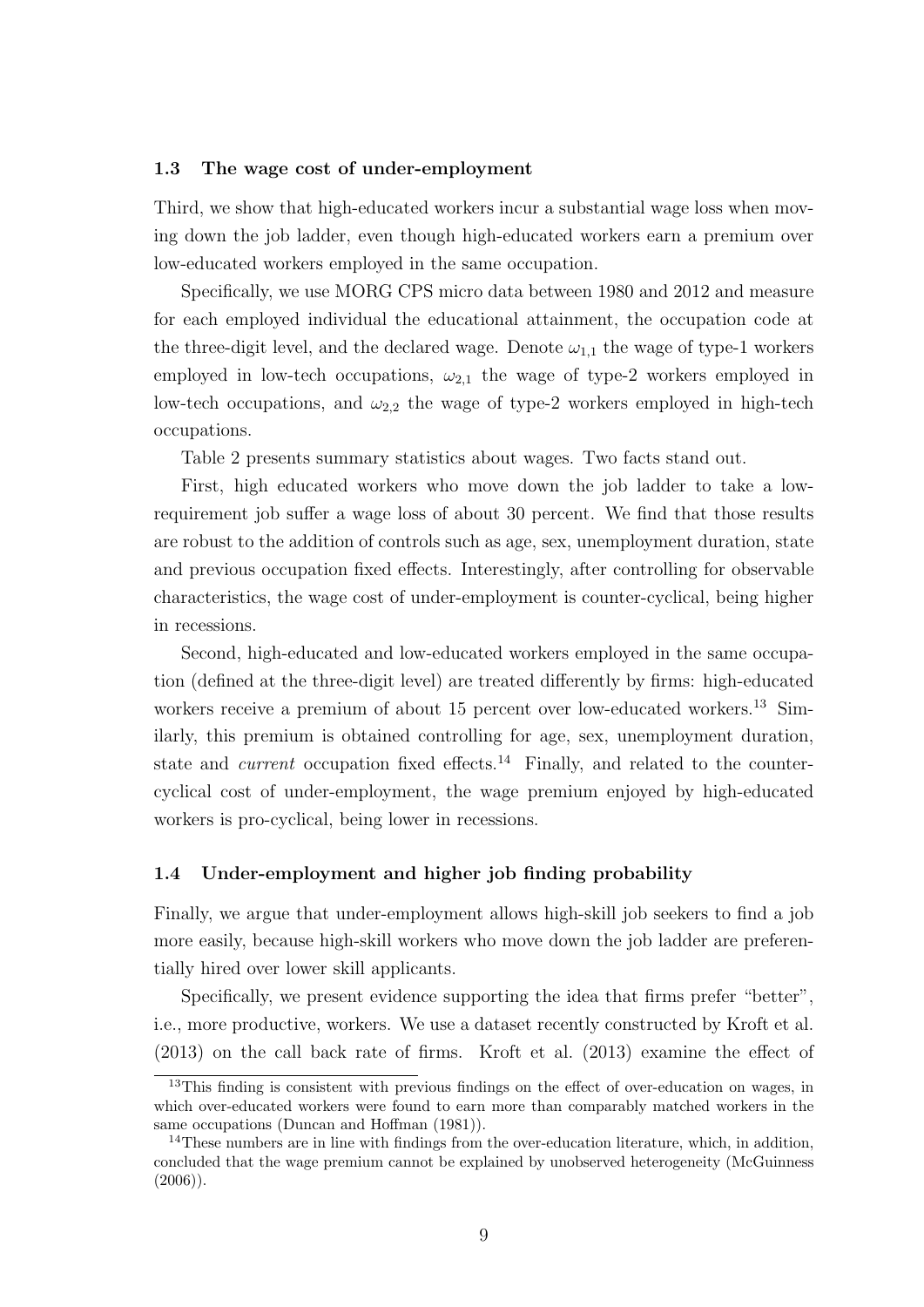unemployment duration on callback rates using fictitious job applications in which duration is manipulated exogenously. However, because the fictitious resumes were also varied in their quality (in particular, education level of the candidate) and because four resumes (two of the high types, and two of the low types) were sent to the same job posting, it is possible to test whether better resumes of higher quality face higher call back rates for the very same job position. Table 3 presents the results and shows that higher quality resumes have a callback rate that is 35 percent higher than lower quality resumes. While the mapping from callback rates to job finding propensities is not straightforward, this evidence strongly suggests that firms do rank candidates by resume's quality/productivity, so that high-skill job seekers may have an easier time finding a job in a lower requirement occupation than their low-skill peers.

# 2 Under-employment: a puzzle for standard search models

The previous section highlighted four new stylized facts about the labor market: (i) a substantial fraction of workers are under-employed and the under-employment rate is counter-cyclical, (ii) under-employment is a persistent state for workers, (iii) under-employment involves a substantial wage loss but high-educated workers earn a premium over their low-educated colleagues, and (iv) high-skill job seekers likely have a higher job finding rate in lower requirement occupations.

In this section, we first argue that under-employment constitutes a puzzle for canonical search models of the labor market, whether it is the search and matching model of Mortensen and Pissarides (1994) (MP) or a competitive search model a la Moen (1997)), because in those models, matching is random and independent of the worker's type. We then argue that departing from random matching can help address this puzzle.

# 2.1 Under-employment and random matching

Consider a labor market divided in two islands, a high-tech island, island 2, and a low-tech island, island 1. In each island, and this is the key assumption in standard search models, matching is random and the matching probability is independent of the worker type.

Denote  $f_1$  the job finding rate of a high-skill worker in island 1 and  $U_1$  (resp.  $W_1$ ) the value of being unemployed (resp. employed) in island 1, and  $f_2$  and  $U_2$  ( $W_2$ ) the corresponding values in the high-tech island 2.

High-skill workers must choose in which labor market to look for a job, so that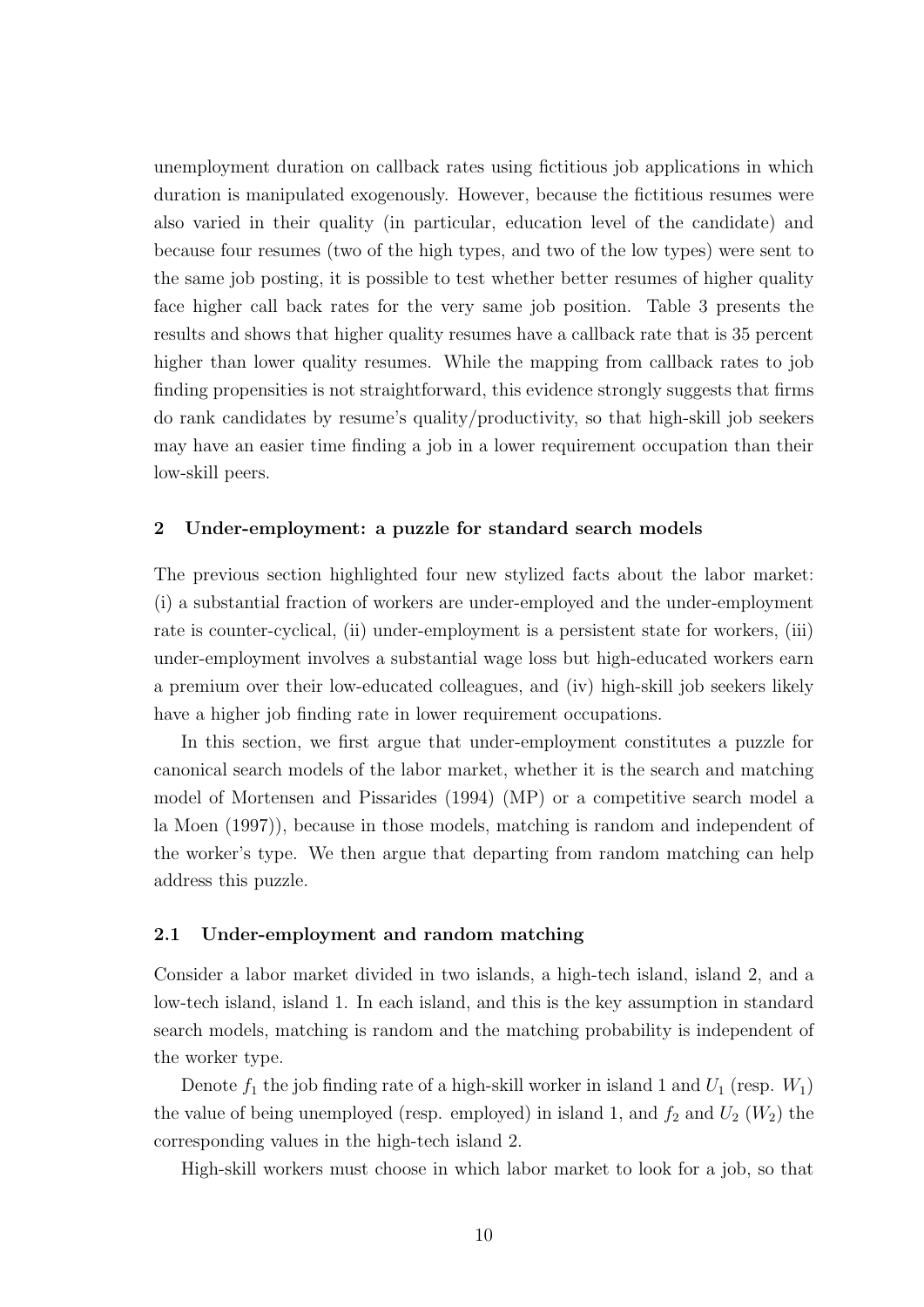if under-employment exists in equilibrium, high skill workers must be indifferent between all islands, which implies  $U_1 = U_2$  or:<sup>15</sup>

$$
\frac{f_1}{r + \lambda + f_1} (w_1 - b) = \frac{f_2}{r + \lambda + f_2} (w_2 - b)
$$
 (1)

in which b denotes the value of home production including the unemployment benefits,  $\lambda$  denotes the job separation rate and r denotes the rate at which the future is discounted.

If, as we saw previously, under-employment entails a wage loss for high-skill worker, i.e., if the wage they receive in island 1 is lower than the wage they receive island 2  $(w_1 \, < w_2)$ , they much have a higher job finding rate in island 1 than in island 2  $(f_1 > f_2)$ . In canonical search frameworks, since matching is random, the job finding rate is identical across workers, and  $f_1 > f_2$  implies that finding a job should be faster for low-requirement occupations, both for high- and low-skill workers. However, as illustrated in Figure 2, this implication of the model is not supported by the data: finding a job in a low-requirement occupation takes, on average, just as long as finding a job in a high-requirement occupation. In other words, the existence of under-employment cannot be explained by the fact that the low-tech island 1 has a higher job finding rate than the high tech island.

Thus, given the wage loss associated with under-employment, standard search models cannot explain the existence of under-employment. <sup>16</sup> Stated differently, in canonical search models with random matching, the arbitrage equation (1) is violated and the existence of under-employment is a puzzle.<sup>17</sup>

# 2.2 Matching with ranking

To explain the phenomenon of under-employment, this paper proposes to depart from the hypothesis that matching is strictly random. Instead, we allow firms to gather multiple applications, rank them and then hire the most productive workers,

<sup>&</sup>lt;sup>15</sup> Assuming that unemployment benefits are identical across islands and that separation rates are similar across islands. Recall that in an island with random search and constant job separation rate  $\lambda_i$ , the value of working in island i is given by  $rW_i = w_i + \lambda_i (U_i - W_i)$  and  $rU_i = b + f_i (W_i - U_i)$ , which gives  $rU_i = \frac{f_i}{r + \lambda_i + f_i} (w_i - b)$ .

<sup>16</sup>This would be true in a model a la Mortensen-Pissarides where Nash bargained wage or in a competitive search model with wage posting.

<sup>&</sup>lt;sup>17</sup>Quantitatively, with an income loss of under-employment of about 35 percent, a monthly separation rate of .1 percent and an annual interest rate of 4 percent, for the arbitrage equation (1) to be satisfied, the difference in job finding probabilities between the high-tech and low-tech islands must be such, that if the monthly job finding rate in the low tech island is 0.3 (the observed average rate), the job finding rate in the high-tech island should be about 0.04, implying an average unemployment duration of about two years, much higher that the average duration of 17 weeks observed over the past 40 years (figure 2).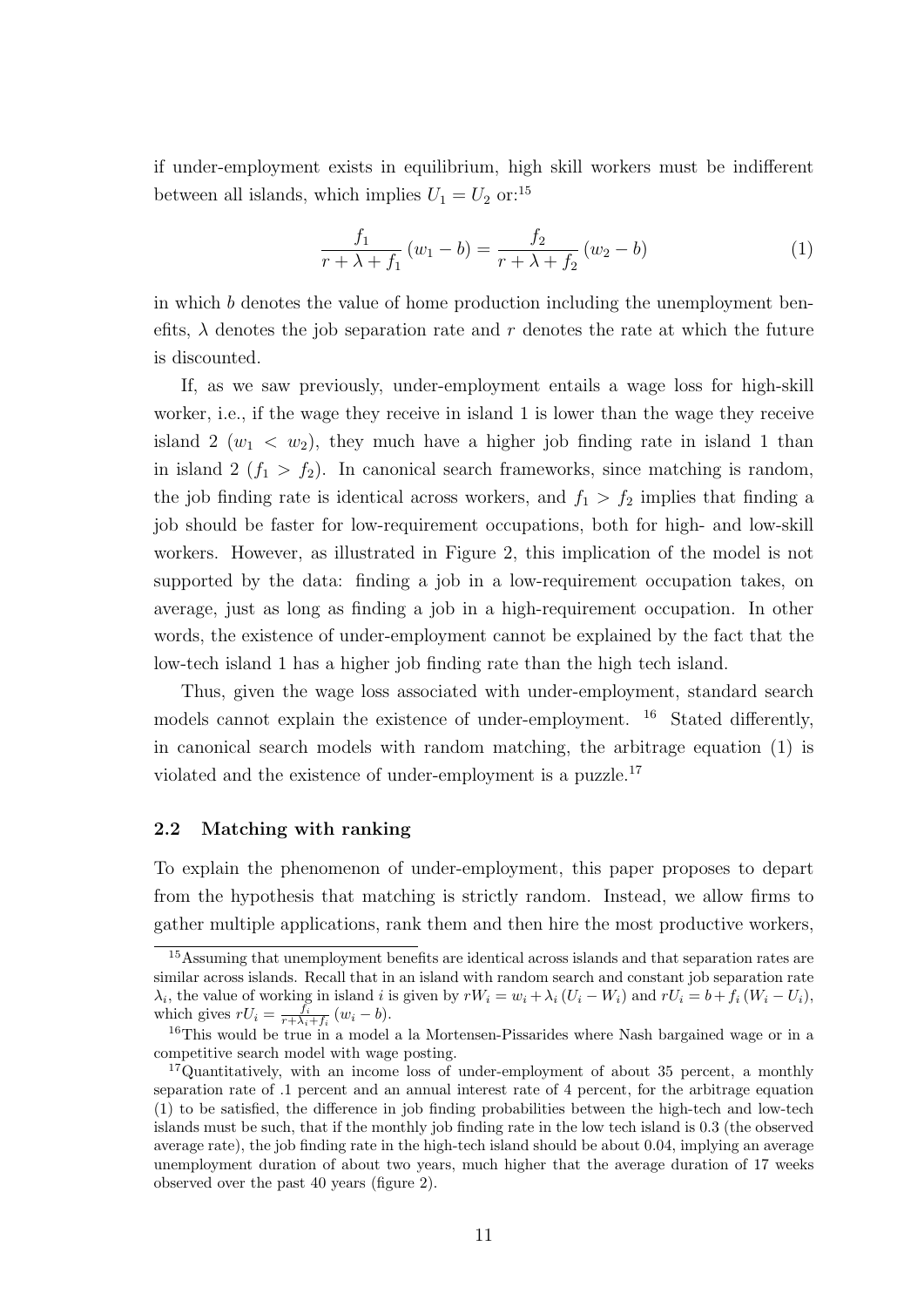consistent with our fourth stylized fact that firms appear to prefer "better", i.e., more productive, workers.<sup>18</sup>

In addition to being intuitively appealing, this matching process is consistent with qualitative evidence on firms' recruitment behavior, which conclude that firms usually interview many applicants at once (Barron et al. 1985, Barron and Bishop 1985) and do preferentially hire more qualified candidates (Behrenz 2001, Raza and Carpenter 1987).

While the rest of the paper will develop this idea of non-random hiring more rigorously in a theoretical framework, it is easy to see why ranking can help rationalize the existence of equilibrium unemployment.

With ranking, even if the islands are equally congested, high-educated workers have a higher job finding rate in island 1 than in island 2, because they are systematically hired over competing lower-skill applicants. As a result, the arbitrage equation  $(1)$  can be verified (and under-employment can exist in equilibrium), because the wage loss associated with under-employment is compensated by a shorter unemployment spell.

# 3 A model of under-employment

This section presents the structure of the model and describes its three key ingredients: (i) heterogeneity across workers and jobs, (ii) search frictions, and (iii) wage competition between workers.

# 3.1 Preferences, technology and market structure

For clarity of exposition, the model is static and consists of one period. However, in the appendix, we show how the model can be generalized to a dynamic setting in the steady-state case.

There are two types of risk neutral agents in the economy, workers and firms, and the economy is divided into N islands indexed by  $n = 1...N$ .

Firms operating in island n are characterized by a technology  $T_n$ . Islands are indexed such that island N has the highest technology level, and island 1 the lowest. A firm consists of one vacancy, and a firm can enter an island  $n$  by posting a vacancy at a cost  $c_n > 0$ . The number of firms/vacancies in each island will be determined endogenously by firm entry.

Workers are divided into N different types characterized by different productivity

<sup>&</sup>lt;sup>18</sup>The idea of ranking draws on Blanchard and Diamond (1994), which allowed firms to rank applicants according to the length of their unemployment spell.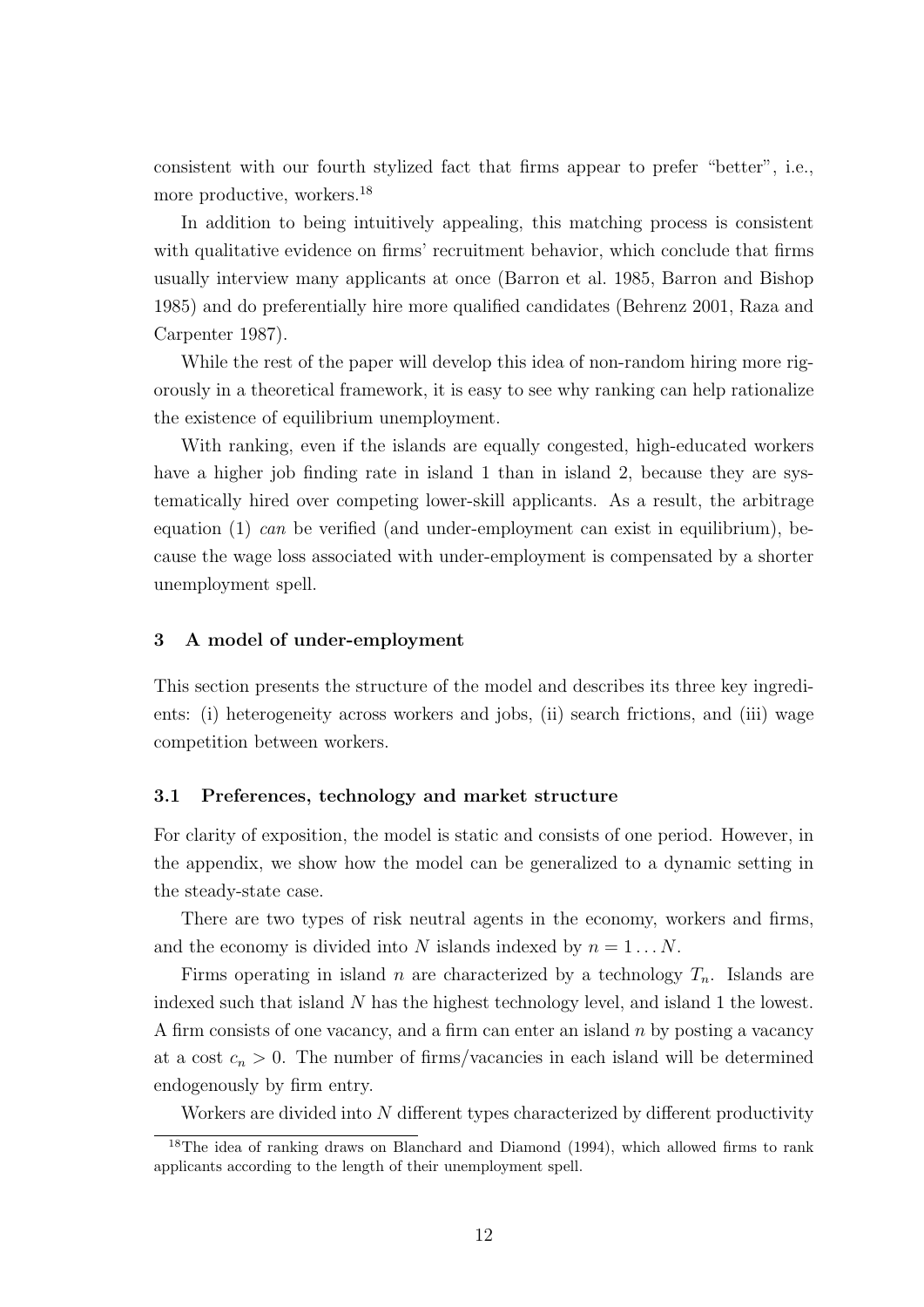levels. Workers of type N are the most productive. There is a mass  $L_n$  of agents of type n. A worker with a job provides inelastically one unit of labor to the firm and receives a salary  $\omega$ . A worker without a job receives 0.<sup>19</sup>

A firm with technology  $T_i$  paired with a worker of type j produces  $\varphi_{i,j}$  for any  $i, j \in \{1, \ldots, N\}^2$ . We further impose some restrictions on the degree of complementarity between workers' skill and firms' technology such that high-skilled workers are pushed towards more efficient firms.

# 3.2 Coordination frictions

It takes time to match workers with jobs. To capture this search friction, we assume that each worker must settle to one island and can apply to at most one job. In a large anonymous market, workers cannot coordinate on which firm to apply to, leading to coordination frictions in each island. Some firms will get multiple applications, while others receive none. Some firms will receive applications from workers of different types, while others will receive applications from workers of the same type. Unmatched jobs and workers produce nothing and get 0 payoff.

With workers applying at random in a market with many workers and firms, the matching process is described by an urn-ball matching function (Butters 1977), in which each application (ball) is randomly allocated to a vacancy (urn). With a large number  $V$  of vacancies and a large number  $L$  of homogeneous applicants, the probability for a firm to be matched with exactly a applicants follows a multinomial distribution which can be approximated with a Poisson distribution

$$
P(a) = \frac{q^a}{a!}e^{-q}
$$

with  $q = L/V$  the queue length, i.e. the job candidate to vacancy ratio.

The probability that a firm has exactly one applicant is then  $P(1) = qe^{-q}$  and the probability that a worker finds a firm with no other candidate is  $\frac{V}{L}P(1) = e^{-q}$ .

This urn-ball matching function can be easily generalized to heterogeneous applicants. For instance, when there are two types of applicants, say,  $L_1$  of type 1 and  $L_2$  of type 2, we can proceed in a similar way and define the probability  $P(a_1, a_2)$ that a firm faces  $a_1$  applicants of types 1 and  $a_2$  of type 2. Defining  $q_1 = L_1/V$  and  $q_2 = L_2/V$ , we have

$$
P(a_1, a_2) = \frac{q_1^{a_1}}{a_1!} e^{-q_1} \frac{q_2^{a_2}}{a_2!} e^{-q_2}.
$$

In this setup, we can derive a number of probabilities that will be useful later. The

<sup>&</sup>lt;sup>19</sup>As shown in the appendix for the dynamic model, the assumption of no unemployment benefits/home production can be easily relaxed and is only used here for analytical simplicity.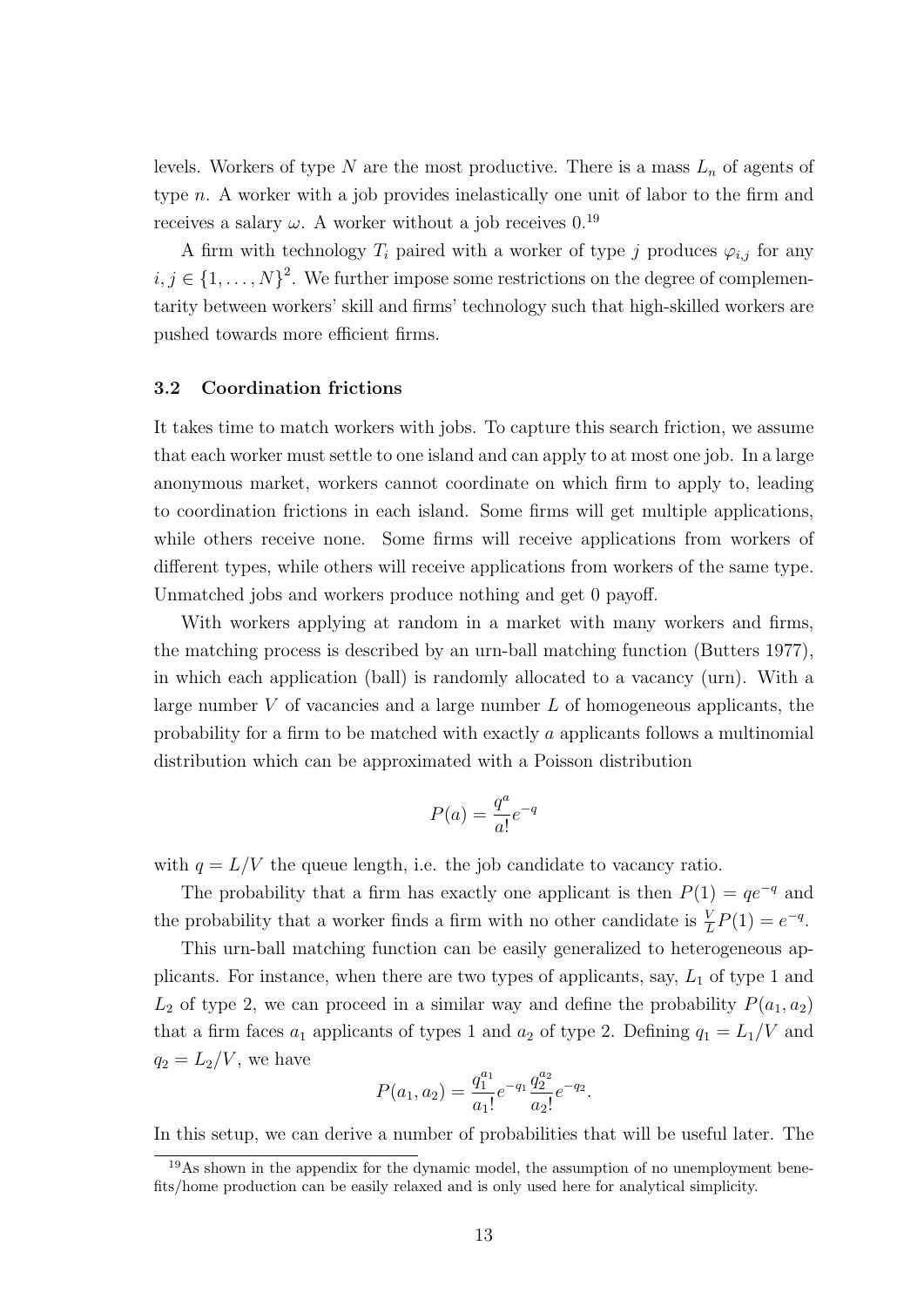probability that a worker of type 1 is the only applicant to a job is  $\frac{V}{L_1}P(a_1 = 1, a_2 =$ 0) =  $\frac{V}{L_1}q_1e^{-q_1-q_2} = e^{-q_1-q_2}$ . Similarly, the probability that a worker type 1 is the only applicant of his type but with applicants of the other type is  $e^{-q_1}(1 - e^{-q_2})$ . Finally, the probability that a worker type 1 faces other applicants of his type is  $1 - e^{-q_1}.$ 

The general formula with  $N$  types follows easily from a similar reasoning. The probability  $P(a_1, \ldots, a_N)$  that a firm faces a vector  $(a_1, \ldots, a_N)$  of applicants is

$$
P(a_1,\ldots,a_N)=\frac{q_1^{a_1}}{a_1!}e^{-q_1}\ldots\frac{q_1^{a_N}}{a_N!}e^{-q_N}.
$$

# 3.3 Wage negotiation and hiring decision

In this section, we describe the wage bargaining process taking place between a firm and its (possibly multiple) job candidate(s). Specifically, we present a tractable and intuitive bargaining setup that can capture wage negotiations with (i) multiple and (ii) heterogeneous applicants in a non-random hiring setting.

A key dimension captured by the wage negotiation process is that, because workers compete against each other to get a job, the bargaining position of an applicant is endogenous and depends on (i) the tightness of the market (capturing the degree of competition a worker faces) and (ii) the quality of the unemployment pool (capturing the type of competitors an applicant faces).

There is perfect information, and all agents observe the pool of applicants and their types. We posit that, with probability  $1 - \beta$ , the firm makes a take-it-or-leaveit offer to its preferred candidate, and, with probability  $\beta$ , each candidate makes a take-it-or-leave-it offer to the firm. When the firm faces only one candidate, the expected payoffs are similar to a standard Nash bargaining.<sup>20</sup> With more than one applicant, however, the candidates compete and bid down their wages.

What are the outcomes of our game? With probability  $1 - \beta$ , the firm sends an offer and captures all the surplus: the best candidate is hired with a wage equal to her outside option. If there are more than one applicant of the best type, the firm picks one at random. With probability  $\beta$ , applicants compete for the job by sending each an offer to the firm. The results of such game is that the best applicant sends an offer to the firm where she captures all the surplus above what could be produced by the second-best candidate.

 $^{20}$ In this respect, we differ from Rubinstein (1982) in which the firm and the applicant engage in an infinite horizon game of alternating offers. In this framework,  $\beta$  is the relative impatience of the worker and the firm.  $\beta$  can also be interpreted as the relative degrees of risk aversion (Binmore et al. 1986).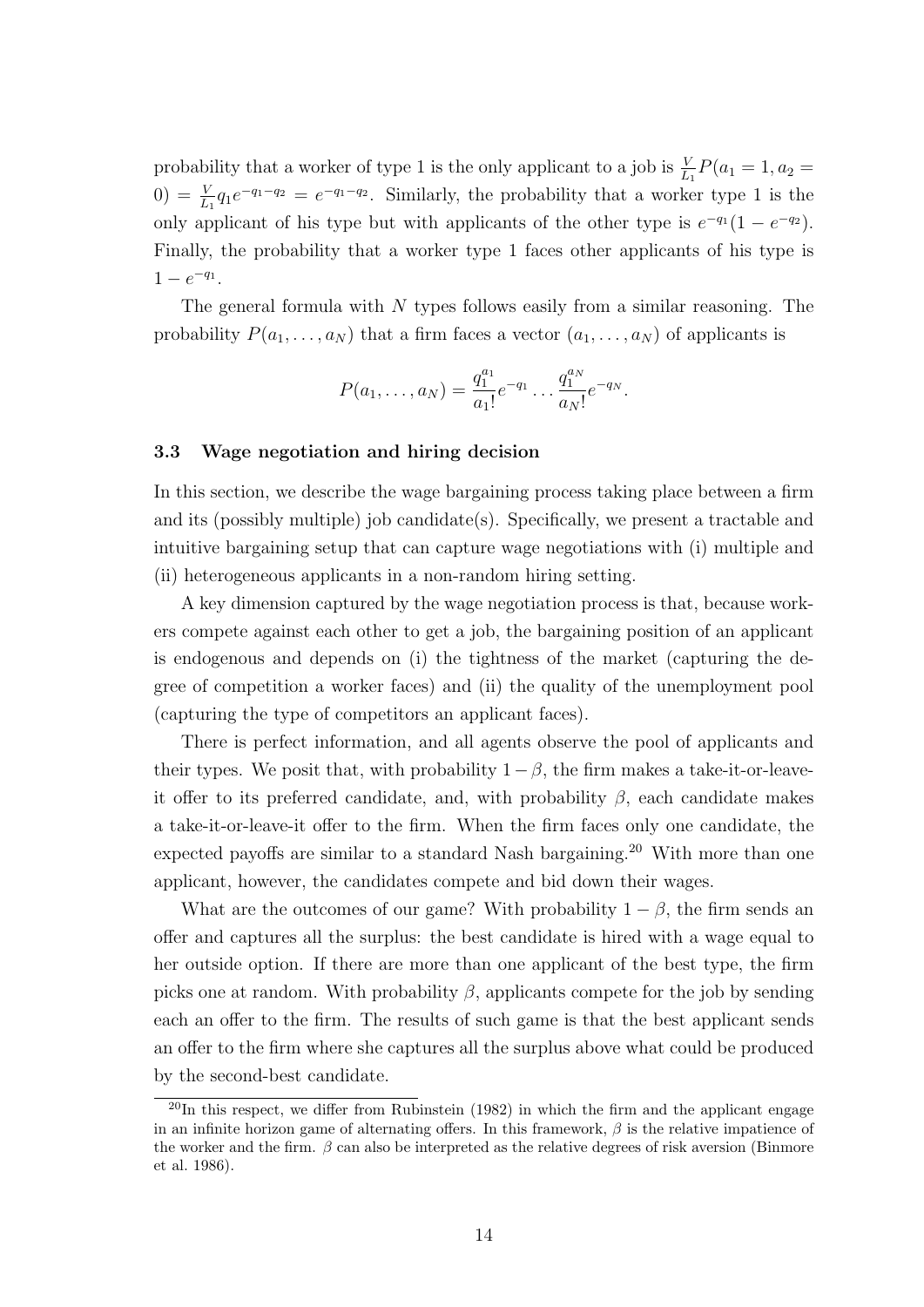The advantage of our bargaining game is that, in the cases of one-to-one matching, it coincides with Rubinstein (1982): the worker receives a share  $\beta$  of the surplus. With more than one applicant, it is as if the firm could negotiate with the best applicant under the threat of hiring the second-best candidate.<sup>21</sup>

There are then four cases that determine the negotiated wage:

1. The firm has only one applicant. The worker expects to receive a share  $\beta$  of the surplus:

$$
\omega = \beta \varphi.
$$

2. The firm has more than one applicants of *identical types*. Since the best applicant and the second-best applicant are identical, the firm gets all the surplus from the match, and the best applicant gets its reservation wage: $^{22}$ 

$$
\omega = 0.
$$

- 3. If the firm has more than one applicants of different types. There are two subcases:
	- (a) The firm has more than one applicants of the higher-type (for any number of lower-type applicants). The game is identical to case 2, and the firm gets all the surplus:  $\omega = 0$ .
	- (b) The firm has one applicant of the higher-type and (one or many) lowertype applicants. Denote  $\varphi_2$  the output generated by the high-type and  $\varphi_1 < \varphi_2$  the output generated by the second-best applicant. The high-type applicant sends an offer that would make the firm indifferent between her and the second-best candidate: The outside option of

the firm is to hire the second-best applicant and get all the surplus of such match, i.e.,  $\varphi_1$ . As a result, with probability  $\beta$ , the worker gets the

 $^{21}$ Our assumptions provide a very tractable wage bargaining rule. Allowing for a more general negotiation wage rule would complicate the analysis but would not affect the crucial property that the outside option of the firm depends on the quality and number of the other applicants. For instance, one could think of a more general framework in which the firm starts a game of alternating offers with the best applicant, and that, if these negotiations break-down, the firm starts a game of alternating offers with the second-best applicant, then with the third-best if these negotiations break-down, etc.. While more cumbersome, the outcome of the negotiation would be qualitatively similar: the best-applicant would get the job and his wage would depend negatively on the productivity and number of other applicants.

<sup>&</sup>lt;sup>22</sup>The outcome of this bargaining game can be also seen as workers bidding themselves down to their reservation wage. Note that because the firm gets all of the surplus, in this case, the worker is indifferent between employment and unemployment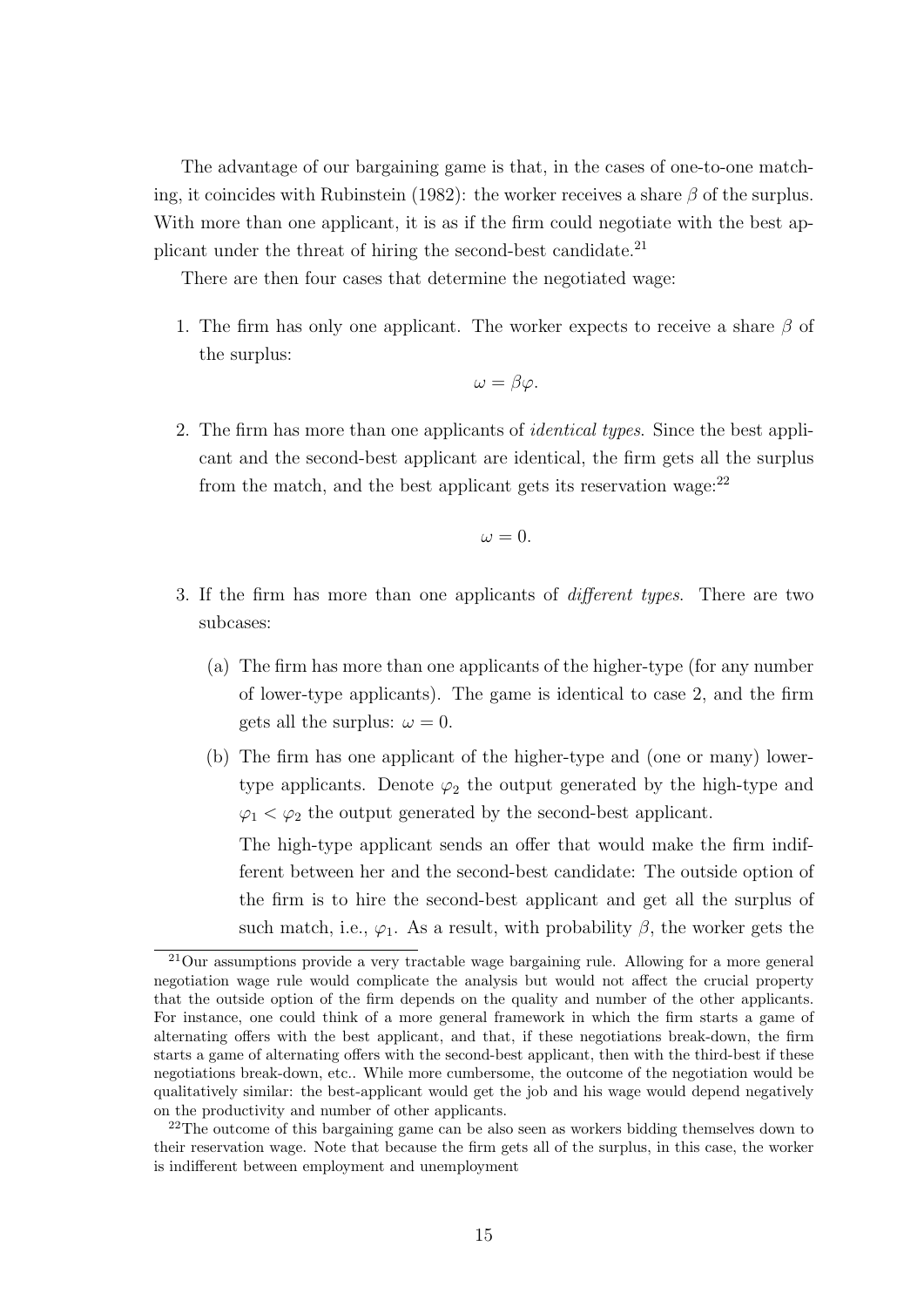surplus generated over hiring the second-best applicant, i.e.,

$$
\omega = \beta(\varphi_2 - \varphi_1)
$$

# 3.4 Timing

The timing of events is as follows. (1) Each worker chooses which island to send an application to. In parallel, each potential firm entrant decides whether to post a vacancy in any given island; (2) In each island, applications are randomly allocated to vacancies; (3) A wage negotiation ensues between the firm and its (possibly multiple) applicants; (4) Firm-worker matches are formed and production starts. Finally, firms pay workers and realize profits.

To summarize, the firm's share of the surplus depends on the number and quality of applicants. If the firm can make applicants compete for the job, it is going to extract most of the surplus. However, it will not systematically capture all of the surplus because of worker heterogeneity. If one (and only one) applicant is strictly better (i.e., more productive) than the others, that applicant can extract some of the surplus, because the firm has a strict preference for that candidate and ranks him higher.

# 4 Equilibrium with with  $N = 2$ : two worker types and two firm types

In this section, we describe the equilibrium allocation characterizing our economy. For ease of presentation, throughout the main body of the paper, we will only focus on the case with  $N = 2$  –two islands (i.e., two firm types) and two worker types–, since the  $N = 2$  case already contains the most interesting lessons from our model. Characterizing the equilibrium in a higher N model is relatively straightforward and is discussed in a separate online Appendix.

# 4.1 Partial equilibrium with exogenous labor demand

In order to first clarify how workers decide on which island to search, we start with the partial equilibrium (PE) with exogenous labor demand, i.e., taking the number of firms/vacancies in each island as given.

# Definition 1. Partial Equilibrium Allocation.

Each worker of each type  $i \in \{1, \ldots, N\}$  decides on which island  $n \in \{1, \ldots, N\}$ to search for a job, and the equilibrium is given by a sequence of worker choices  $C_i: [0, L_i] \mapsto \{1, \ldots, N\},$  a matching function between applicants and firms and a sequence of allocations and wages.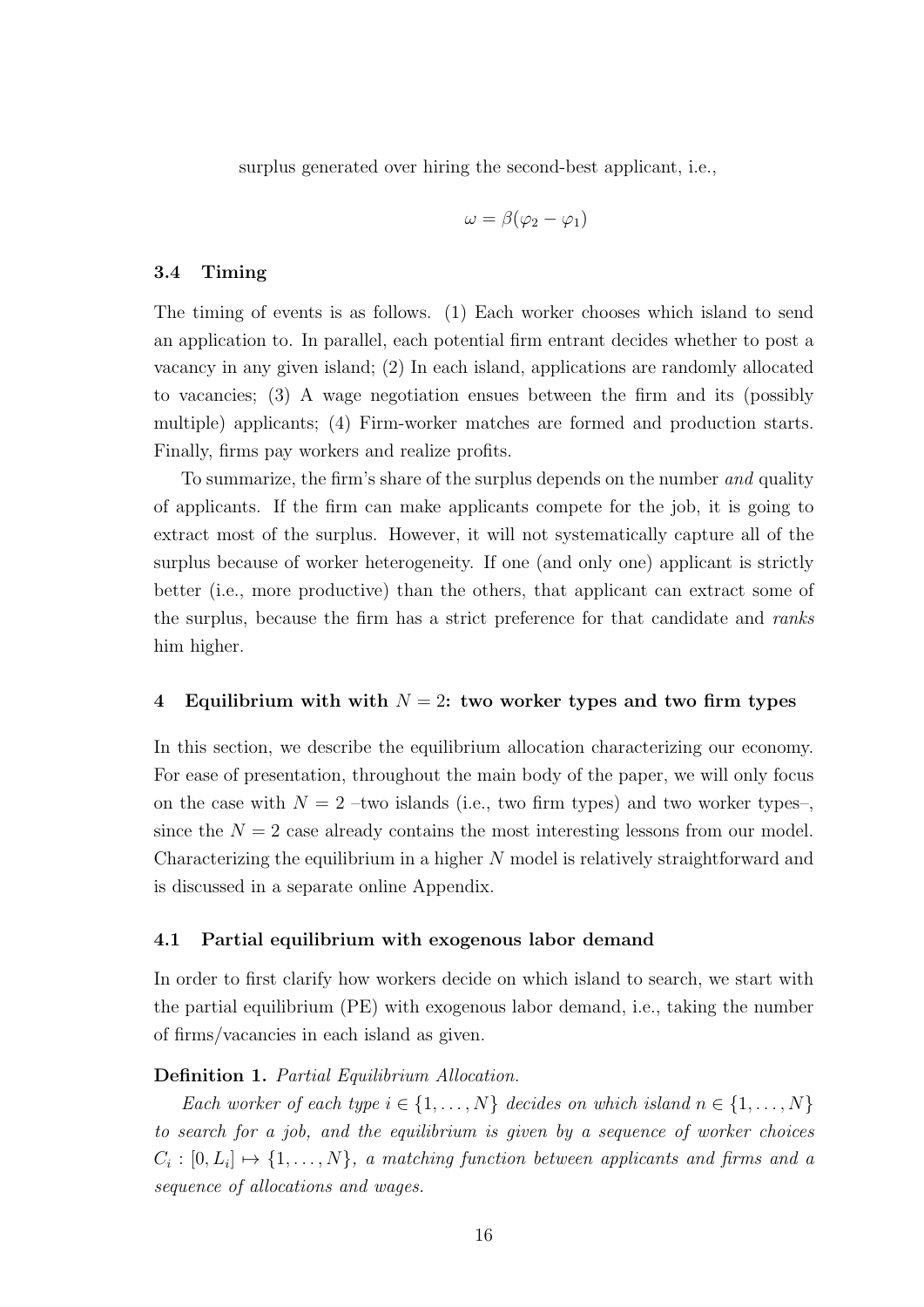Since we consider equilibria with under-employment, the Appendix describes the conditions that ensure the existence of a strictly positive rate of under-employment, and the absence of over-employment.<sup>23</sup>

# 4.2 Some useful notations

We first introduce some useful notations. Let  $h_n = \frac{L_n}{L_n}$  $\frac{L_n}{L_{n-1}}$  denote the size of the pool of type n workers relative to that of type  $n-1$ . For instance, a low  $h_n$  captures a situation in which the distribution of worker types is pyramidal: there are few high types and many low types. This means that high types will not crowd each other out (i.e., compete against each other), when they move down the occupation ladder. In other words,  $h_n$  captures how type n workers can "dilute" themselves in the islands below.

Let  $q_n = \frac{L_n}{V_n}$  $\frac{L_n}{V_n}$  denote the ratio of type *n* individuals to job openings in island *n*.  $q_n$  can be seen as an "initial" queue length in island  $n$ , i.e., an hypothetical queue length corresponding to the case where workers of type  $n$  were assigned to island  $n$ and not allowed to move.

Denote  $x_n$  the fraction of workers in island n who move to island  $n-1$  to look for a job. Starting from an "initial" number  $L_n$  of job candidates in island n, the number of workers type *n* who end up searching in island *n* is  $(1 - x_n)L_n$ , and the number of workers type *n* who search in an island below is  $x_nL_n$ . In island  $n-1$ , the ratio of searchers from island *n* to vacancies is thus given by  $h_nx_nq_{n-1}$ . In island n, the ratio of searchers from island n to vacancies is given by  $q_n (1 - x_n)$ .

Finally, denote  $E\omega_{n,m}$  the expected income of an individual of type n searching in island m.

# 4.3 Equilibrium with  $N = 2$ : two worker types and two firm types

This section characterizes the equilibrium allocation and presents some comparative statics exercises to illustrate the mechanisms underlying the equilibrium.

Equilibrium In equilibrium, workers allocate themselves across islands until the point where the expected income in each island are equalized. Specifically, the equilibrium with two types of workers and firms is characterized by the following Proposition:

<sup>23</sup>Alternatively, in a model with a strictly positive rate of over-employment and no underemployment, our skill-biased job competition would occur in the high-tech island. The main difference implied by this different configuration is that unemployment would then trickle up.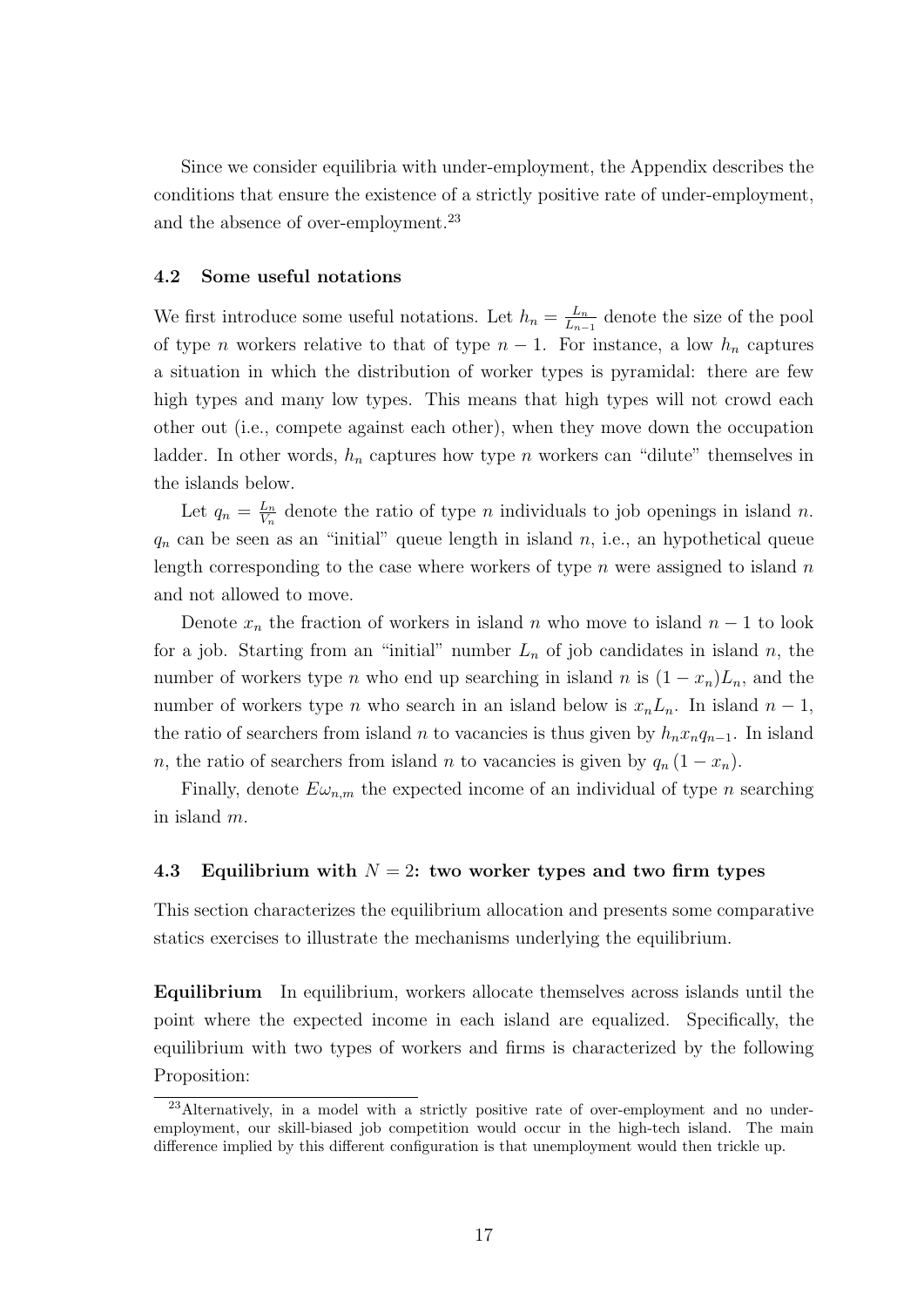**Proposition 1.** With  $N = 2$ , there is a unique equilibrium allocation of workers satisfying

• Type 2 workers are indifferent between islands 1 and 2, and  $x_2$ , the share of type 2 workers searching in island 1, is given by the arbitrage condition

$$
A(x_2) = -E\omega_{2,2} + E\omega_{2,1} = 0
$$

with

$$
\begin{cases}\nE\omega_{2,2} = \beta e^{-q_2(1-x_2)} \varphi_{2,2} \\
E\omega_{2,1} = \beta e^{-q_1x_2h_2} e^{-q_1} \varphi_{2,1} + \beta e^{-q_1x_2h_2} (\varphi_{2,1} - \varphi_{1,1}) \left[1 - e^{-q_1}\right]\n\end{cases}
$$

• Type 1 workers only look for jobs in island 1 and their expected income is

$$
E\omega_{1,1} = \beta e^{-q_1(1+x_2h_2)}\varphi_{1,1}
$$

Proof. Appendix.

Each worker searches for a job in the island that provides him with the highest expected wage: in equilibrium, a type 2 worker is indifferent between looking for a job in island 2 and looking for a job in island 1, while a type 1 worker strictly prefers looking for a job in island 1. The arbitrage condition,  $A(x_2) = 0$ , determines,  $x_2$ , the equilibrium allocation of type 2 workers across the two islands.

Figure 3 depicts the equilibrium allocation of type 2 workers as the intersection of the  $E\omega_{2,1}$  curve, the expected wage earned in island 1, and the  $E\omega_{2,2}$  curve, the expected wage earned in island 2. The  $E\omega_{2,2}$  curve is increasing in  $x_2$ : an increase in the fraction of type 2 workers searching in island 1 lowers congestion in island 2, which lessens the competition type 2 workers face in island 2 and increases the expected wage. In contrast, an increase in the fraction of type 2 workers searching in island 1 makes island 1 more congested, which increases the competition workers face in island 1 and lowers the expected wage.

Comparative Statics We now present some comparative static exercises to illustrate the mechanisms underlying the equilibrium allocation. First, we study how an island-specific shock has different implications for high-skills and low-skills, and how unemployment can trickle down from the high skill groups to the low skill groups. High-skill workers can use under-employment to smooth shocks, but they hurt low-skill workers in the process. Second, we illustrate how the level of under-

 $\Box$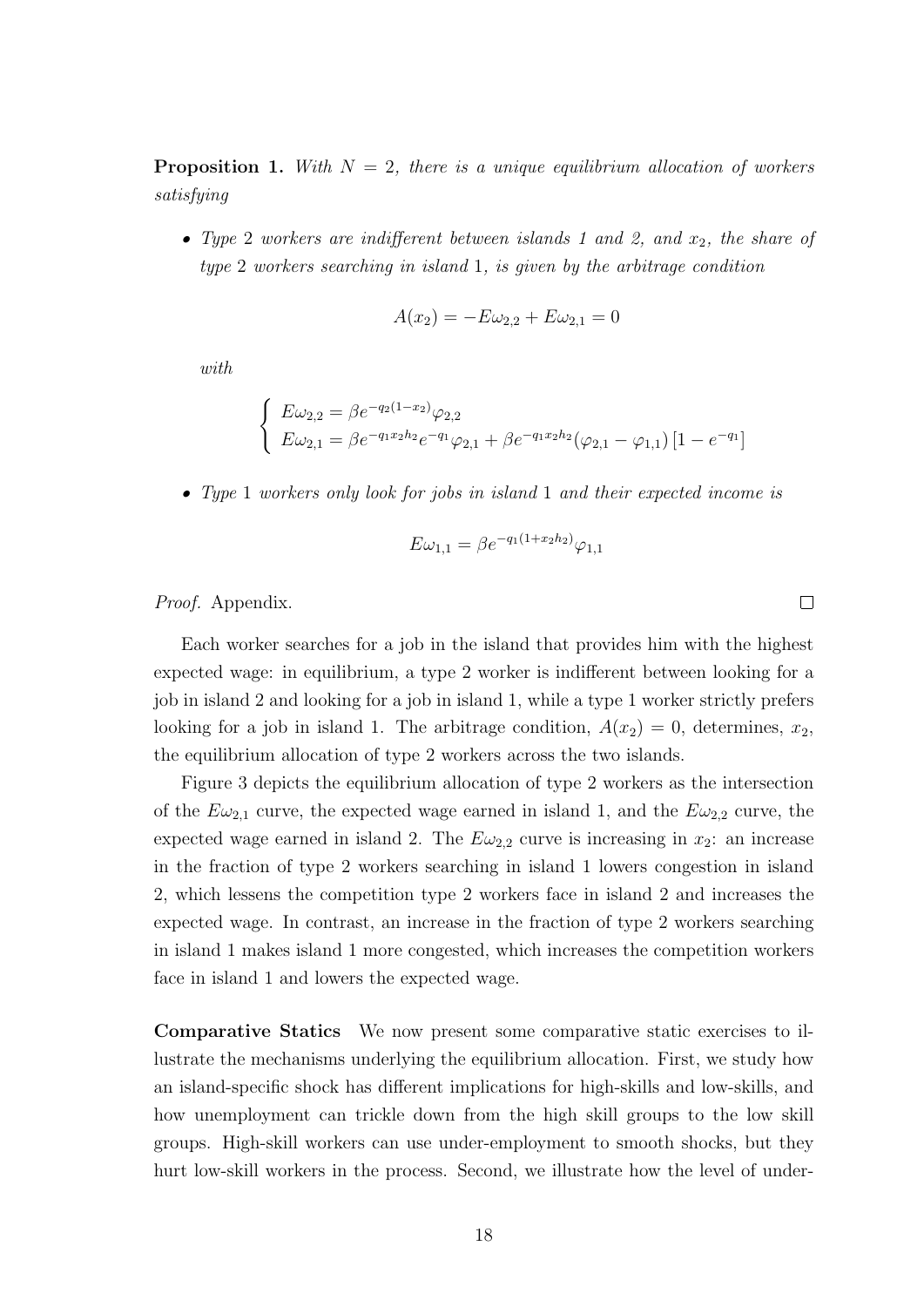employment also depends on (i) the variance across workers' productivity, and (ii) the distribution of worker types.

Consider first an adverse labor demand shock affecting the high productivity island, i.e., an increase in the queue length  $q_2$ . As shown in figure 4, it shifts the expected wage earned in island 2, the  $E\omega_{2,2}$  curve, down and generates a higher equilibrium  $x_2$  as high-skill workers use under-employment to smooth the shock and the associated decline in expected income. As a result, low-skill (type 1) workers see a decrease in their expected earnings (as shown by the  $E\omega_{1,1}$  curve), because they face more competition from type 2 workers searching in island 1. In other words, a shock affecting the high type group *trickles down* to the lower type group.

Consider now an adverse labor demand shock affecting the low productivity island, i.e., an increase in the queue length  $q_1$ . As shown in figure 5, it affects the expected income of type 1 workers by shifting down the the  $E\omega_{1,1}$  curve. But is also shifts the expected wage of type 2 workers in island 1, the  $E\omega_{2,1}$  curve, down and thus generates a lower equilibrium  $x_2$ , as type 2 workers smooth the effect of the shock in island 1 by adjusting their under-employment rate. In turn, this lower under-employment rate dampens the effect of the shock on low skill workers.

Interestingly, if one considers an adverse aggregate shock (or an experiment in which island-specific shocks are positively correlated), the effect of the shock on under-employment is a priori ambiguous and depends on the shocks' properties. However, when an aggregate shock increases congestion in both islands in a similar way, the burden it imposes on high-skill workers is generally lower in island 1 thereby increasing the under-employment rate. The rationale is that, from a high-skill viewpoint, congestion is less detrimental in island 1 because competition for vacancies is less intense than in island 2. We will come back to this point in our quantitative evaluation of the model.

The model has other interesting lessons about the determinants of the equilibrium level of under-employment. In particular, the higher the degree of heterogeneity among worker skill-groups, the higher the under-employment rate. For instance, consider a decrease in the productivity of low skill workers,  $\varphi_{1,1}$ , would increase the productivity difference between high-skill and low-skill workers and increase type 2 workers' expected wage in island 1. Indeed, the higher the productivity difference between type-1 and type-2, the more valuable to the firm is a type-2 worker relative to a type-1, so that type 2 can extract more surplus from the firm when they compete with type 1 workers for a job. With an inward shift of the  $E\omega_{2,1}$  curve, more type 2 workers move down to island 1, and their expected wage is higher. Thus, the higher the degree of heterogeneity among workers, the higher the under-employment rate.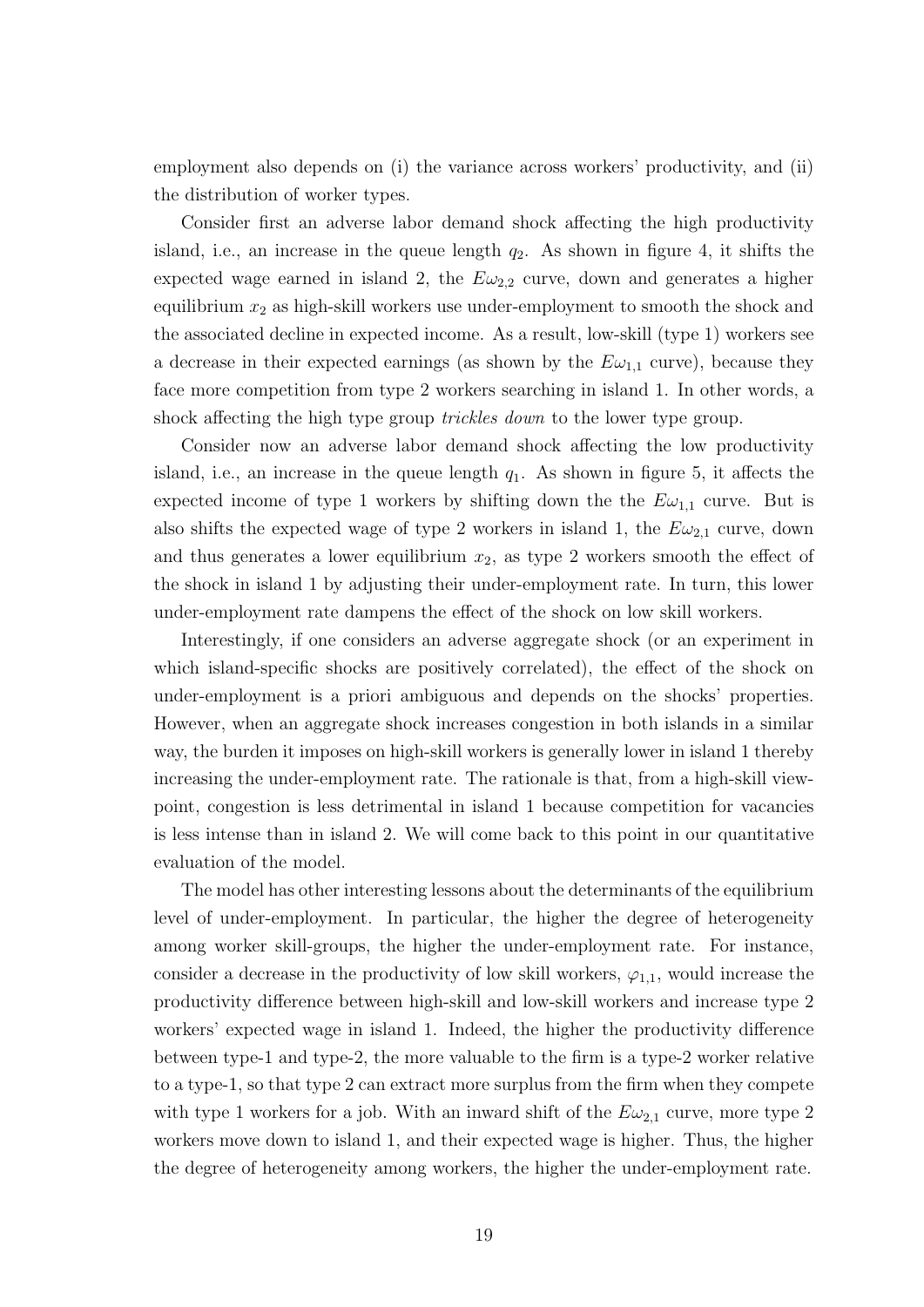The distribution of worker types, the "shape of the pyramid", also affects the allocation and the extent of under-employment: a lower  $h_2$ , i.e., a pyramid with a larger base, allows type 2 workers to dilute themselves more easily in island 1. As a result, it leads to an outward shift of the  $E\omega_{2,1}$  curve and thus to more underemployment.

## 4.4 General equilibrium with Endogenous Labor Demand

We now characterize the general equilibrium (GE) with endogenous labor demand. Embedding the model in a GE context is interesting for two reasons. First, it allows us to show that the basic intuition drawn from the PE case is not over-turned by GE forces. Second, it allows us to contrast our model (with skill-biased job competition) with the canonical search and matching model (Mortensen and Pissarides (1994), thereafter MP). As we will see, a key lesson is that our model reduces to the (random search) standard MP model as worker heterogeneity vanishes. However, with worker heterogeneity, the models' predictions differ. With non-random search and skill-biased job competition, the under-employment of high-skill workers can hurt the labor market perspectives of low-skill workers, whereas the opposite occurs in random search models.

We assume that there is an arbitrarily large mass of potential entrants who can settle in island n by adopting technology  $T_n$ . A firm still consists of one vacancy, and a firm can enter an island n by posting a vacancy at a cost  $c_n > 0$ . With free entry, firms will enter in each island n until the point where expected profits, denoted  $\pi_n$ , equal the fixed cost  $c_n$ . The number of firms/vacancies in each island will thus be determined endogenously by firm entry.

# Definition 2. General Equilibrium Allocation with Endogenous Firm Entry.

Each worker of each type  $i \in \{1, \ldots, N\}$  decides on which island  $n \in \{1, \ldots, N\}$ to search for a job, and each potential firm entrant in island  $j \in \{1, \ldots, N\}$  decides whether or not to post a vacancy in island n. The equilibrium is given by a sequence of choices  $C_i : [0, L_i] \mapsto \{1, ..., N\}$  for each worker i, a sequence of choices  $F_j$ :  $[0, \infty) \mapsto \{0, 1\}$  for each potential entrants in island j, a matching function between applicants and firms and a sequence of allocations and wages.

Equilibrium The equilibrium is characterized by the following Proposition:

**Proposition 2.** With  $N = 2$ , there is a unique equilibrium allocation satisfying

• The arbitrage conditions characterizing the allocation of workers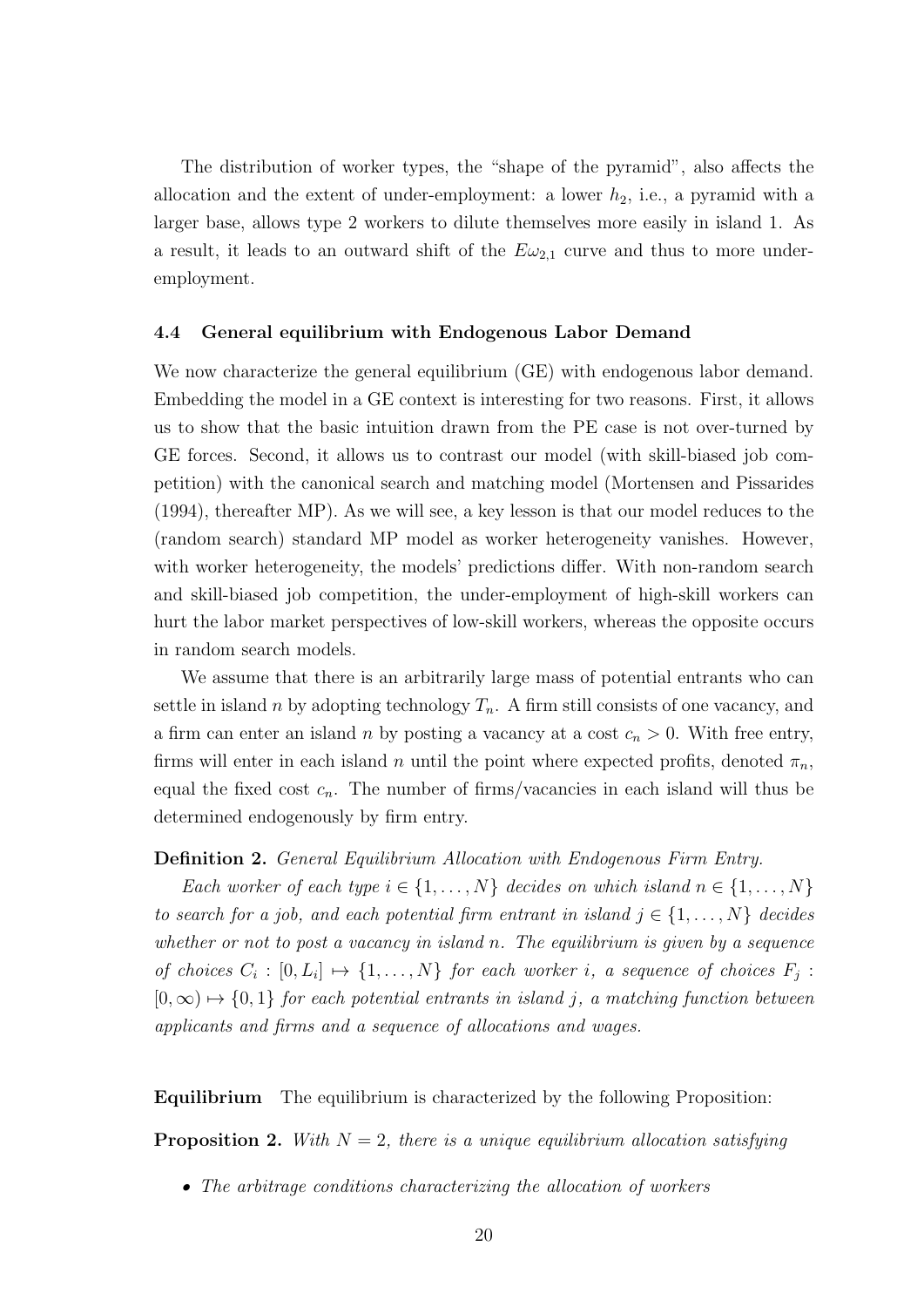• Type 2 workers are indifferent between islands 1 and 2, and  $x_2$ , the share of type 2 workers searching in island 1, is given by the arbitrage condition

$$
A(x_2, q_1) = -E\omega_{2,2} + E\omega_{2,1}(x_2, q_1) = 0 \qquad (L^S)
$$

- Type 1 workers only look for jobs in island 1:  $x_1 = 0$ .
- Firms' free entry conditions (market clearing) in islands 1 and 2

$$
\begin{cases} \pi_1(x_2, q_1) = c_1 & (L_1^D) \\ \pi_2(x_2, q_2) = c_2 & (L_2^D) \end{cases}
$$

Proof. Appendix.

The expected profit for a firm with technology 1 is given by

$$
\pi_1(x_2, q_1) = \varphi_{2,1} - e^{-x_2 h_2 q_1} \left[ \left( \varphi_{2,1} - \varphi_{1,1} + \varphi_{1,1}^{-q_1} \right) \left( 1 + (2 - \beta) x_2 h_2 q_1 \right) + (2 - \beta) \varphi_{1,1} q_1 e^{-q_1} \right]
$$

and the expected profit for a firm with technology 2 is

$$
\pi_2(x_2,q_2) = \left(1 - e^{-(1-x_2)q_2} - (1-x_2)q_2 e^{-(1-x_2)q_2}\right) \varphi_{2,2} + (1-x_2)q_2 e^{-(1-x_2)q_2} (1-\beta)\varphi_{2,2}.
$$

The GE allocation is thus the triple  $(x_2, q_1, q_2)$  determined by firms' free entry conditions in islands 1 and 2, and the arbitrage equation between islands 1 and 2 for type 2 workers. In the appendix, we show that one can represent the determination of this equilibrium allocation in a graphical manner, in a similar fashion to the Mortensen-Pissarides model.

Expected wage curves in general equilibrium To gain some intuition about the mechanics of the GE allocation, we depict the equilibrium worker allocation  $(x_2)$ as the intersection of the expected wage curves, as in the PE case, and we discuss how GE effects affect our PE conclusions.

Similarly to figure 3 in the PE case, figure 6 depicts the equilibrium underemployment rate as the intersection the  $E\omega_{2,1}$  curve, the expected wage earned in island 1, and the  $E\omega_{2,2}$  curve, the expected wage earned in island 2. The following corollary captures formally how the expected wage in island 1 or 2 depends on the share of type 2 workers searching in island 1.

Corollary 1. Expected income of type 2 workers

 $\Box$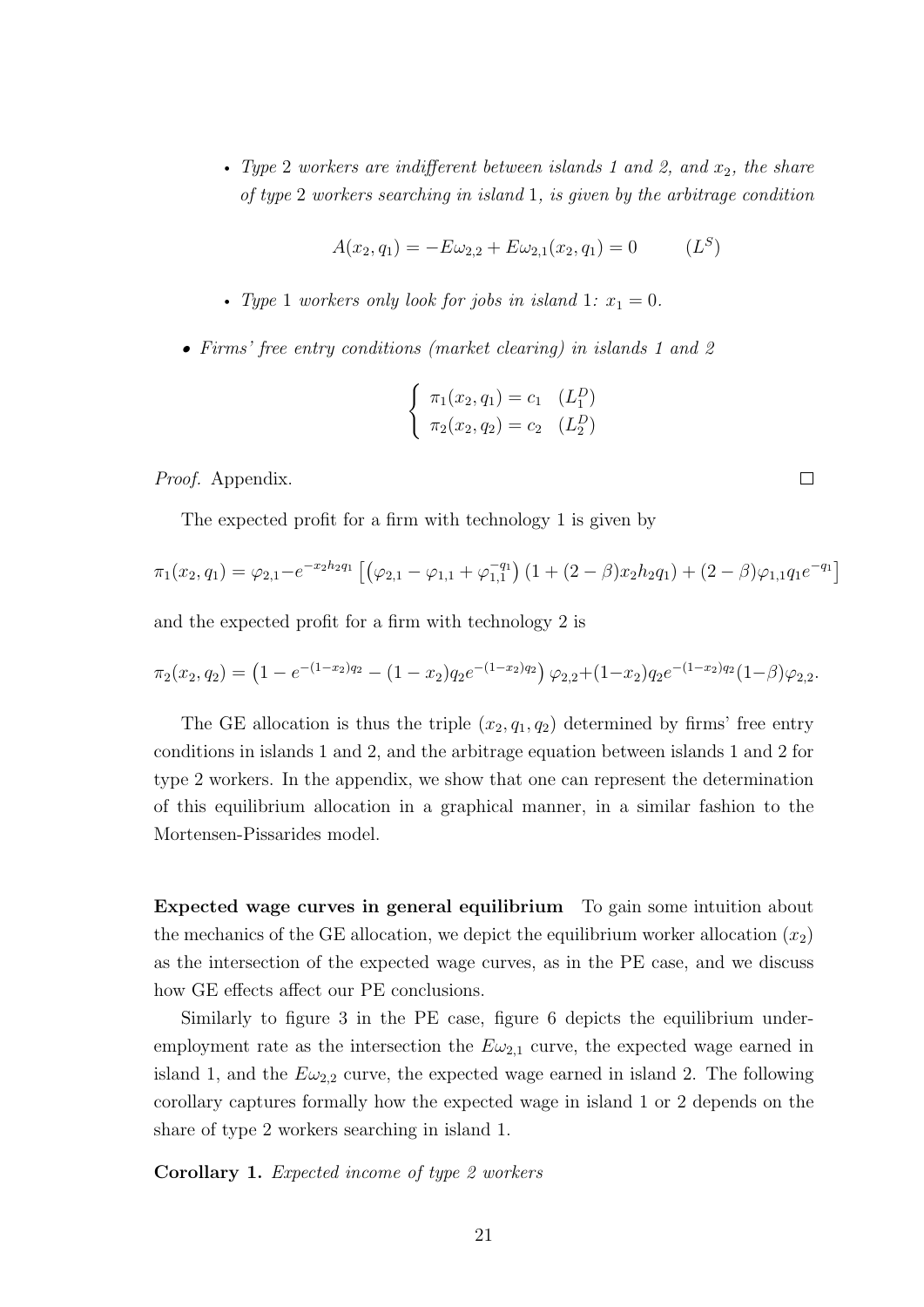The expected income of type 2 workers searching in island 2,  $E\omega_{2,2}(x_2, q_2(x_2))$ , is independent of  $x_2$ . The expected income of type 2 workers searching in island 1,  $E\omega_{2,1}(x_2, q_1(x_2))$ , is strictly decreasing in  $x_2$  with  $\Big|$  $dE\omega_{2,1}$  $dx_2$  $\begin{array}{c} \begin{array}{c} \begin{array}{c} \end{array} \\ \begin{array}{c} \end{array} \end{array} \end{array}$  $\vert$  $\partial E\omega_{2,1}$  $\partial x_2$  $\Big\}$ .

 $\Box$ 

Proof. Appendix.

The  $E\omega_{2,2}$  curve, the expected wage earned in island 2, is now flat, i.e., the expected income in island 2 is independent of the number of high-skill workers searching in island 1.

This result comes from the fact that the equilibrium queue length is independent of the number of job seekers, exactly as in a standard Mortensen-Pissarides model with homogeneous workers. Recall that island 2 is an homogeneous island only populated by type 2 workers. With free entry, it is easy to see from the firm's no profit condition that the equilibrium queue length  $q_2(1-x_2)$  is independent of the supply of type-2 workers.<sup>24</sup> Specifically, free entry, or  $(L_2^D)$ , pins down the equilibrium queue length in island  $2 - q_2(1 - x_2)$ , regardless of the number of type 2 workers (i.e., regardless of  $1 - x_2$ ). This is similar to what happens in standard search and matching models (Mortensen and Pissarides 1994) where the supply of (homogeneous) labor has no effect on the equilibrium queue length. Even though a higher number of type 2 workers improves the matching probability of a firm, free entry ensures that more firms enter the market in order to keep profits constant.<sup>25</sup>

This result points to a more general property of our model in GE: our model reduces to the canonical random search model when workers are homogeneous.<sup>26</sup>

Turning to the  $E\omega_{2,1}$  curve, and contrasting with the PE case, an important property of the model remains in GE: the wage schedule of high-skill workers looking in island 1 is decreasing in  $x_2$ . This is in stark contrast with standard search models with heterogeneous workers, in which the  $E\omega_{2,1}$  curve would be upward slopping. Indeed, worker heterogeneity gives rise to a "quality effect", in that firms respond to changes in the average productivity of the unemployment pool. Specifically, as more high-skill workers search in island 1, this raises firms' probability to meet high-skill

<sup>24</sup>Recall that the queue length is number of job seekers over the number of job openings and that the number of job seekers in island 2 is given by  $L_2(1-x_2)$ .

<sup>25</sup>In a search and matching model, at a given vacancy level, an increase in the number of job seekers (coming from say out of the labor force, as in Pissarides (2000), Chapter 5) raises firms matching probability, i.e., reduces hiring costs, and leads more firms to enter the market, keeping profit and thus the queue length unchanged.

 $^{26}$ A technical difference between our framework and the Mortensen-Pissarides model is that, in our set-up, an increase in the supply of workers also improves the bargaining position of the firm (as workers compete against each other when negotiated the wage). This difference has no consequence on the equilibrium queue length, because the bargaining position is also solely a function of the queue length  $q_2(1 - x_2)$ . As a result, no matter the level of  $1 - x_2$ , free entry ensures that the queue length adjusts to keep profits (including the fix cost) nil.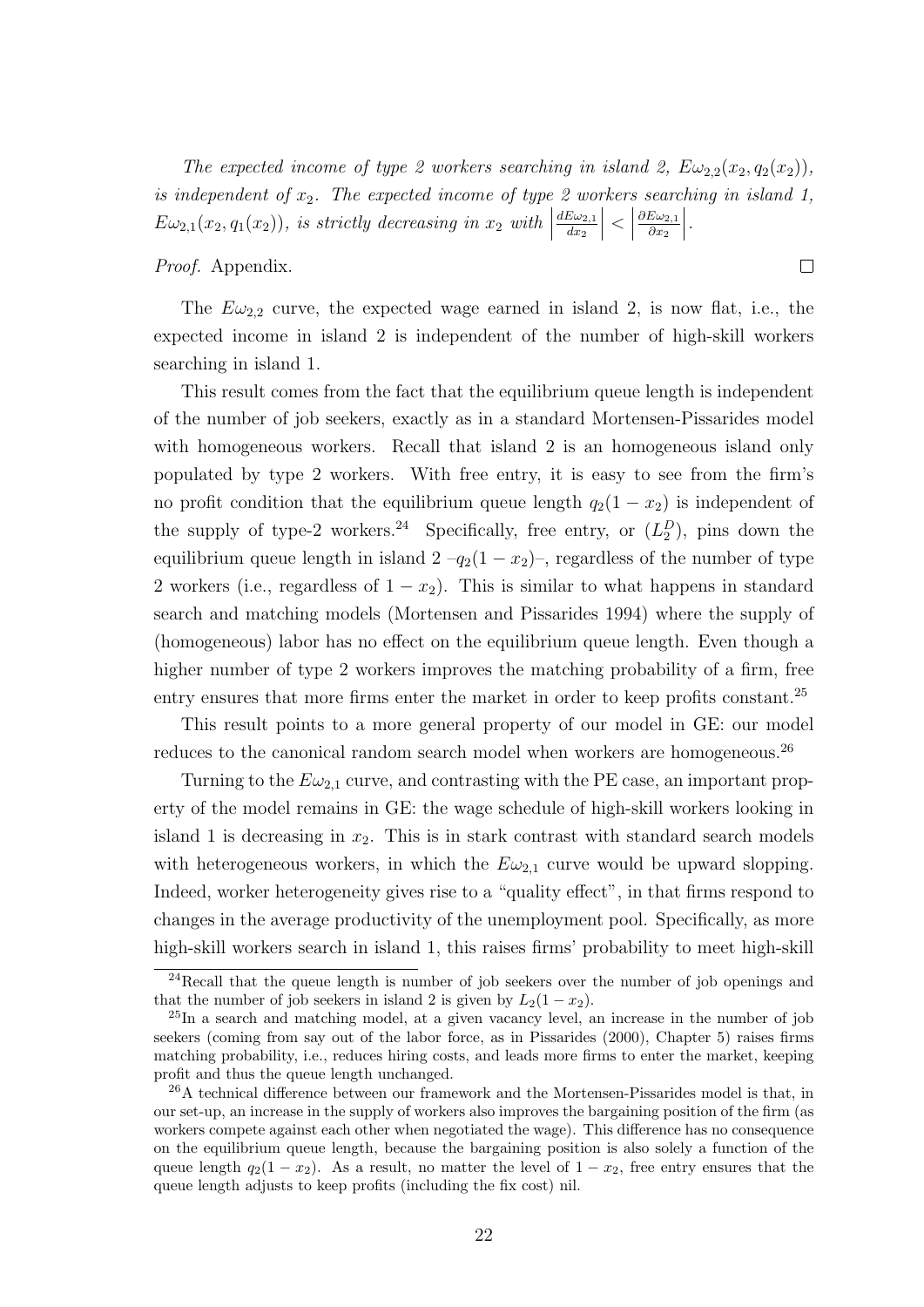applicants (who generate a higher surplus than low skill applicants), which raises firms' profits, and leads to more job creation.<sup>27</sup> Thus, in random search model, the quality effect would lead to an upward slopping wage schedule. This does not happen in our framework, because hiring is not random and the wage schedule  $E\omega_{2,1}$  is still decreasing in the number of high-skill workers searching in island 1.<sup>28</sup> However, the quality effect is still present in our model, and the wage schedule is flatter with endogenous firm entry than in PE. As under-employment increases, the average productivity of the unemployment pool increases, which fosters firm entry and limits the increase in congestion generated by the inflow of workers.

Turning to type 1 workers, figure 7 plots the expected wage curve of type 1 workers, both in PE and in GE, and the following corollary captures formally how the expected wage in island 1 depends on the share of type 2 workers searching in island 1.

# Corollary 2. Expected income of type 1 workers

The expected income of type 1 workers searching in island 1,  $E\omega_{1,1}(x_2, q_1(x_2))$ , is a non-monotonic function of  $x_2$ ; decreasing over  $[0, x_2^*]$  and increasing over  $[x_2^*, 1]$ with  $x_2^* \in [0,1]$ .

 $\Box$ 

# Proof. Appendix.

As in the PE case, the expected income of low-skill workers declines with the share of high-skill workers looking in island 1, at least for  $x_2$  low enough. This property of the model is again in stark contrast with a random search model, in which an increase in the quality of the unemployment pool leads to more job creation, which raises the job finding rate of all job seekers. This quality effect is present in this model, but it is dominated, at least for low values of  $x_2$ , by the effect of skillbiased job competition. Because high-skill workers are systematically hired over competing low-skill applicants, an increase in  $x_2$  implies a lower expected income for low-skill workers. However, as  $x_2$  increases and the pool becomes more homogeneous (i.e., becomes dominated by high-skill workers), the degree of heterogeneity in the unemployment pool diminishes and the skill-biased job competition effect becomes weaker. This explains why, for large values of  $x_2$ , an increase in the number of

<sup>27</sup>Such a "quality effect" is well known in random search models with heterogeneous workers. See e.g., Albrecht and Vroman (2002).

<sup>&</sup>lt;sup>28</sup>With non random hiring and skill-biased job competition, the wage schedule of high-skill workers is downward slopping, because the expected income of high skill workers is driven by their uniqueness, as it determines both their ability to find a job easily (by being preferably hired over low skill workers) and to obtain a wage premium over low skill workers. As the number of high skill workers increase, they become less unique, leading to a lower job finding rate (as they face more competition from their peers) and a lower wage premium.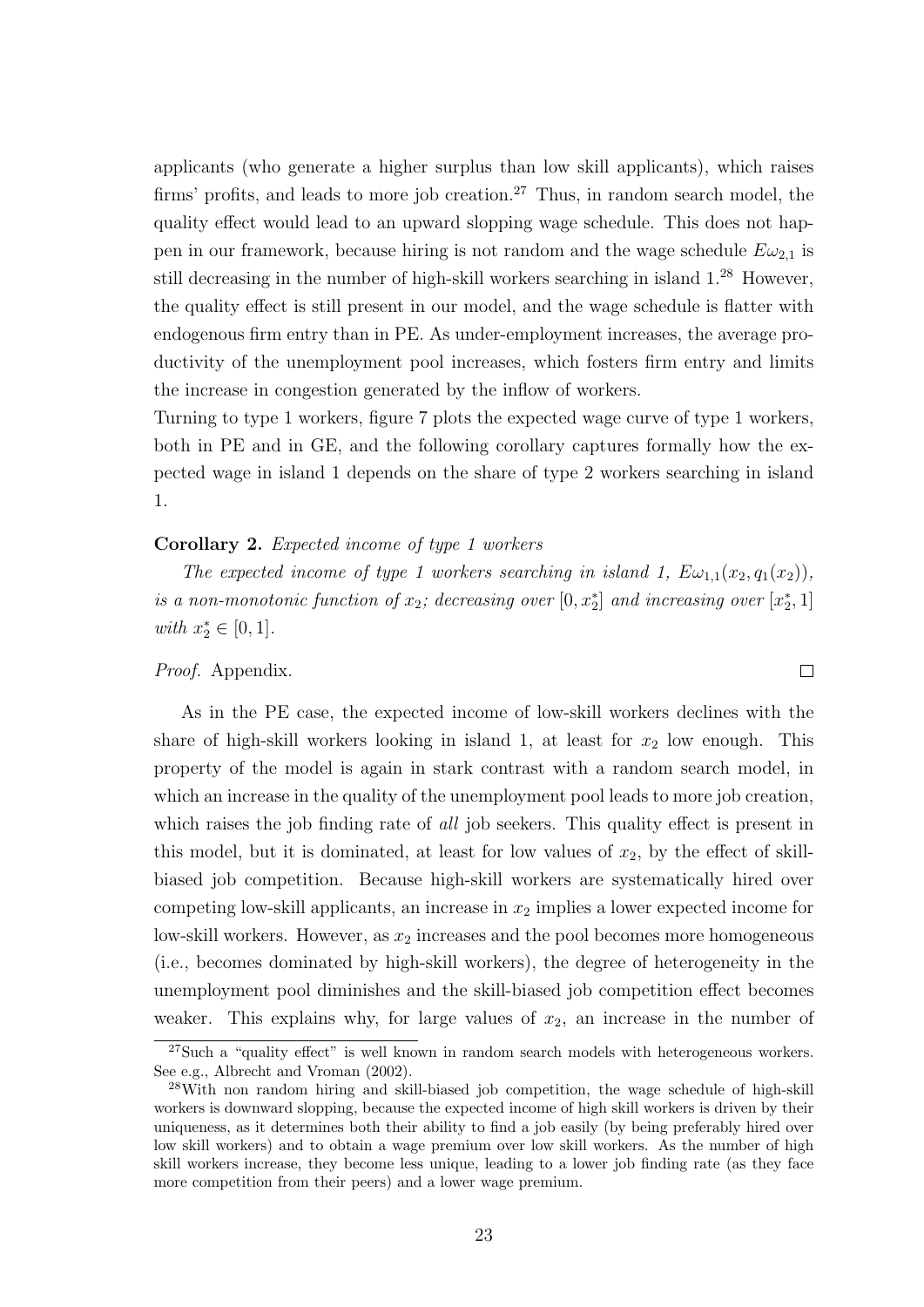type 2 workers can raise low skill workers' labor market prospects, as predicted by a standard search model with heterogeneous workers.

Comparative statics in general equilibrium Using our graphical representations, we can discuss the re-distributional effects of under-employment in general equilibrium. First, we show that the asymmetry across skill-groups generated by under-employment is even more acute in GE than in PE. Specifically, in GE, highskill workers are never affected by shocks hitting the low productivity island, while low-skill workers are always affected by shocks hitting the high productivity island. Second, through the "quality effect", under-employment may dampen or exacerbate the effect of an island specific shock on low-skill workers.

Consider first an adverse labor demand shock affecting the high productivity island, i.e., an increase in the vacancy posting cost  $c_2$ . As shown in Figure 8, an increase in  $c_2$  shifts down the  $E\omega_{2,2}$  curve. As under-employment increases, this increases congestion for low-skill workers who move down their wage curve. However, thanks to the quality (GE) effect, job creation is higher in island 1, and the expected wage of low-skill workers goes down less or may even go up. This time, GE effects dampened the crowding-out coming from the larger number of high-skill workers searching in island 1.

Consider now an adverse labor demand shock in island 1, i.e., an increase in  $c_1$ that shifts down the expected wage curves  $E\omega_{1,1}$  and  $E\omega_{2,1}$  (Figure 9). The income of type 2 workers is not affected as  $E\omega_{2,2}$  remains constant thanks to GE effects, and high-skill workers are completely insulated from a shock affecting the low-tech island. However, the reduction in job openings in island 1 reduces the number of type 2 workers present in island 1, which further reduces the number of job openings, and further reduces the number of type 2 workers in island 1, etc.. In other words, the negative labor demand shock is magnified by the deterioration in the average quality of the pool of applicant, and type 1 workers suffer a larger drop in income (larger downward shift in the  $E\omega_{1,1}$  curve). This time, GE effects exacerbate the effect of the shock on type 1 workers. Nonetheless, the lower under-employment rate dampens the effect of the shock on low skill workers by lowering congestion in island 1 (movement along the  $E\omega_{1,1}$  curve).

# 5 Constrained optimal allocation

We now consider the efficiency property of the decentralized allocation. We study the problem of a planner who can only allocate workers across islands in order to maximize total output (net of the cost of posting vacancies), while taking into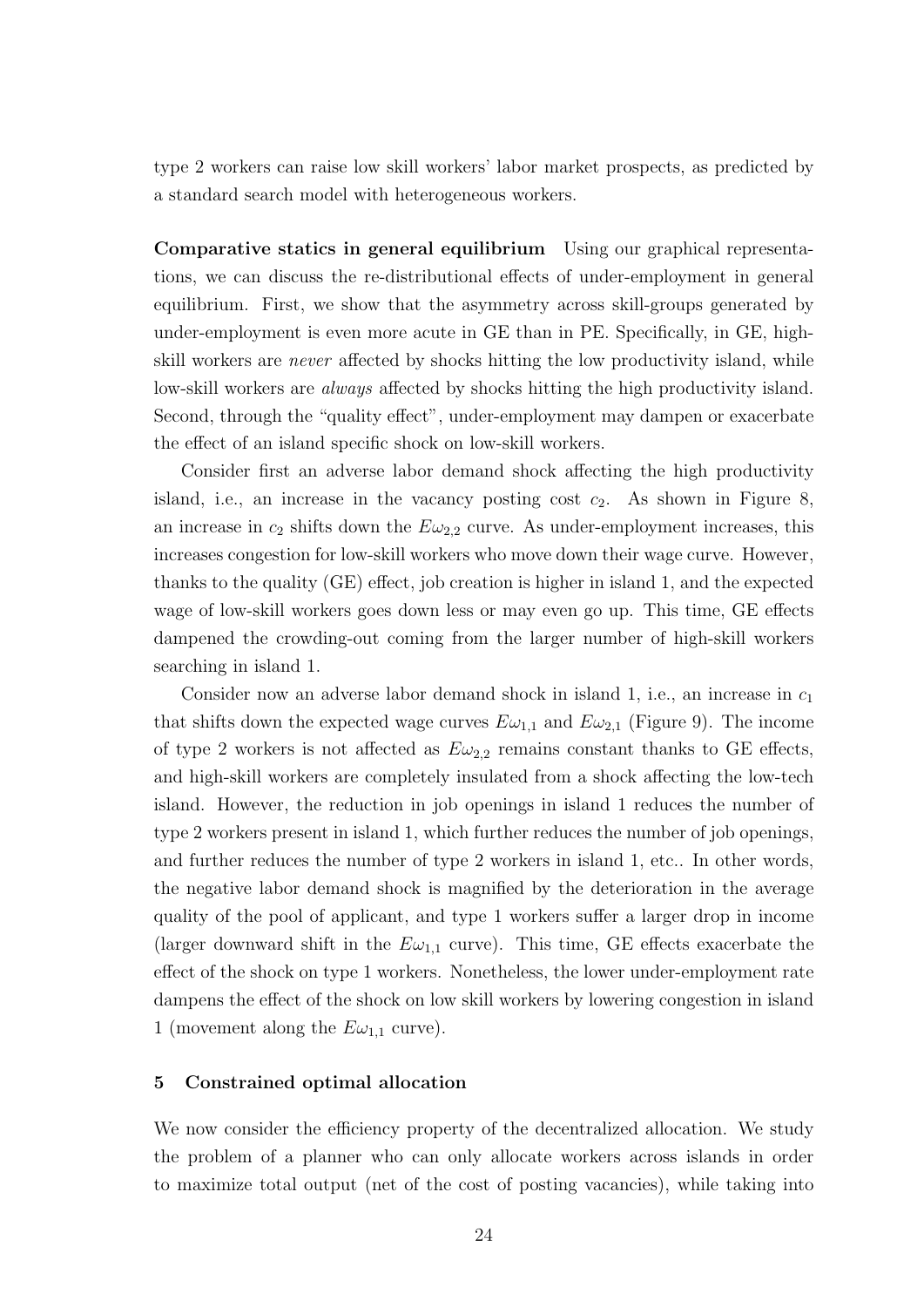account firms' free entry condition. Importantly, the planner is constrained by the existence of coordination frictions in each island and by the impossibility for firms to commit to a posted wage.

The following proposition states that the decentralized allocation is, in general, not efficient, and that there is too much under-employment.

**Proposition 3.** When  $N = 2$ , the constrained optimal allocation  $(x_2^*, q_1^*)$  is characterized by the firms' free entry conditions in islands 1 and 2, and

$$
A(x_2^*, q_1^*) = -E\omega_{2,2} + E\omega_{2,1}
$$
  
=  $(1 - \beta) h_2 q_1^* \varphi_{1,1} e^{-q_1^* (2x_2^* h_2 + 1)} (\varphi_{2,1} - \varphi_{1,1}) \frac{1}{\frac{\partial \pi_1(x_2^*, q_1^*)}{\partial q_1}}$  (2)  
 $\geq 0$ 

with the expression for  $\frac{\partial \pi_1(x_2,q_1)}{\partial q_1} > 0$  given in the appendix.

If  $\beta$  < 1 and  $\varphi_{2,1} - \varphi_{1,1} > 0$ , the decentralized allocation  $(x_2, q_1)$  is inefficient and has too much under-employment:  $x_2 > x_2^*$ .

Proof. See appendix.

Contrasting the decentralized and centralized allocations To better understand the externalities present in this economy, it is useful to contrast the worker's problem and the planner's problem. Type 2 workers allocate themselves between islands 1 and 2 up until

$$
E\omega_{2,2} = E\omega_{2,1}.\tag{3}
$$

In contrast, the planner wishes to allocate workers in order to maximize total output, while satisfying firms' zero profit condition. With free entry, we have  $\pi = y - \omega = c$ so that maximizing total output is identical to maximizing the total wage bill  $\Omega$ . The planner's problem is thus to maximize the wage bill while satisfying firms' free entry conditions

$$
\begin{cases}\n\max_{x_2} \Omega & (4) \\
\Omega = (1 - x_2) h_2 E \omega_{2,2} + h_2 x_2 E \omega_{2,1}(x_2, q_1(x_2)) + E \omega_{1,1}(x_2, q_1(x_2))\n\end{cases}
$$

with  $q_1(x_2)$  is given by fims' free entry condition in island 1:  $\pi_1(x_2, q_1(x_2)) = c_1$ .

Finally, note that we omitted one externality in our discussion: since type 2 workers do not internalize how their descent affects  $E\omega_{2,2}$ , the wage of high-skill workers who remained in the high-skill island, the marginal high-skill applicant should also exert an externality on  $E\omega_{2,2}$ . This externality has no consequence

 $\Box$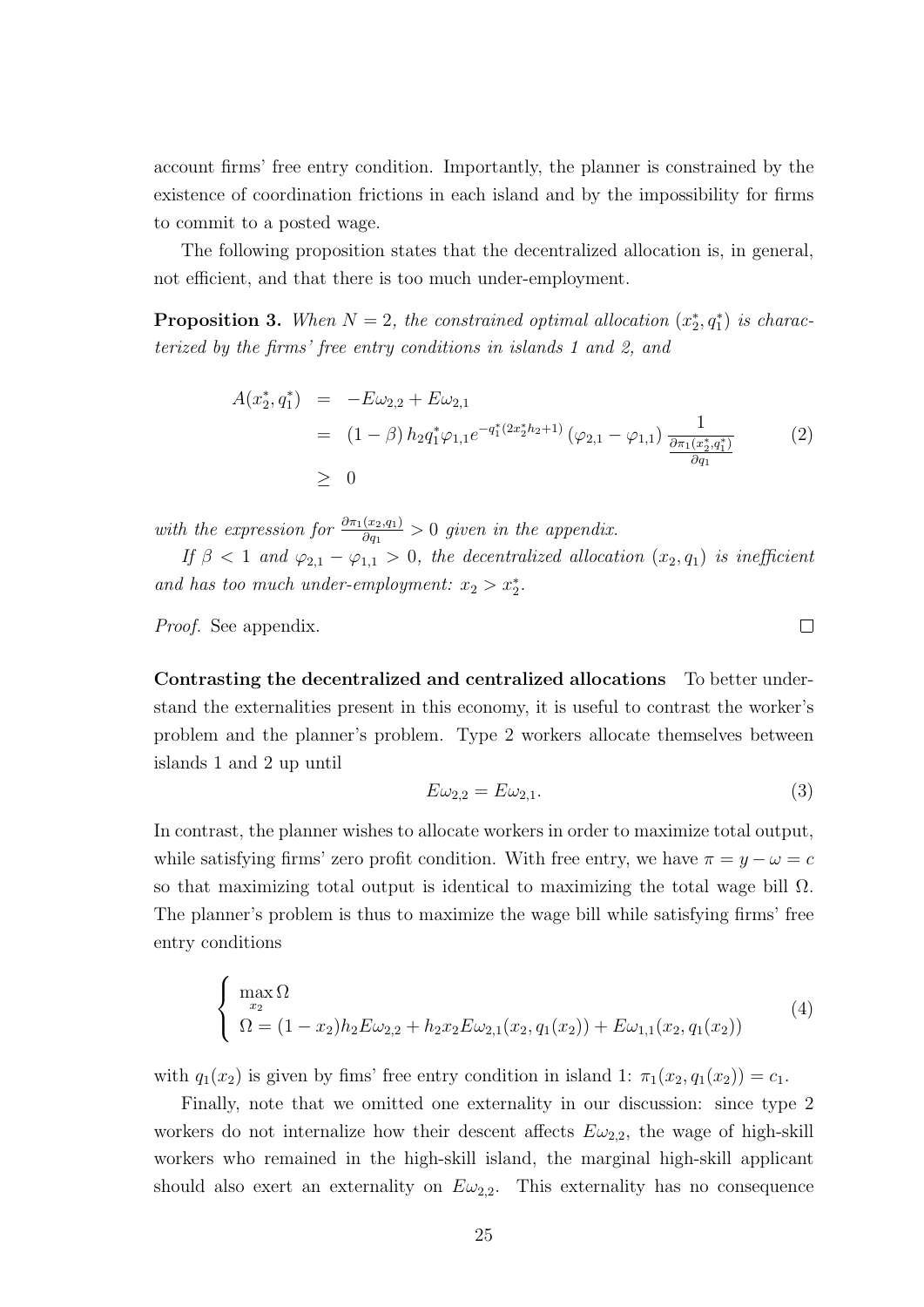however, because  $E\omega_{2,2}$  is constant thanks to general equilibrium effects. Indeed, and implicit in the planner's problem (4), we used the fact that the free entry condition in island 2 ensures that  $E\omega_{2,2}$  is constant and independent of  $x_2$ .

Contrasting (3) with (4), we can see that type 2 individuals are solving the planner's problem treating  $E\omega_{2,1}(x_2, q_1(x_2))$  and  $E\omega_{1,1}(x_2, q_1(x_2))$  as independent of  $x_2$ . In other words, type 2 workers do not internalize how their descent affect the wages of other workers, i.e., how an increase in  $x_2$ , the fraction of type 2 workers in island 1, affects (i) competition between types, (ii) competition across types, and (iii) job creation in island 1. An increase in  $x_2$ :

- 1. directly affects the wage of type 2 workers  $E\omega_{2,1}(x_2,.)$ : a higher share of type 2 workers raises competition between type 2 workers, which lowers the expected wage  $E\omega_{2,1}$ . This is a (negative) within-type externality.
- 2. directly affects the wage of type 1 workers  $E\omega_{1,1}(x_2,.)$ : a higher share of type 2 workers raises the quality of the competition faced by type 1 workers, which lowers  $E\omega_{1,1}$ , the expected wage of type 1 workers. This is a (negative) acrosstype externality.
- 3. *indirectly* affects wages through firms' job creation condition:  $E\omega_{2,1}(. , q_1(x_2))$ and  $E\omega_{1,1}(. , q_1(x_2))$ : a higher share of type 2 workers raises firm's profit, which leads through the no-profit condition to more job openings, and thus to higher wages for both type 1 and type 2. This is a (positive) job creation externality.

# Intuition: the ranking externality

To get some intuition about the (in)efficiency property of the decentralized allocation, the efficiency discussion can be summarized in terms of one single externality, that we label a ranking externality.

The key element behind the ranking externality is the fact that high-skill workers and low-skill workers face different labor markets in the same island: with nonrandom hiring, a high-skill worker always gets the job when in competition with a low-skill worker, because he is ranked first. As a result, a high-skill worker's decision to move down the occupation ladder are motivated by different factors than those determining the labor market prospect of low-skill workers. Consider for instance a labor market with many low-skill workers but no high-skill worker. In that case, high-skill and low-skill face completely opposite labor market prospects: the market is very congested (and unattractive) for low-skill workers, but it is very attractive for high-skill workers, because they face no competition.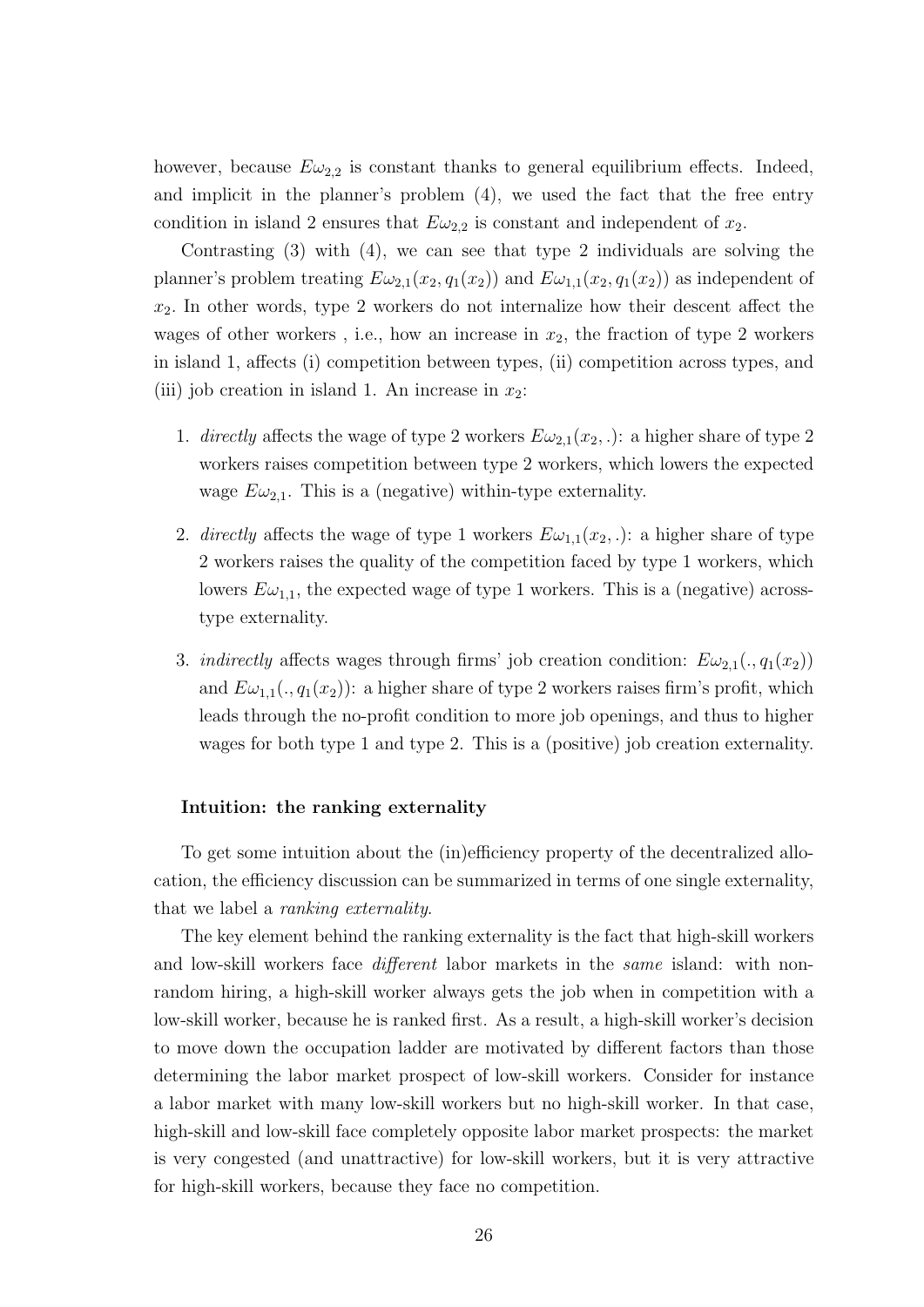Since the gain from moving down the ladder for a high-skill is disconnected from the loss inflicted on the other workers, the decision to move down the ladder is disconnected from the loss inflicted on the other workers, and the ranking externality can be large. The magnitude of the ranking externality depends on how a marginal high-skill applicant differs from the average applicant in the low-productivity island. The externality is strongest (as in our example) when the marginal high-skill applicant is most different from the average applicant, i.e., most "unique".

To see this more formally, we can contrast (3) with (4). The decentralized allocation is efficient if and only if

$$
\frac{d\Omega_1}{dx_2} \equiv \frac{dE\omega_{1,1}(x_2, q_1(x_2))}{dx_2} + x_2 h_2 \frac{dE\omega_{2,1}(x_2, q_1(x_2))}{dx_2} = 0.
$$
\n(5)

Expression  $\frac{d\Omega_1}{dx_2}$  captures the ranking externality, i.e., the effect of a marginal highskill worker searching in the low-tech island on the labor markets of (i) low-skill workers  $\left(\frac{dE\omega_{1,1}}{dx_2}\right)$  and (ii) high-skill workers  $\left(x_2h_2\frac{dE\omega_{2,1}}{dx_2}\right)$  $\frac{E\omega_{2,1}}{dx_2}$ ) weighted by their relative population shares. In essence, it captures the congestion externalities net of the compensating effect of the job creation externality.

Using the expression for  $\frac{d\Omega_1}{dx_2}$ , one can visualize in figure 10 how the externality evolves with the presence of high-skill workers in the low-tech island. Starting from a world with no high-skill workers in the low-tech island  $(x_2 = 0)$ , the presence of one high-skill worker imposes a large cost to low-skill workers: since a high-skill is systematically ranked above competing low-skill applicants, the high-skill applicant systematically gets the job when in competition with a lower-skill applicant, and the labor market of the low skills deteriorates sharply  $\left(\frac{dE\omega_{1,1}}{dx_2}\right) < 0$ .

As the number of high-skill workers increases, high-skill workers become less unique and the high-skills start competing against each other for their premium over the low-skills. As each high-skill worker becomes less unique, his wage premium over an average applicant deteriorates, and the ranking externality, which stems from the difference between a marginal high-skill and the average worker in island 1, becomes less strong.

As  $x_2$  increases further, the job creation externality becomes stronger (because firms are more likely to face a high-skill applicant) and compensates the increased congestion in the labor market. In fact, the income of low-skill workers starts increasing for  $x_2$  large enough. However, this cannot compensate the increased congestion between the high-skill workers, and the ranking externality remains negative.<sup>29</sup>

<sup>29</sup>Recall that the ranking externality is nil in an homogeneous world, because as in a standard MP model, the equilibrium queue lengths is independent of the number of job seekers, i.e., firms exactly compensate the arrival of more skill workers by posting more vacancies to keep the queue length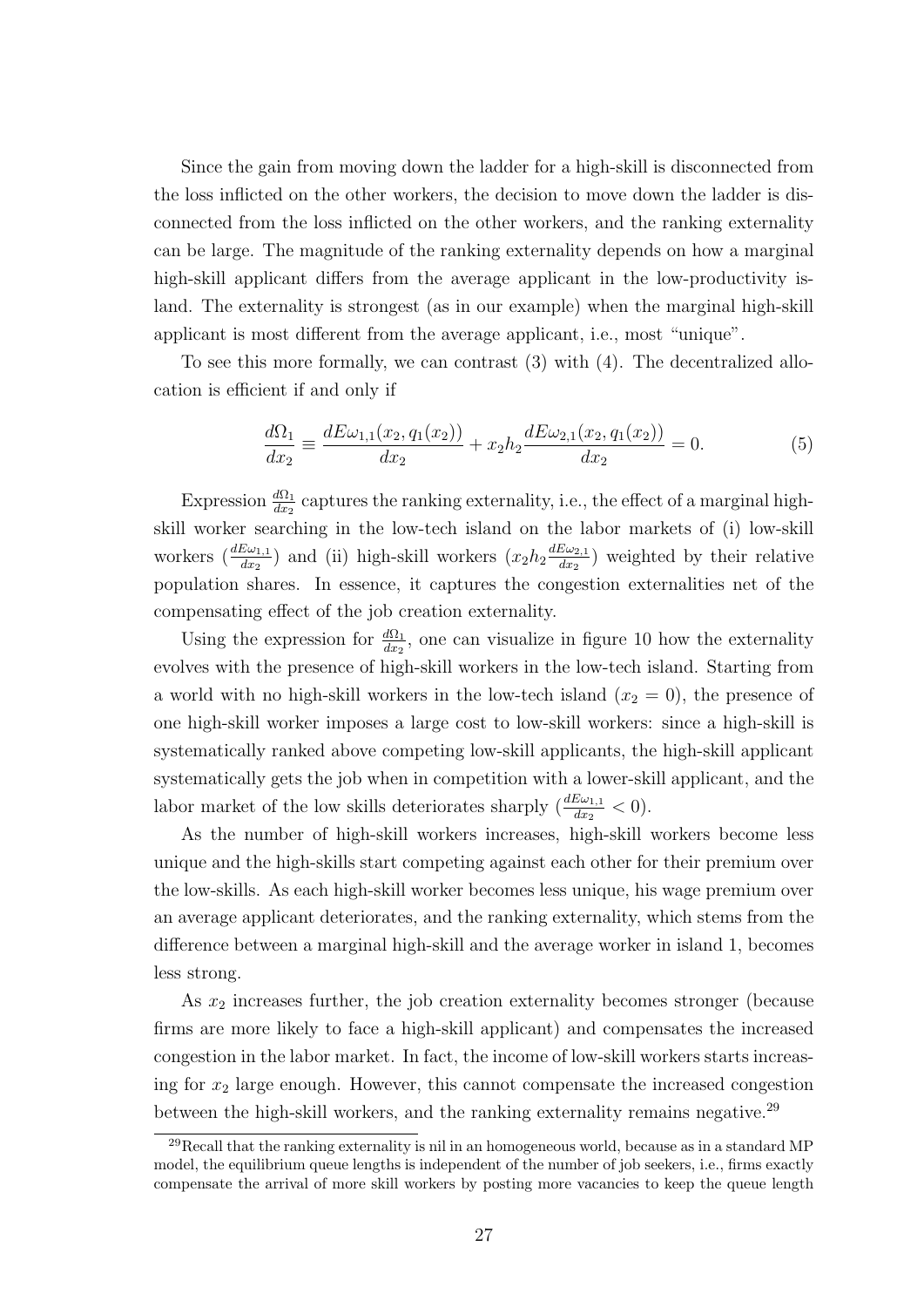In fact, it is only when the number of high-skills becomes arbitrarily large compared to the number of low-skills, that job creation exactly compensates the increased congestion. Specifically, as  $x_2h_2$  increases further and becomes arbitrary large (if  $h_2$  is arbitrary large), the labor market in the low-tech island resembles that of an homogeneous labor market with only high skill workers, and as in search models with homogeneous labor, the marginal high-skill applicant has no effect on the equilibrium queue length (as we describe in more detail below) and  $\frac{d\Omega_1}{dx_2} \to 0$ , i.e., the ranking externality converges to zero. Intuitively, with  $x_2h_2$  large, the marginal high-skill applicant is identical to the average unemployed in the low-productivity island, and the ranking externality is nil.

This intuition for why  $\frac{d\Omega_1}{dx_2} \to 0$  when island 1 is mainly populated by (homogeneous) high-skill workers also explains why type 2 workers exert no externality on workers in island 2. In that (homogeneous) island, the marginal high-skill applicant is always identical to the average unemployed, and the ranking externality is always nil.

# 6 Quantitative exercise

In this section, we take our model to the data. After discussing the calibration of a dynamic version of the model, we first show that the model can generate plausible fluctuations in under-employment, as well as plausible fluctuations in the wage premium and wage loss associated with under-employment. Then, we quantify the magnitude of a novel implication of the model: the asymmetry generated by underemployment. While high-skill workers can smooth labor demand shocks by moving down the job ladder, low-skill workers suffer from this trickle-down of unemployment by experiencing higher income volatility.

# 6.1 Calibration of the dynamic model

In this quantitative section, we rely on our benchmark general equilibrium model with 2 islands –high tech and low-tech–.

In order to bring our static model to the data, we first generalize the model a

constant. Thus, in an homogenous world, the congestion and job creation externalities exactly compensate each other. With worker heterogeneity, job creation can never fully compensate the congestion externality, because, while firms' profits increase with the number of high-skill workers, the presence of low-skill workers limits the increase in profits, because firms always face a non-zero probability of receiving just one application from a low-skill applicant and then ending up with a low-skill worker and low profit. It is only in the limit case where the share of high-skill workers goes to one and the unemployment pool becomes homogeneous that the job creation externality exactly compensates the congestion externality.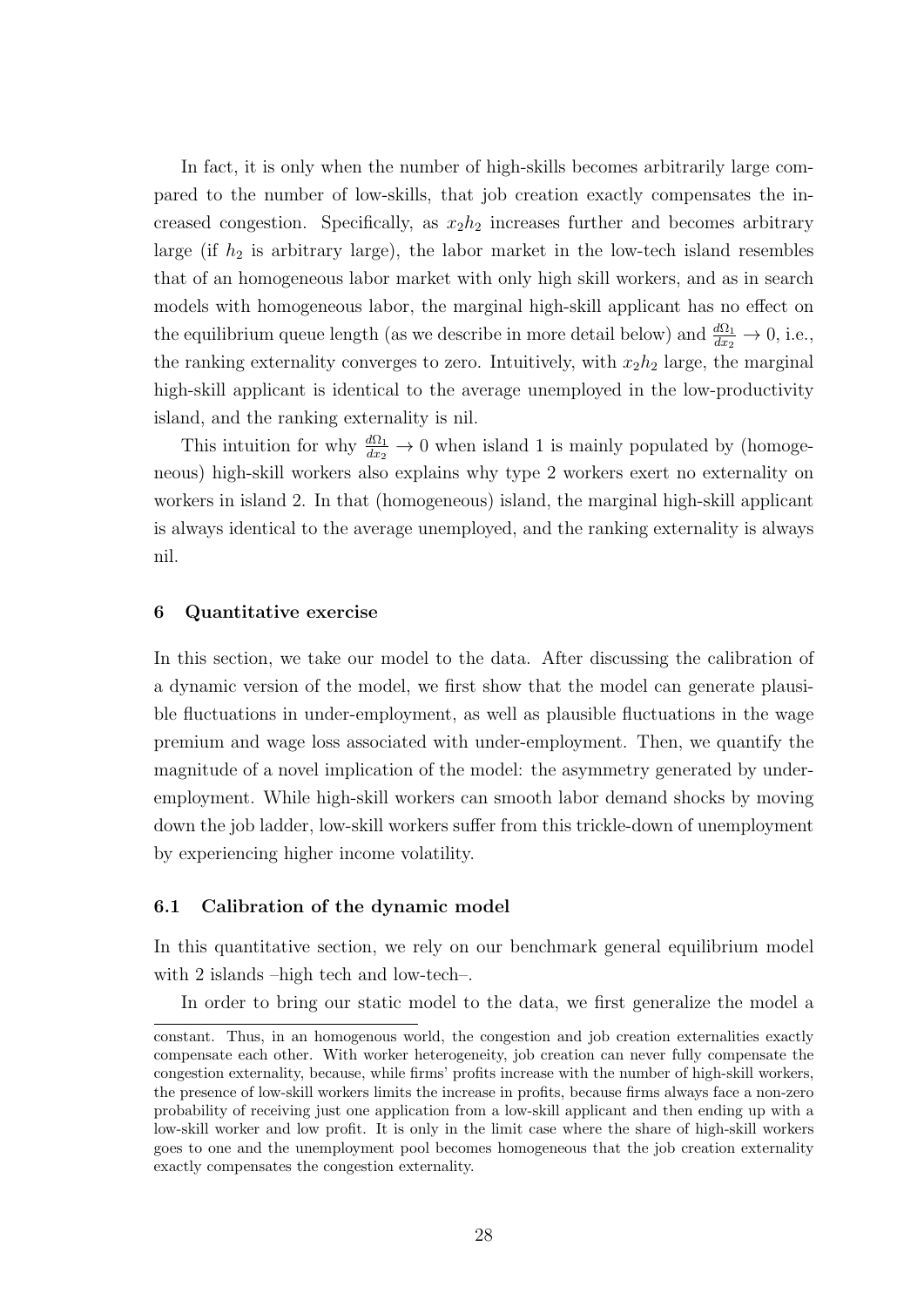dynamic case, focusing on the steady-state as in standard search models (Rogerson et al. 2005). The only difference with the static model is that, in this dynamic version, matched workers separate from their job at an exogenous rate  $\lambda$  that can depend on the firm-worker type. We leave the details of the dynamic generalization in the appendix, since the qualitative properties of the model are unchanged in a dynamic setting.<sup>30</sup>

We then need to calibrate the model parameters, in particular the match productivity of each firm-worker pair  $\varphi_{1,1}, \varphi_{2,1}, \varphi_{2,2}$ .

To do so, we use our model's predictions on wages for each firm-worker match. Specifically, from the CPS Merged Outgoing Rotation Groups, we observe the wages paid in each island to each type of worker  $w_{1,1}$ ,  $w_{2,1}$ ,  $w_{2,2}$  over 1980-2013. As detailed in the Appendix, the model allows us to express  $w_{1,1}$ ,  $w_{2,1}$ ,  $w_{2,2}$  as functions of the model parameters  $\varphi_{11}, \varphi_{2,1}, \varphi_{2,2}$ , as well as  $q_{1,t}$  and  $q_{2,t}$ , the queue lengths in each island as defined in Section 4, the fraction of high-skill workers searching in the low-tech island,  $x_{2,t}$ , and the ratio to high-skill to low-skill job seekers,  $h_{2,t}$ .

We back out values for  $\varphi_{1,1}, \varphi_{2,1}$  and  $\varphi_{2,2}$  by matching the average wages observed over 1980-2013 using as input data on  $q_{1,t}$ ,  $q_{2,t}$ ,  $x_{2,t}$  and  $h_{2,t}$ .

To measure  $q_{1,t}$  and  $q_{2,t}$  in each island, we use job openings data from the Help Wanted OnLine (HWOL) dataset provided by the Conference Board and available since 2006. The HWOL provides information on the number of job openings by occupation group, so that combined with CPS data on the number of job seekers by occupation,<sup>31</sup> we can measure the job seekers to job openings ratio by occupation over 2006-2012. While occupation groups are different from degree requirements, we use the fact that for the four main occupation groups (professional, services, construction and sales), there is a relatively straightforward mapping between occupation and degree requirements. Specifically, services and professional occupations require a bachelor's degree in most cases (it is true for more than 90 percent of the 3-digit occupations which compose those two categories), and construction and sales typically require less than a high school degree (it is true for more than 75 percent of the 3-digit occupations which compose those two categories). We then obtain the queue lengths  $q_{1,t}$  and  $q_{2,t}$  over 2006-2012.

We do not observe  $x_{2,t}$  the fraction of high-skill workers *searching* in the lowtech island. Instead, we observe (again from CPS micro data)  $\hat{x}_{2,t}$ , the fraction of

 $30$ The only difference with the static version is that workers' reservation wage –the wage making workers indifferent between working at that wage or remaining unemployed– is no longer 0 (or the exogenous value of unemployment benefits) but is endogenous and depends on the labor market allocation.

<sup>31</sup>We measure the number of job seekers by occupation with the number of unemployed who report that occupation as a previous occupation.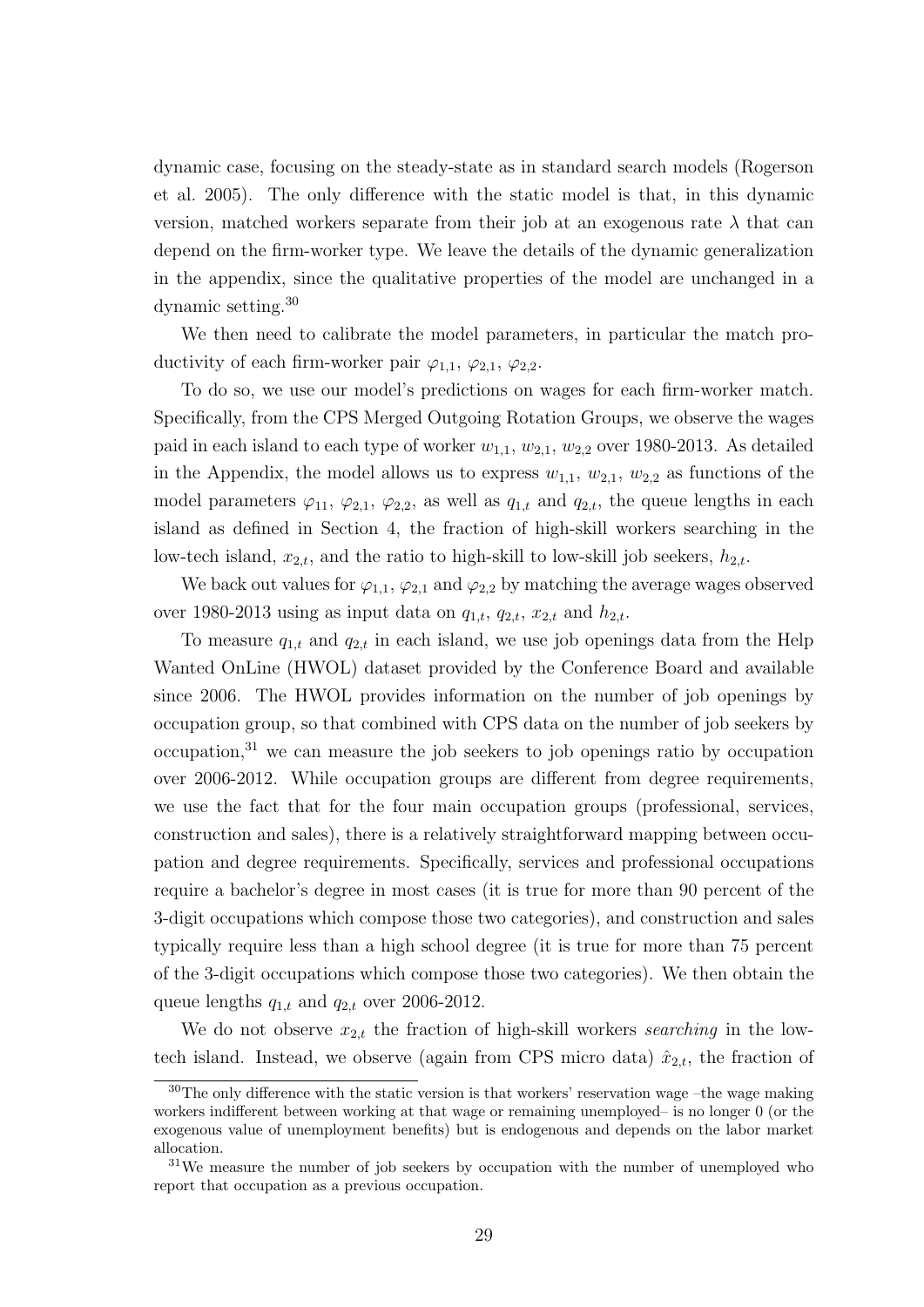high-skill workers *employed* in the low-tech island. In a dynamic model, that latter quantity is different from  $x_2$ , the fraction of type-2 workers searching in island 1 at time t. However, as described in the appendix, one can use a stock-flow model to express  $\hat{x}_{2,t}$  as a function of  $x_{2,t}$  and the model's variables and parameters.

Finally,  $h_{2,t}$  is the ratio of high-skill job seekers to low skill job seekers and is observable from CPS micro data.

# 6.2 Accounting for under-employment over the cycle

In this exercise, our goal is to evaluate whether our stylized model of under-employment can generate plausible fluctuations in under-employment over the cycle.

Our input variables are vacancy posting in each island, i.e., the "initial" queue lengths  $q_{1,t}$  and  $q_{2,t}$ . Since we only observe the queue lengths over a relatively short interval, and to make our exercise a little more illustrative, we use the fact that we can observe the aggregate queue length  $q = \frac{U}{V}$  $\frac{U}{V}$  over 1976-2012 using the composite Help-Wanted index built from Conference Board data as measure of total job openings (Barnichon 2010). Over 2006-2012, the aggregate queue length can explain fluctuations in  $q_{1,t}$  and  $q_{2,t}$  reasonably well, so that we use aggregate q to backcast  $q_{1,t}$  and  $q_{2,t}$  over 1976-2006.<sup>32</sup>

Although clearly imperfect, this illustrative exercise allows us to evaluate the variations in under-employment predicted by our model over the past 40 years, and to contrast it with the actual movements in under-employment.

The upper-panel of figure 11 plots the back-casted time series  $q_1$  (low-skill) and  $q_2$  (high-skill) over 1976-2012, along with the actual series (dashed lines) over 2006-2012. An interesting observation is that low-skill occupations appear to be more cyclically sensitive than high-skill occupation. This further supports our conclusion in section 2 that a model with random search and multiple islands will have a hard time explaining the increase in under-employment observed during the Great Recession, because the low-tech island appears to have suffered a larger drop in labor demand than the high-tech island.

The lower-panel of figure 11 plots  $x_2$  over 1976-2012, the model simulated fraction of high-skill workers looking for a job in the low-tech sector, as well as  $\hat{x}_{2,t}$  the corresponding fraction of high-skill workers employed in the low-tech sector. We can see that the model does a good job at explaining the counter-cyclical behavior of underemployment over the past 40 years, with the fluctuations in under-employment comparable to those observed in Figure 1.

<sup>&</sup>lt;sup>32</sup>Specifically, we use the simple regression  $\ln q_{i,t} = \alpha \ln q_t + \beta + \varepsilon_{i,t}$ ,  $i = 1,2$ , estimated over 2006-2012, and we use the prediction of the model to back up  $q_{i,t}$  between 1976 and 2012.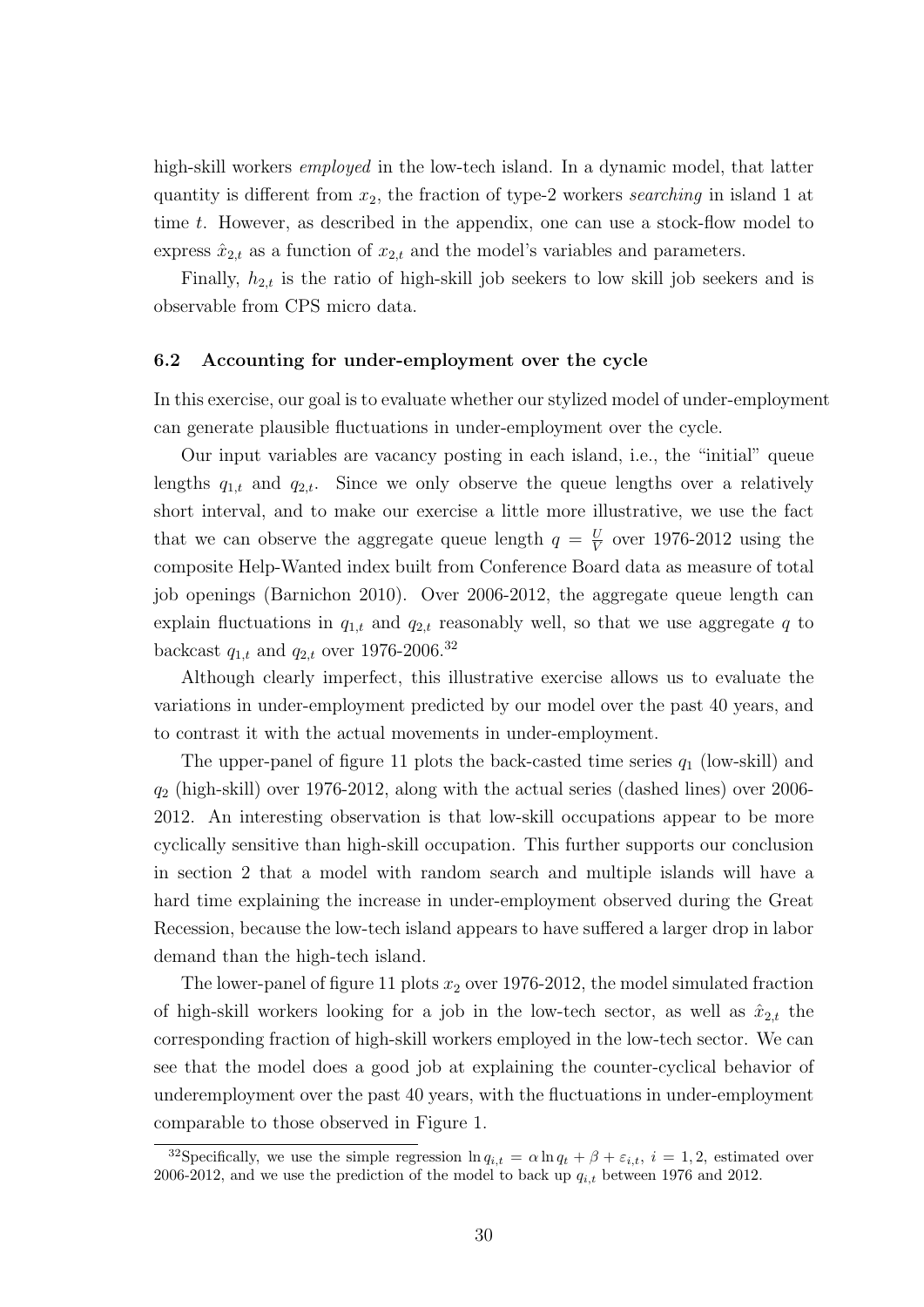In addition, table 4 shows that the wage premium gained by high skills over low skills is pro-cyclical is consistent with the data (see table 2), with the wage premium being 13% smaller during recessions. Indeed, as more high-skill workers move down the job ladder, they become less "unique" and compete more and more against each other for the same job, which drives down their average realized wage. For the same reason, the average wage loss incurred by high-skills when moving down the ladder is counter-cyclical, being 13 percent higher in recessions.

# 6.3 Asymmetric effects of shocks across skill groups

We now turn to a counter-factual experiment, in which we aim to quantify the cost imposed by under-employment on low-skill workers. Specifically, we consider a counter-factual world in which the under-employment rate is constant at its average level, i.e., a world in which  $x_2$  remains constant in the face of labor demand shocks (the fluctuations in  $q_{1,t}$  and  $q_{2,t}$ ), so that high-skill workers cannot smooth labor demand shocks by varying their under-employment rate.

We start from our baseline world with counter-cyclical under-employment, as simulated in the previous section. We can see that type-2 workers enjoy higher expected income that type-1 workers, a combination of their higher job finding probability (thanks to under-employment) and of their wage premium over type-1 workers (Table 5).

Moreover, the volatilities of the expected income of high skill and low-skill workers (as measured by the coefficient of variation) are comparable. However, this result masks the contribution of under-employment in redistributing volatility from the high-skills to the low skills.

To highlight the role of under-employment in the re-distribution of shocks from high-skill workers to low-skill workers, we now consider the counter-factual experiment in which  $x_{2,t}$  is kept constant at its average level over 1976-2012. Looking at the last row of table 5, we can see that under-employment can be a major redistributive mechanism in which shocks get passed from the high skills to the low skills. Absent counter-cyclical movements in under-employment (i.e., absent any possibility for high-skill workers to smooth shocks by redistributing it to the low skills), the expected income of high skill workers would have been 23 percent more volatile (as measured by the coefficient of variation). Conversely, the expected income of low skill workers would have been 15 percent less volatile.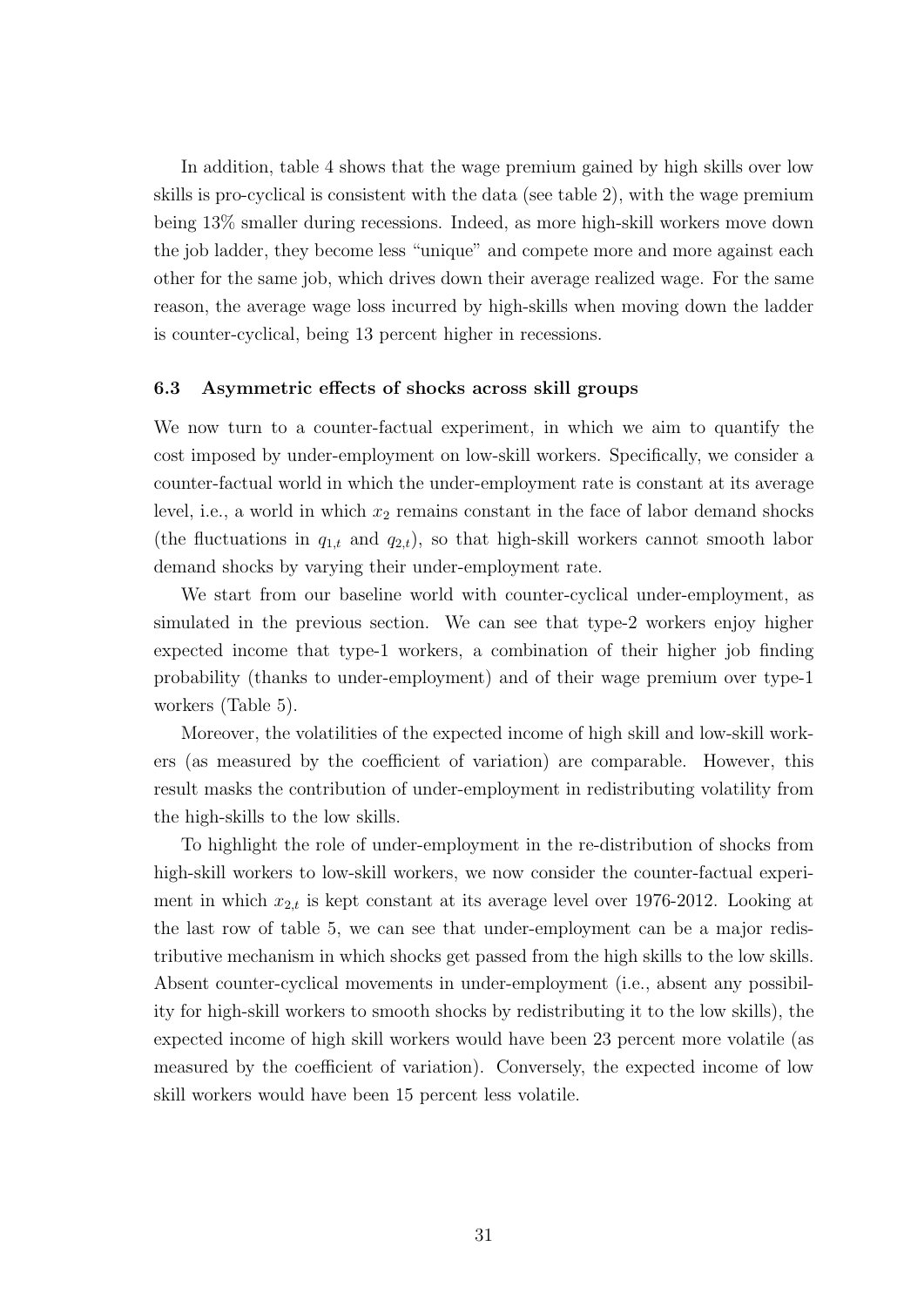# 7 Conclusion

While the unemployment rate is the traditional gauge of the labor market, this paper shows that under-employment is an important, yet overlooked, characteristic of the labor market.

We study empirically the phenomenon of under-employment in the US and show that (i) under-employment is strongly counter-cyclical, (ii) under-employment is very costly, an under-employed worker earning between 30 and 40 percent less than his non-under-employed counterpart, and (iii) under-employment is a highly persistent state, with under-employed workers spending an average of about five years in underemployed jobs.

We then argue that under-employment constitutes a puzzle for canonical search models of the labor market, be it a search and matching model a la Mortensen and Pissarides (1994) or a competitive search model a la Moen (1997)), and instead propose a search model with non-random hiring in which firms can rank applicants and hire their preferred candidate. In such a model, job competition is biased and favors the high-skills, who are systematically hired over competing low-skill applicants. With skill-biased job competition, under-employment exists in equilibrium, because some high-skill workers move down the occupational ladder in order to find a job more easily. Through this process, unemployment trickles down from the upperoccupation groups to the lower-occupation groups, so that high-skill workers enjoy not only higher expected income but also lower income volatility.

A quantitative version of the model generates plausible fluctuations in underemployment and shows that the trickle-down of unemployment can be a major redistributive mechanism as shocks get redistributed from the high skills to the low skills.

Davis and Wachter (2011) recently showed that the cumulative earnings losses associated with job displacement are (i) substantial and (ii) even larger if the displacement occurs during a recession. While Davis and Wachter (2011) show that standard search models cannot rationalize such large losses, under-employment may provide an explanation for this finding. In recessions, more high-skill workers move down the job ladder, and suffer substantial income losses given the persistence of the the under-employment status. While under-employment is an optimal choice for high-skill workers in our model, it is easy to imagine cases for which high-skill workers are forced down the occupation ladder to a greater extent, because of borrowing constraints or reputation considerations associated with long unemployment spells (Kroft et al. 2013). Then, if moving back up the ladder is difficult because of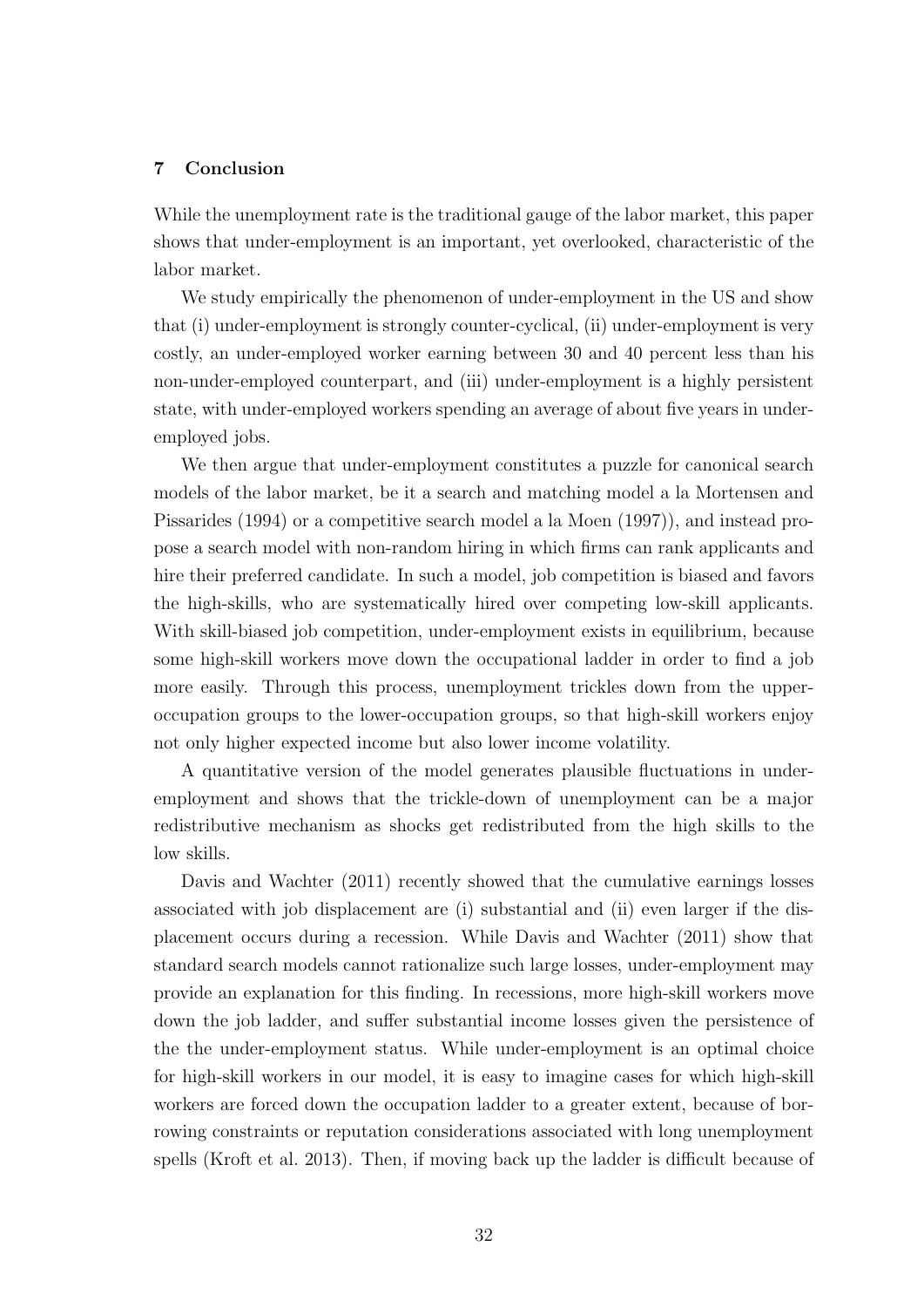asymmetric information or skill deterioration, under-employment opens the door to large welfare costs of business cycle fluctuations.

Finally, the possibility of under-employment opens new, and so far unexplored, returns to education. First, if, ceteris paribus, firms always prefer more educated workers (as is the case in our model), more educated workers have more bargaining power, and they can extract a larger share of a match surplus than less educated workers, i.e., they receive a higher labor income share. Second, a higher education level may not only guarantee a higher expected income, but it may also provide a lower volatility of income, because highly educated workers can partially smooth out adverse labor demand shocks by moving down the occupational ladder. Exploring these additional returns to education is an important goal for future research.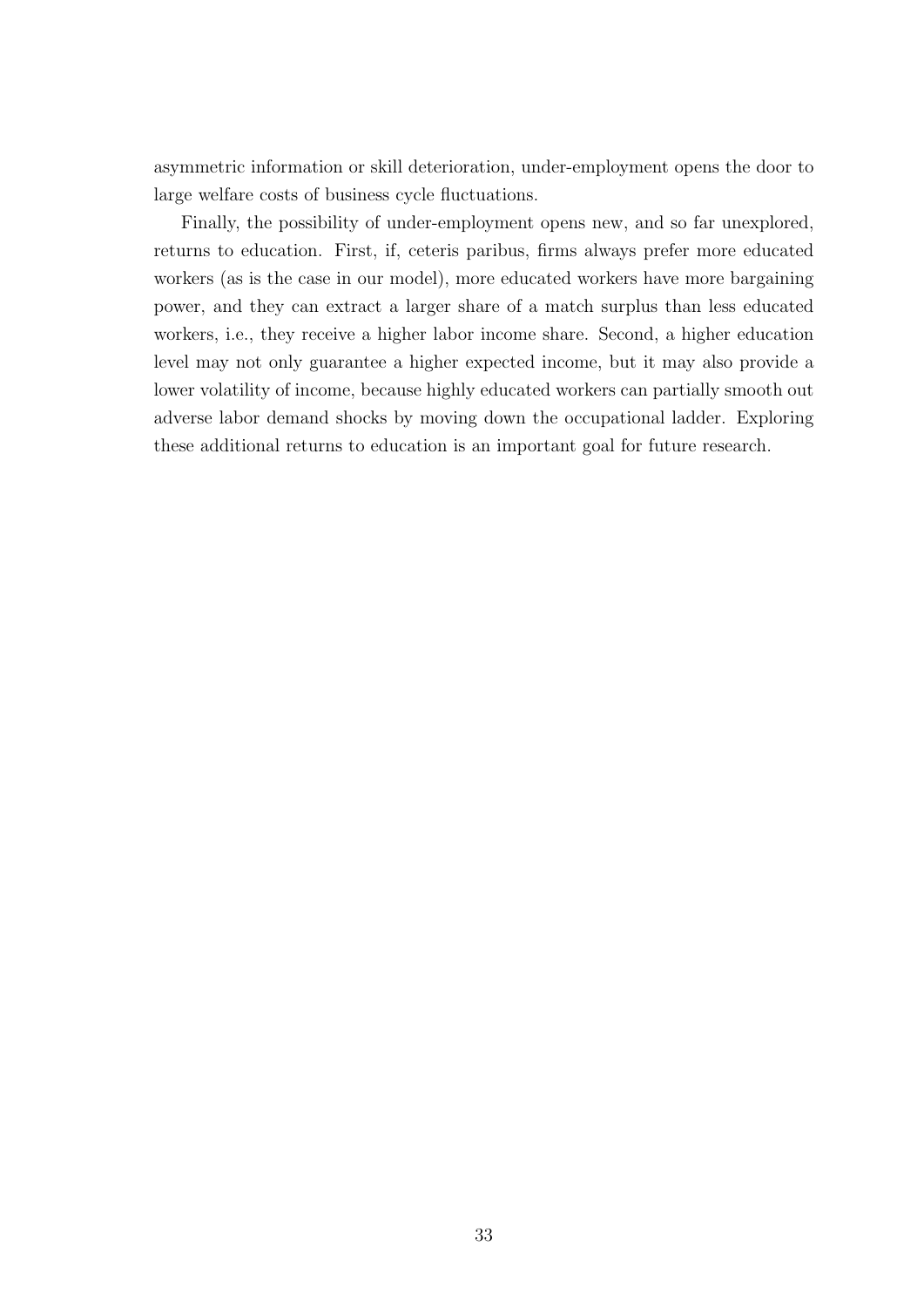# References

- Albrecht, J. and Vroman, S.: 2002, A matching model with endogenous skill requirements, *International Economic Review* 43(1), 283–305.
- Barnichon, R.: 2010, Building a composite Help-Wanted Index, Economics Letters 109(3), 175–178.
- Barron, J. M. and Bishop, J.: 1985, Extensive search, intensive search, and hiring costs: New evidence on employer hiring activity, Economic Inquiry 23(3), 363–82.
- Barron, J. M., Bishop, J. and Dunkelberg, W. C.: 1985, Employer search: The interviewing and hiring of new employees, The Review of Economics and Statistics  $67(1), 43-52.$
- Beaudry, P., Green, D. A. and Sand, B. M.: 2013, The great reversal in the demand for skill and cognitive tasks, NBER Working Papers 18901, National Bureau of Economic Research, Inc.
- Behrenz, L.: 2001, Who gets the job and why? an explorative study of employers' recruitment behavior, Journal of Applied Economics 0, 255–278.
- Binmore, K., Rubinstein, A. and Wolinsky, A.: 1986, The nash bargaining solution in economic modelling, The RAND Journal of Economics  $17(2)$ , pp. 176–188.
- Blanchard, O. J. and Diamond, P. A.: 1994, Ranking, unemployment duration, and wages, Review of Economic Studies 61(3), 417-34.
- Butters, G.: 1977, Equilibrium distributions of sales and advertising prices, Review of Economic Studies 44, 465–491.
- Davis, S. J. and Wachter, T. V.: 2011, Recessions and the Costs of Job Loss, Brookings Papers on Economic Activity 43(2 (Fall)), 1–72.
- Duncan, G. J. and Hoffman, S. D.: 1981, The incidence and wage effects of overeducation, *Economics of Education Review*  $1(1)$ , 75–86.
- Eeckhout, J. and Kircher, P.: 2010, Sorting and decentralized price competition, Econometrica 78(2), 539–574.
- Freeman, R.: 1976, The Overeducated American, New York: Academic Press.
- Gautier, P.: 2002, Unemployment and search externalities in a model with heterogeneous jobs and workers, *Economica*  $69(273)$ , 21–40.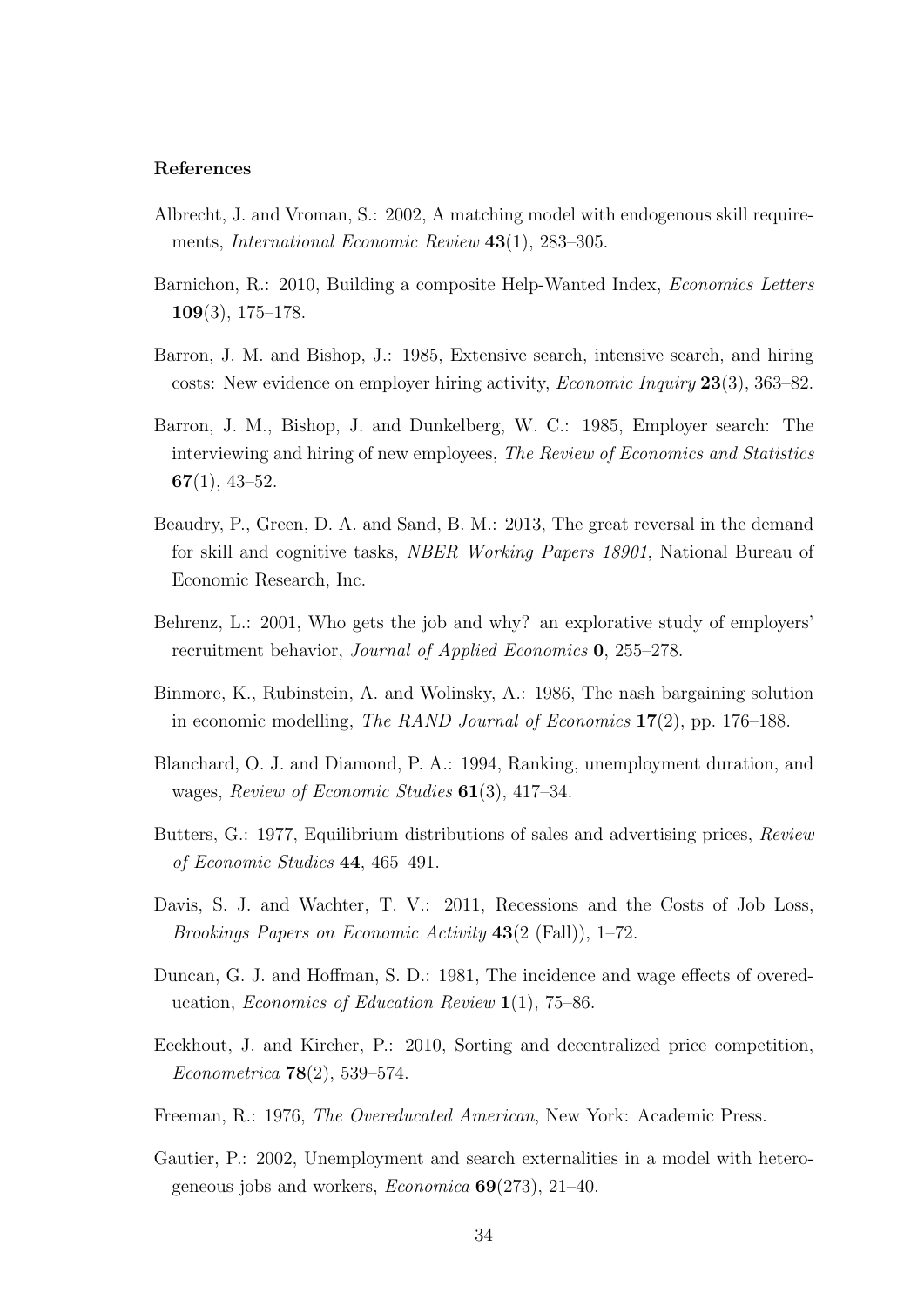- Gautier, P., J. van den Berg, G., C. van Ours, J. and Ridder, G.: 2002, Worker turnover at the firm level and crowding out of lower educated workers, European Economic Review 46(3), 523–538.
- Hersch, J.: 1991, Education match and job match, *The Review of Economics and* Statistics 73(1), 140–44.
- Julien, B., Kennes, J. and King, I.: 2000, Bidding for labor, Review of Economic Dynamics  $3(4)$ , 619–649.
- Kroft, K., Lange, F. and Notowidigdo, M. J.: 2013, Duration dependence and labor market conditions: Evidence from a field experiment<sup>\*</sup>, The Quarterly Journal of Economics .
- Leuven, E. and Oosterbeek, H.: 2011, Overeducation and mismatch in the labor market, IZA Discussion Papers 5523, Institute for the Study of Labor (IZA).
- McGuinness, S.: 2006, Overeducation in the Labour Market, Journal of Economic Surveys 20(3), 387–418.
- Moen, E. R.: 1997, Competitive search equilibrium, *Journal of Political Economy* 105(2), 385–411.
- Mortensen, D. T. and Pissarides, C. A.: 1994, Job creation and job destruction in the theory of unemployment, *Review of Economic Studies*  $61(3)$ , 397–415.
- Pissarides, C. A.: 2000, Equilibrium Unemployment Theory, 2nd Edition, Vol. 1 of MIT Press Books, The MIT Press.
- Raza, S. M. and Carpenter, B. N.: 1987, A model of hiring decisions in real employment interviews, *Journal of Applied Psychology* **72**, 596–603.
- Rogerson, R., Shimer, R. and Wright, R.: 2005, Search-theoretic models of the labor market-a survey, Journal of Economic Literature .
- Rubinstein, A.: 1982, Perfect equilibrium in a bargaining model, Econometrica  $50(1), 97-109.$
- Shi, S.: 2001, Frictional assignment. i. efficiency, Journal of Economic Theory 98(2), 232–260.
- Shi, S.: 2002, A directed search model of inequality with heterogeneous skills and skill-based technology, Review of Economic Studies 69(2), 467–91.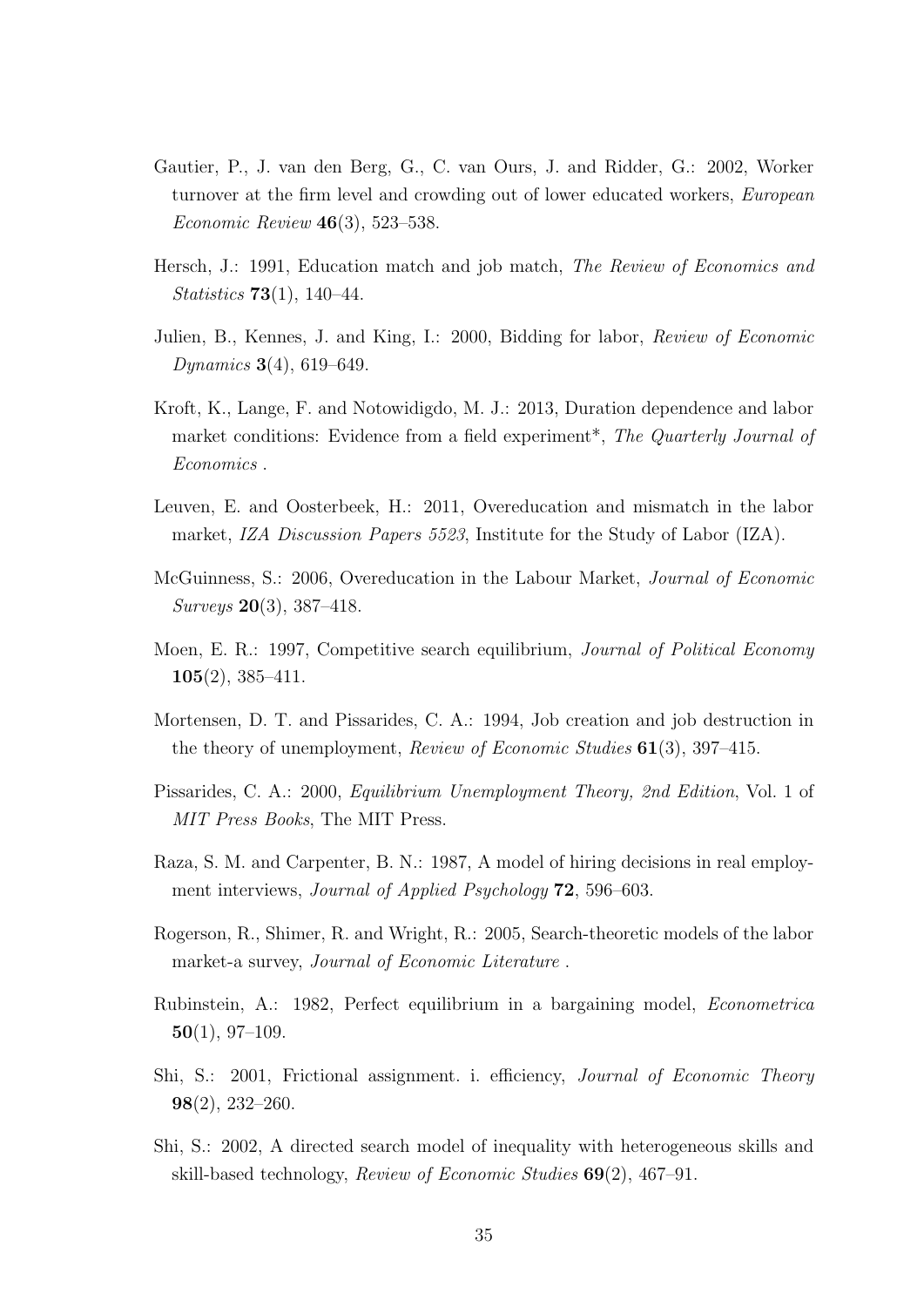Shimer, R.: 1999, Job auctions.

- Shimer, R.: 2005, The assignment of workers to jobs in an economy with coordination frictions, Journal of Political Economy 113(5), 996–1025.
- Shimer, R.: 2012, Reassessing the Ins and Outs of Unemployment, Review of Economic Dynamics  $15(2)$ , 127-148.
- Sicherman, N.: 1991, Overeducation in the labor market, Journal of Labor Economics 9(2), 101–22.
- Sicherman, N. and Galor, O.: 1990, A theory of career mobility, *Journal of Political* Economy  $98(1)$ , 169–92.
- Thurow, L.: 1975, Generating inequality, Basic Books.
- Verhaest, D. and Schatteman, T.: 2010, Overeducation in the early career: an analysis using sequence techniques, Working Papers 2010/09.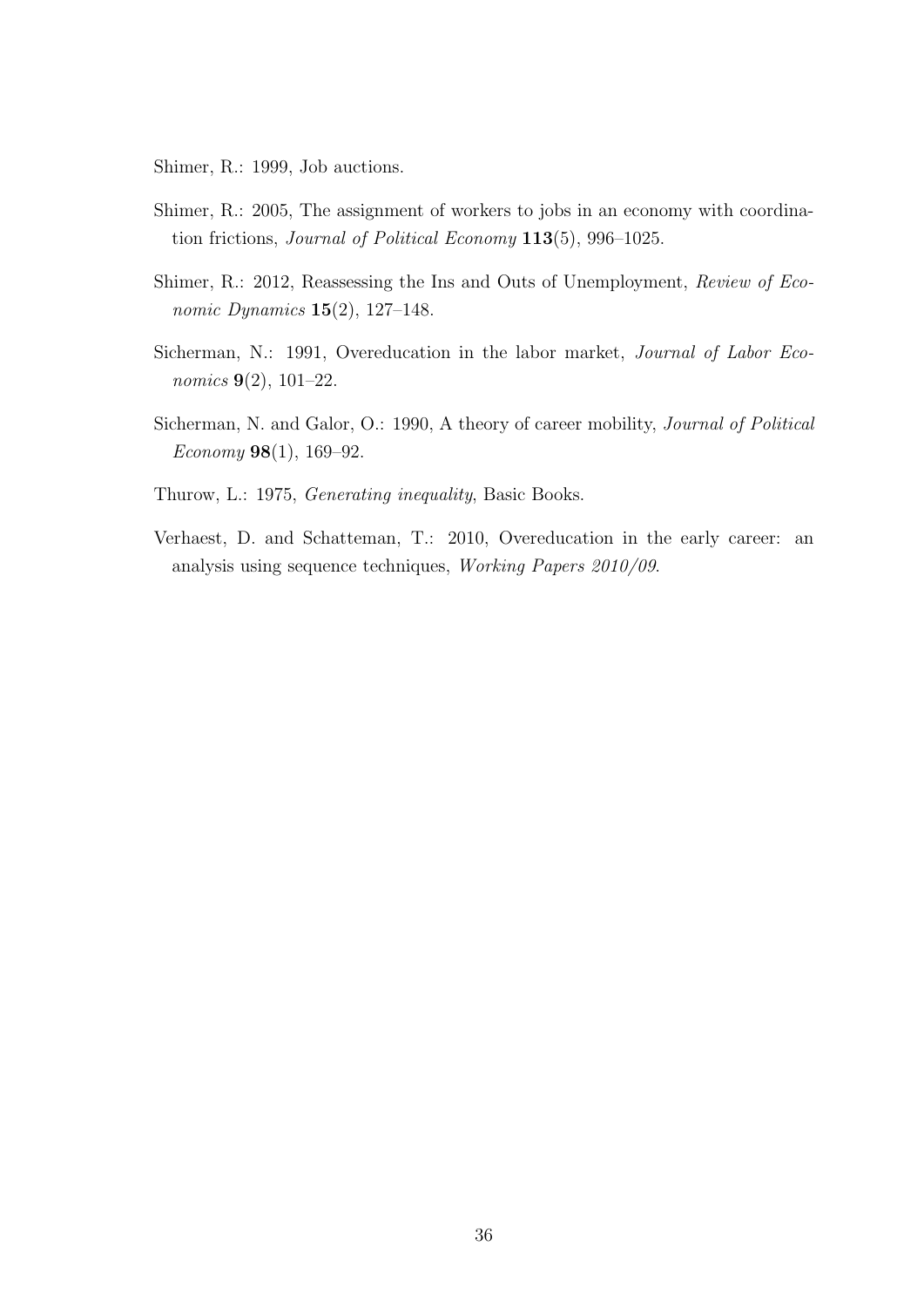| <b>TRANSITIONS</b>     | All sample<br>$(1980 - 2013)$ | Normal periods<br>$(1980 - 2013)$ | Recessions<br>$(1980 - 2013)$ |
|------------------------|-------------------------------|-----------------------------------|-------------------------------|
| $P(E_{2,1} - E_{2,2})$ | .0119                         | .0121                             | .0105                         |
|                        | [.0025]                       | $[.0022]$                         | $[.0038]$                     |
| $P(E_{2,1} - U)$       | .0049                         | .0047                             | .0059                         |
|                        | [.0015]                       | $\left[ .0013\right]$             | $\left[ .0021\right]$         |
| $P(E_{1,1} - U)$       | .0084                         | .0081                             | .0104                         |
|                        | [.0022]                       | [.0019]                           | $[.0029]$                     |
| $P(E_{2,2} - U)$       | .0025                         | .0025                             | .0028                         |
|                        | [.0007]                       | [.0007]                           | [.0008]                       |

Table 1. Transitions out of under-employment.

Transitions are computed here as monthly probabilities.  $E_{i=2,j=1}$  denotes employment for an individual with a higher degree than a high school degree  $(i = 2)$  in an occupation that only requires at most a high school degree  $(j = 1)$ . Standard deviations are between brackets.

|  |  |  |  | <b>Table 2.</b> Wage differences by education and occupation's degree requirements. |
|--|--|--|--|-------------------------------------------------------------------------------------|
|  |  |  |  |                                                                                     |

| <b>WAGE PREMIUMS</b>                       | All sample<br>$(1980 - 2013)$ | Normal periods<br>$(1980 - 2013)$ | Recessions<br>$(1980 - 2013)$ |
|--------------------------------------------|-------------------------------|-----------------------------------|-------------------------------|
| $(\omega_{2,2}-\omega_{2,1})/\omega_{2,1}$ |                               |                                   |                               |
| No controls                                | .365                          | .392                              | .214                          |
| Controls (age, sex, state, occup.)         | .289                          | .278                              | .373                          |
|                                            | (.021)                        | (.022)                            | (.094)                        |
| $(\omega_{2,1}-\omega_{1,1})/\omega_{1,1}$ |                               |                                   |                               |
| No controls                                | .292                          | .286                              | .323                          |
| Controls (age, sex, state, occup.)         | .147                          | .148                              | .135                          |
|                                            | (.013)                        | (.013)                            | (.053)                        |

 $\omega_{i=2,j=1}$  denotes the hiring wage of an individual with a higher degree than a high school degree  $(i = 2)$  in an occupation that only requires at most a high school degree  $(j = 1)$ . The premiums without controls are simply computed from the average monthly hiring wages. The premiums with controls are computed using an OLS specification controlling for age, sex and year and state fixed effects. Standard errors between parentheses are clustered at the occupation level. For  $\frac{\omega_{2,2}-\omega_{2,1}}{\omega_{2,1}}$ , we control for the previous occupation while, for the premium  $\frac{\omega_{2,1}-\omega_{1,1}}{\omega_{1,1}}$ , we add current occupation fixed effects.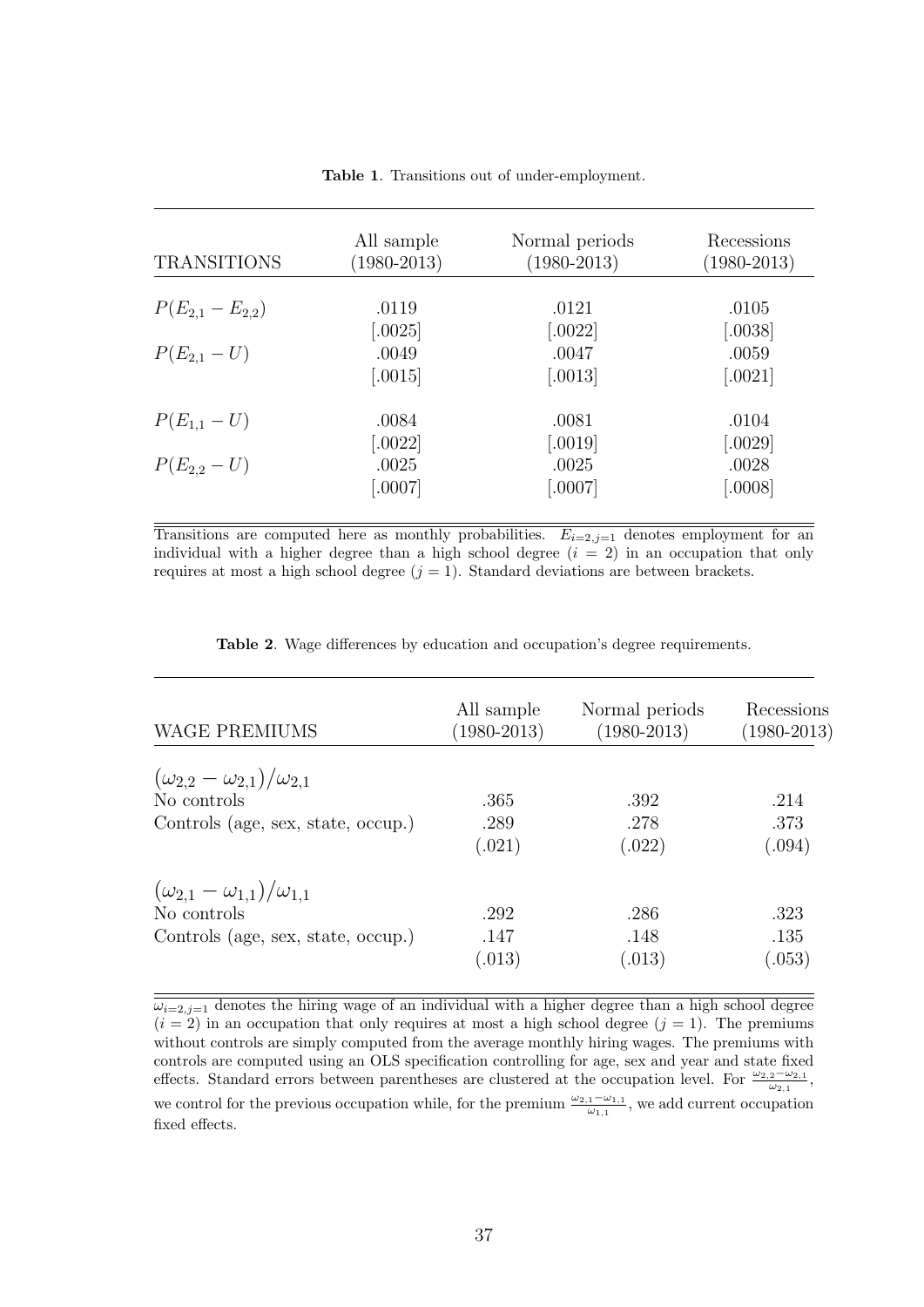| CALLBACK RATE                                           | $\left(1\right)$                | $\left( 2\right)$                  | $\left(3\right)$                  |
|---------------------------------------------------------|---------------------------------|------------------------------------|-----------------------------------|
| High-type                                               | $.0153**$<br>(.0056)<br>[.0439] | $.0135***$<br>(.0055)<br>$[.0439]$ | $.0176**$<br>(.0060)<br>$[.0439]$ |
| Fixed-effects<br>Controls (gender, age)<br>Observations | Yes<br>11,724                   | City<br>Yes<br>11,724              | Ad<br>${\rm Yes}$<br>11,724       |

Table 3. Callback rate as a function of applicants' type.

Significantly different than zero at † 90% confidence, <sup>∗</sup> 95% confidence, ∗∗ 99% confidence. Standard errors between parentheses are clustered at the ad level. The average callback rates over the sample are shown between brackets.

Table 4. Model simulation: Wage differences across skill groups and island levels.

| <b>WAGE PREMIUMS</b>                       | All sample<br>$(1976 - 2012)$ | Recessions<br>$(1976 - 2012)$ |
|--------------------------------------------|-------------------------------|-------------------------------|
| $(\omega_{2,2}-\omega_{2,1})/\omega_{2,1}$ | .38                           | .43                           |
| $(\omega_{2,1}-\omega_{1,1})/\omega_{1,1}$ | .31                           | .27                           |

These premiums are the average premiums implied by our model simulations over the period 1976- 2012. These results can be compared to the empirical premiums as measured over the period (1980-2012) in table 2.

Table 5. Model simulation: Expected income across skill groups.

| EXPECTED INCOME                                       | High-skill workers<br>$E\omega_{2.2}$ | Low-skill workers<br>$E\omega_{1.1}$ |
|-------------------------------------------------------|---------------------------------------|--------------------------------------|
| Mean                                                  | .82                                   | .51                                  |
| Constant Variation<br>Constant Variation, fixed $x_2$ | .13<br>$.16\,$                        | .11<br>.09                           |

These statistics over the evolution of expected wages are implied by our model simulations over the period 1976-2012.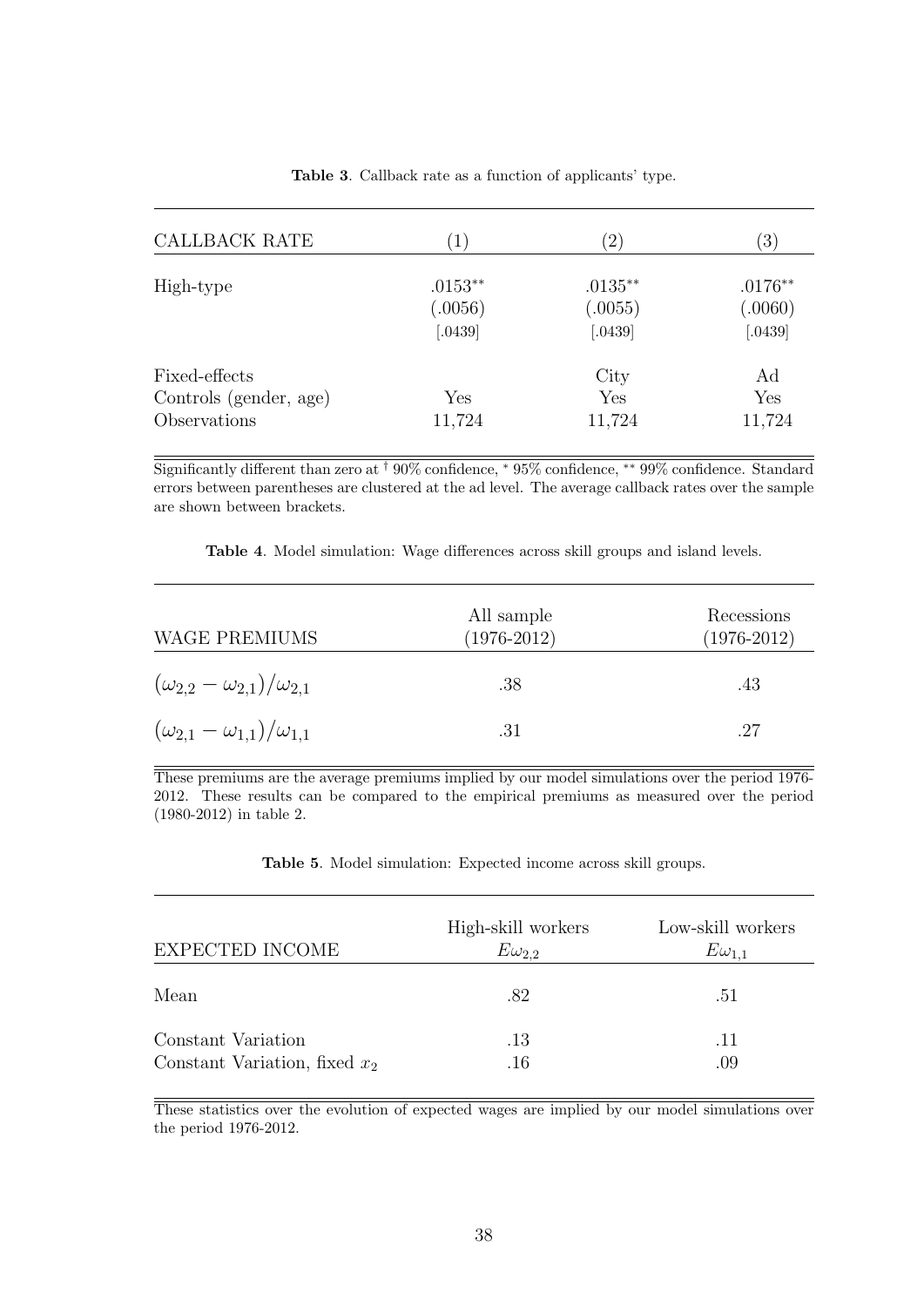

(b) Detrended under-employment (plain) and unemployment rate (dashed).

Figure 1. Under-employment in the US

Source: Current Population Survey, 1980-2012. Under-employment (plain dark line) is defined as the fraction of individuals with at least some college education working in occupations requiring at most a high school degree. Detrended under-employment is HP filtered under-employment. The dashed line is the unemployment rate.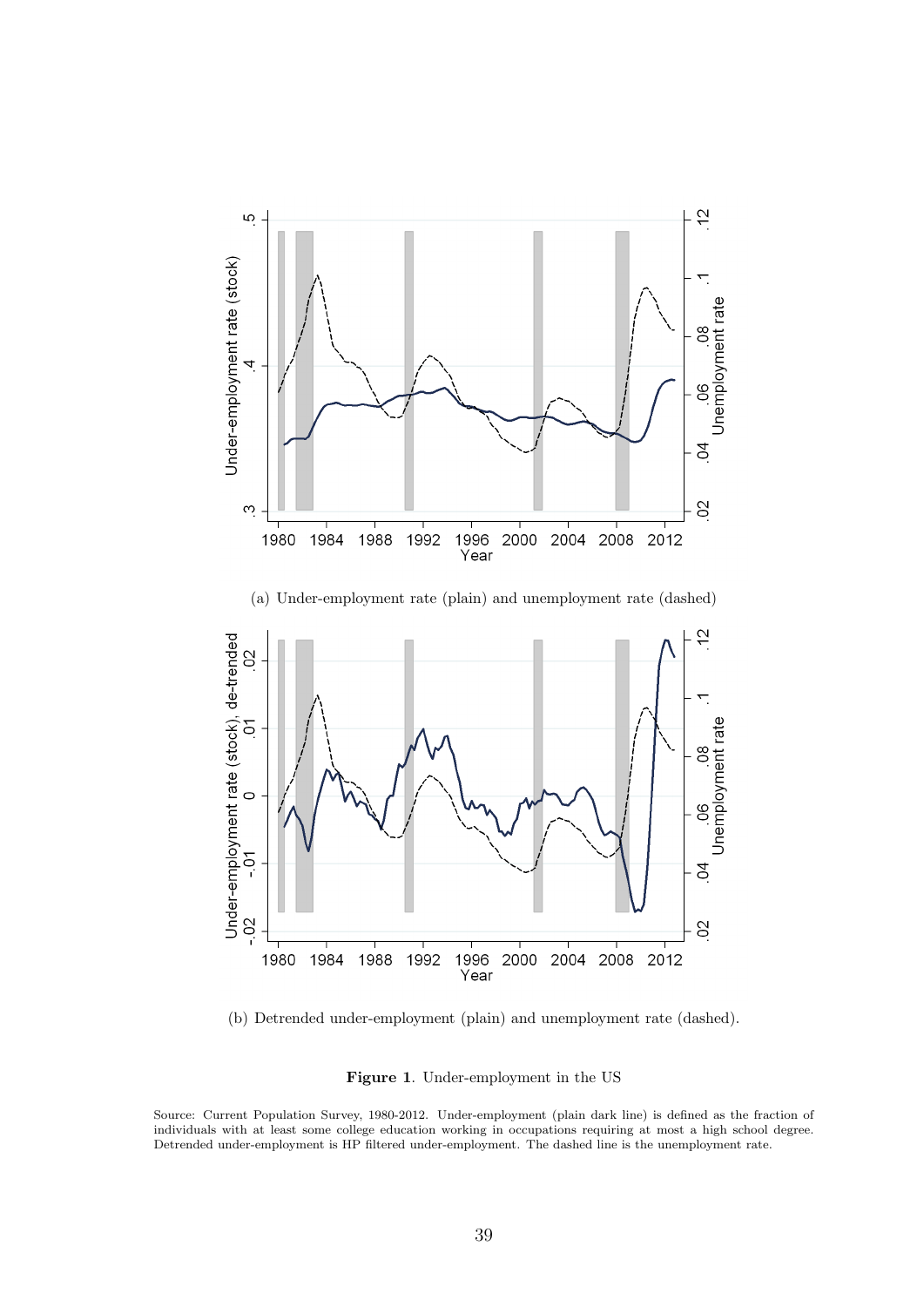

Figure 2. Effective duration to find a job (high versus low-requirement occupations).

Source: Current Population Survey, 1980-2012. The effective duration to find a job is computed as the average unemployment duration (in weeks) of just hired workers. The plain line (resp. dashed line) is the effective duration to find a job for high-requirement (resp. low-requirement) occupations.



Figure 3. Partial Equilibrium.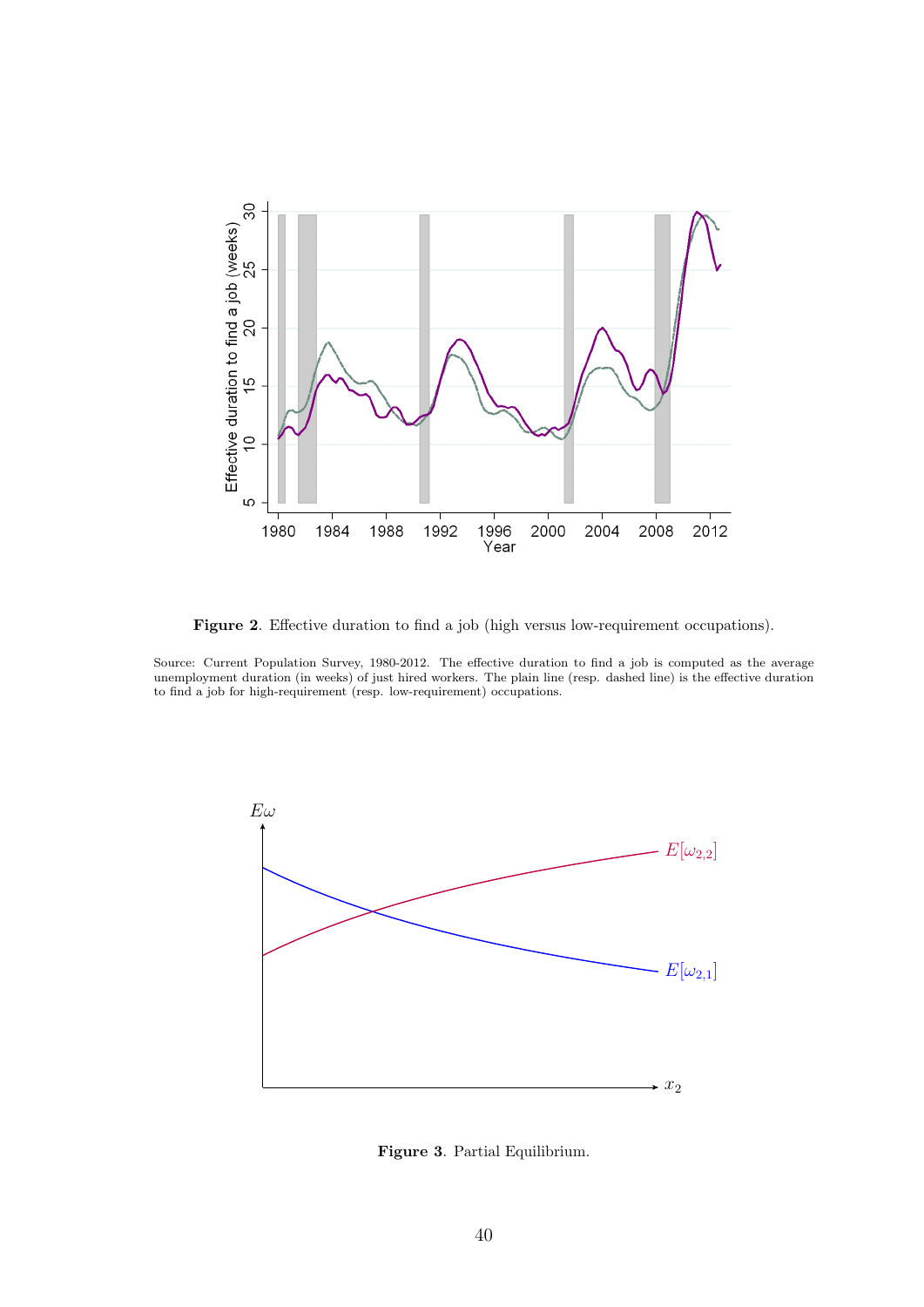

**Figure 4.** Partial Equilibrium – shock on  $\Delta q_2 > 0$ .



**Figure 5.** Partial Equilibrium – shock on  $\Delta q_1 > 0$ .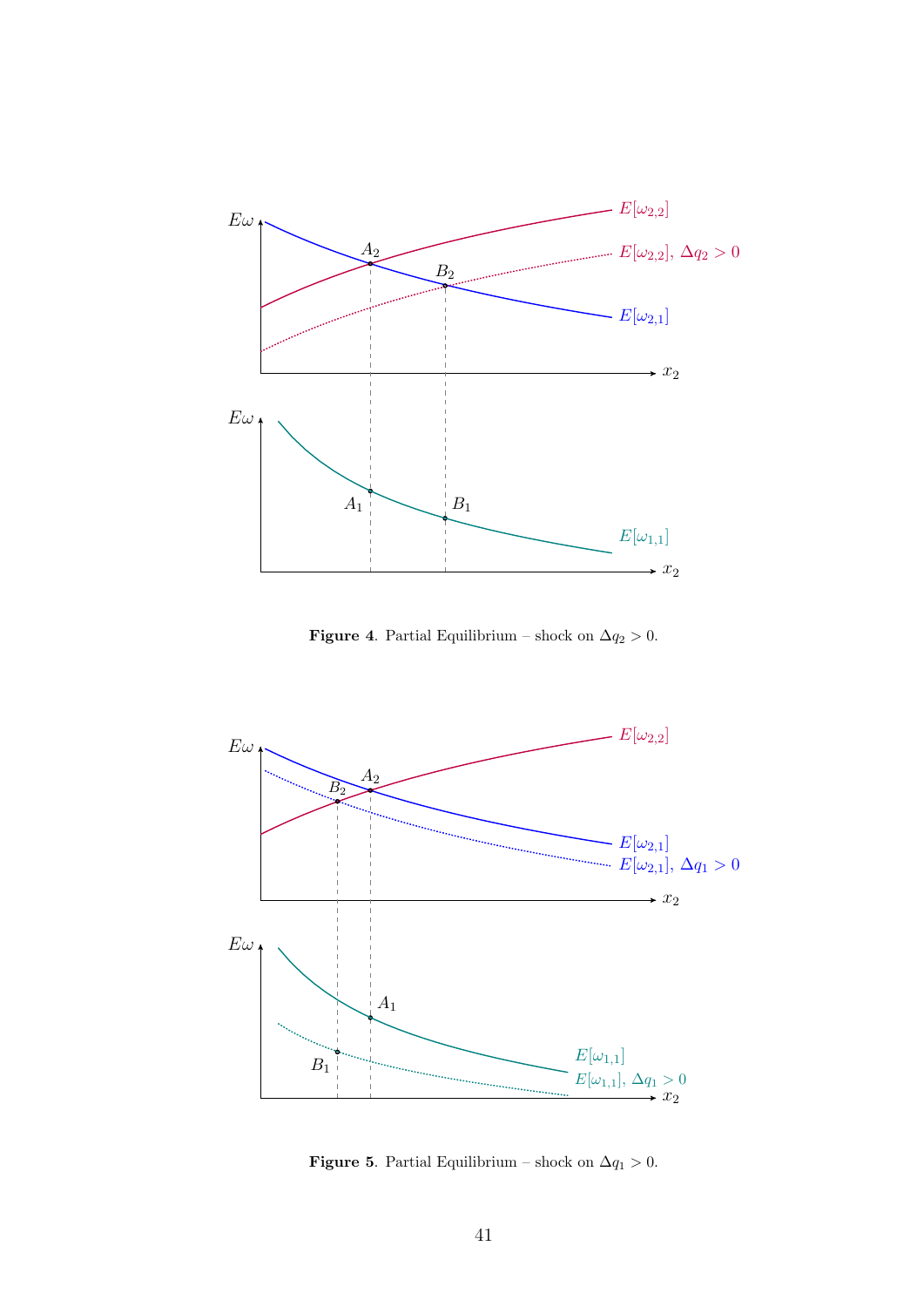

Figure 6. General Equilibrium – wages for type-2 workers.



Figure 7. General Equilibrium – wages for type-1 workers.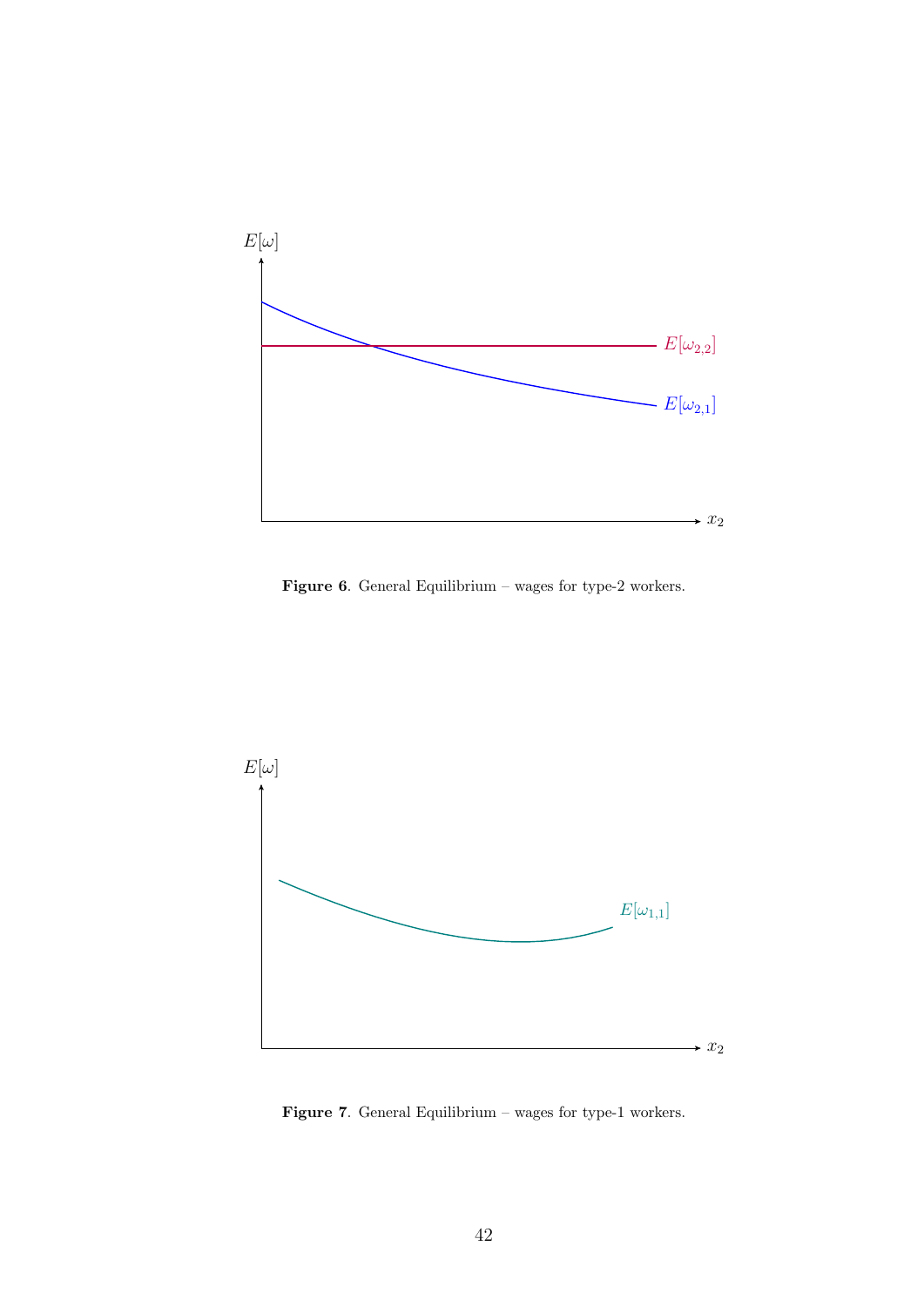

Figure 8. General Equilibrium – shock  $\Delta c_2 > 0$ .



Figure 9. General Equilibrium – shock  $\Delta c_1 > 0$ .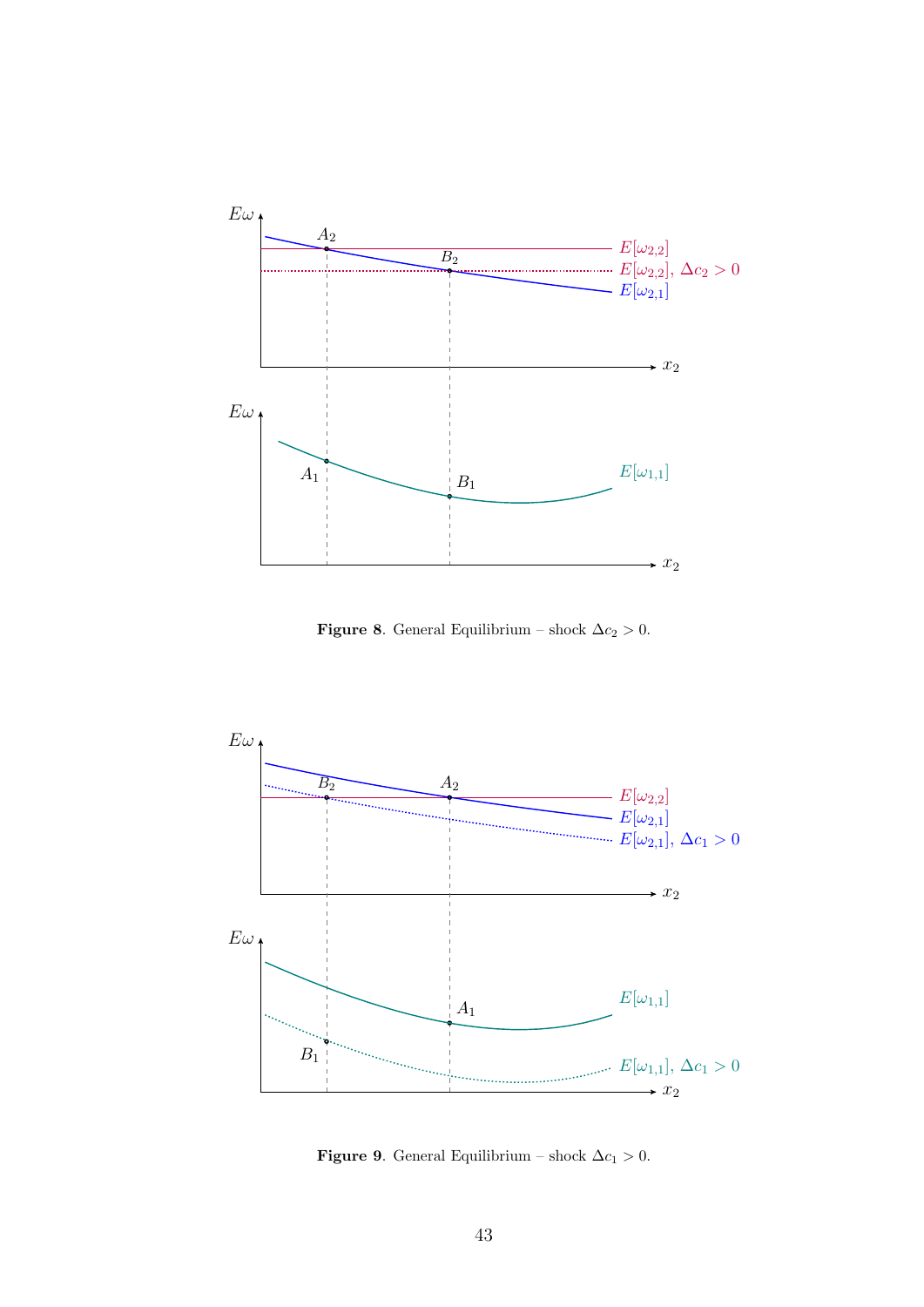

**Figure 10.** Inefficiency – ranking externality  $\frac{d\Omega_1}{dx_2} = \frac{dE\omega_{1,1}}{dx_2}$  $\frac{E\omega_{1,1}}{dx_2}+x_2h_2\frac{dE\omega_{2,1}}{dx_2}$  $\frac{\omega_{2,1}}{dx_2}$ .



Figure 11. Queue lengths across islands (top panel – dashed lines are from HWOL data, solid lines are inferred from data on aggregate queue length) and simulated under-employment rate  $\hat{x}_2$ (bottom panel – solid line is the fraction  $\hat{x}_2$  of high-skill workers employed in island 1, dashed line is the fraction  $x_2$  of high-skill workers searching in island 1).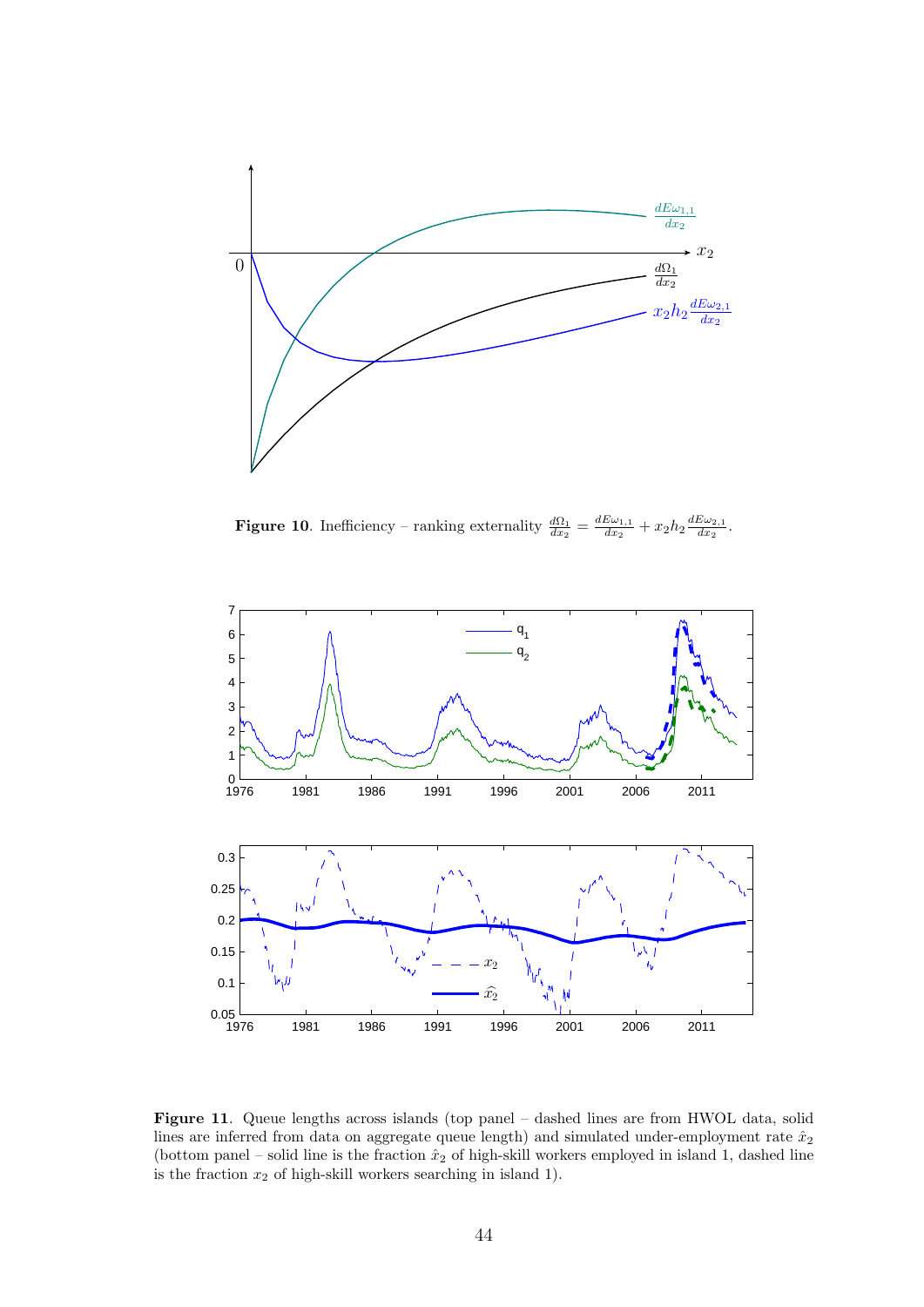# A Appendix

#### A.1 Conditions to ensure under-employment in equilibrium

We derive here the conditions that ensure that the equilibrium we consider is an under-employment equilibrium. Our conditions boil down to ensuring that the equilibrium is not at a corner solution in which either everyone or no one is underemployed.

We ensure that some type 2 workers descend to island 1, and that no type 1 workers are tempted to search in island 2. In partial equilibrium, this is given by:

$$
e^{-q_2}\varphi_{2,2} < (\varphi_{2,1} - \varphi_{1,1} + \varphi_{1,1}e^{-q_1}) \quad (C_2^p)
$$
  

$$
\frac{\varphi_{1,2}}{\varphi_{2,2}} \frac{\varphi_{2,1} - \varphi_{1,1} + \varphi_{1,1}e^{-q_1}}{\varphi_{1,1}e^{-q_1}} < 1
$$

Intuitively, the first condition ensures that, when  $x_2 = 0$  (no under-employment), the expected wage in island 1 is higher than the expected wage in island 2. The second condition guarantees that, as long as type 2 workers are indifferent between the two islands, then type 1 workers always prefer island 1. This condition is guaranteed when type 1 workers are particularly unproductive in high-tech jobs, i.e.  $\varphi_{1,2}$  is small.

In general equilibrium, we impose a similar set of conditions. First, we set  $c_2$  such that, in equilibrium,  $E\omega_{2,2}(x_2)$  is lower than the expected wage  $E\omega_{2,2}(x_2=0)$  when there is no under-employment. Formally, the condition can be written as follows:

$$
E\omega_{2,2} < (\varphi_{2,1} - \varphi_{1,1}) + E\omega_{1,1}(x_2 = 0) \quad (C_2^g)
$$

Second, we set  $c_1$ , such that the queue  $q_1$  associated with all type 1 workers in island 1 and no type 2 workers verify:

$$
\tfrac{\varphi_{1,2}}{\varphi_{2,2}} \tfrac{\varphi_{2,1}-\varphi_{1,1}+\varphi_{1,1}e^{-q_1}}{\varphi_{1,1}e^{-q_1}}<1
$$

# A.2 Proofs

# Proof. Proposition 1

Consider first the problem of type 2 workers. A type 2 worker has two choices, he can (i) look for a job in island 2, his "home island", or (ii) look for a job in island 1, i.e., move down the occupation ladder. We now consider these two possibilities.

When a type 2 worker looks for a job in island 2, he faces two possible outcomes: (a) with probability  $e^{-q_2(1-x_2)}$ , he is the only applicant and receives  $\beta\varphi_{2,2}$ , or (b),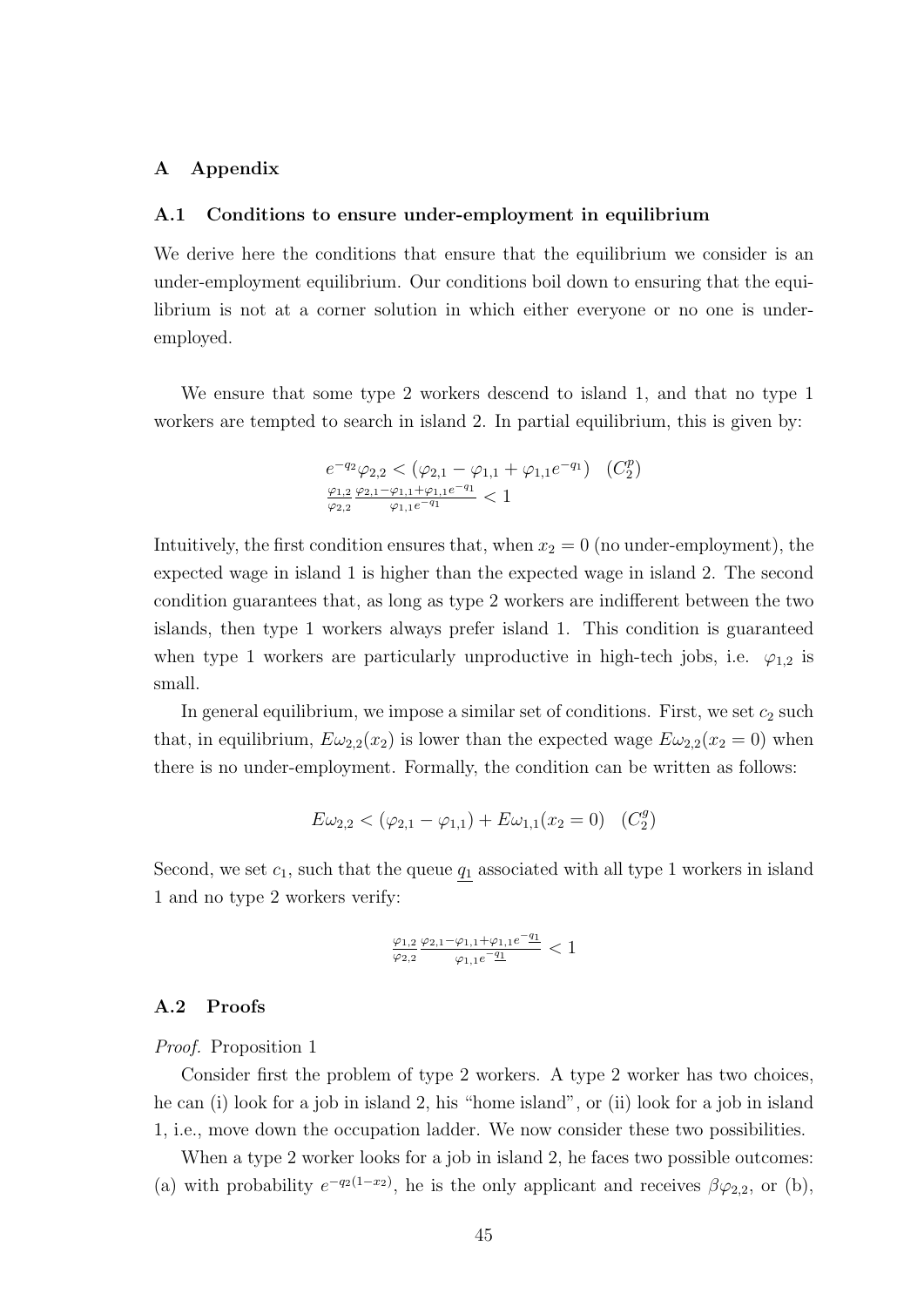with probability  $1 - e^{-q_2(1-x_2)}$ , he is in competition with other workers and receives 0 (regardless of whether he ends up employed or unemployed). The expected payoff of a worker type 2 who searches for a job in island 2,  $\omega_{2,2}$ , is thus

$$
E\omega_{2,2} = \beta e^{-q_2(1-x_2)}\varphi_{2,2}
$$

The expected wage is increasing in  $x_2$ . When a lot of type 2 workers descend to island 1, it becomes easier for the ones who stayed in 2 to be the only applicant to a job and receive a high wage. When a type 2 worker looks for a job in island 1, he faces three possible outcomes: (a) with probability  $e^{-q_2x_2h_2}e^{-q_1(1-x_1)}$ , he is the only applicant and receives  $\beta\varphi_{2,1}$ . Note that he produces less than in his "home" island and thus receives a lower wage than would have been the case if he had been the only applicant to a type 2 firm, (b) with probability  $1-e^{-q_2x_2h_2}$ , he is in competition with other type 2 workers and receives 0 (regardless of whether he ends up employed or unemployed), and (c) with probability  $e^{-q_2x_2h_2}(1-e^{-q_1})$ , he is in competition with type 1 workers only and receives  $\beta(\varphi_{2,1} - \varphi_{1,1})$ .<sup>33</sup> The expected payoff of a worker type 2 who searches for a job in island 1,  $\omega_{2,1}$ , is thus

$$
E\omega_{2,1} = \beta e^{-q_2 x_2 h_2} e^{-q_1} \varphi_{2,1} + \beta e^{-q_2 x_2 h_2} (\varphi_{2,1} - \varphi_{1,1}) \left[ 1 - e^{-q_1} \right]
$$

The expected wage in island 1 is decreasing in  $x_2$ : when there are fewer type 2 workers in island 1, there is less competition in island 1, and type 2 workers can expect a higher wage. In equilibrium, a type 2 worker must be indifferent between looking for a job in island 2 or in island 1. This arbitrage condition,  $A(x_2)$ , determines,  $x_2$ , the equilibrium allocation of workers

$$
A(x_2) = -e^{-q_2(1-x_2)}\varphi_{2,2} + e^{-q_1x_2h_2}e^{-q_1}\varphi_{2,1} + e^{-q_1x_2h_2}(\varphi_{2,1} - \varphi_{1,1}) \left[1 - e^{-q_1}\right] = 0 \tag{6}
$$

Consider now the problem of type 1 workers. Type 1 workers could choose to move up the occupation ladder and search for a job in island 2. This will not happen as long as there are type 2 workers in island 1. Given our initial assumption on the returns of type 1 to their skills in island 2, as long as type 2 workers are indifferent between their "home" island and the island below, type 1 workers will always prefer to remain in 1. Indeed,  $E\omega_{1,2} = e^{-q_2(1-x_2)}\varphi_{1,2}$  and equation (6) implies:

$$
E\omega_{1,2} = E\omega_{2,2}\frac{\varphi_{1,2}}{\varphi_{2,2}} = e^{-q_1x_2h_2}\frac{\varphi_{1,2}}{\varphi_{2,2}}(\varphi_{2,1} - \varphi_{1,1} + \varphi_{1,1}e^{-q_1})
$$

<sup>33</sup>As noted earlier, despite the presence of competing applicants, a single type 2 applicant can extract some of the surplus thanks to due to his productivity advantage over the other applicants.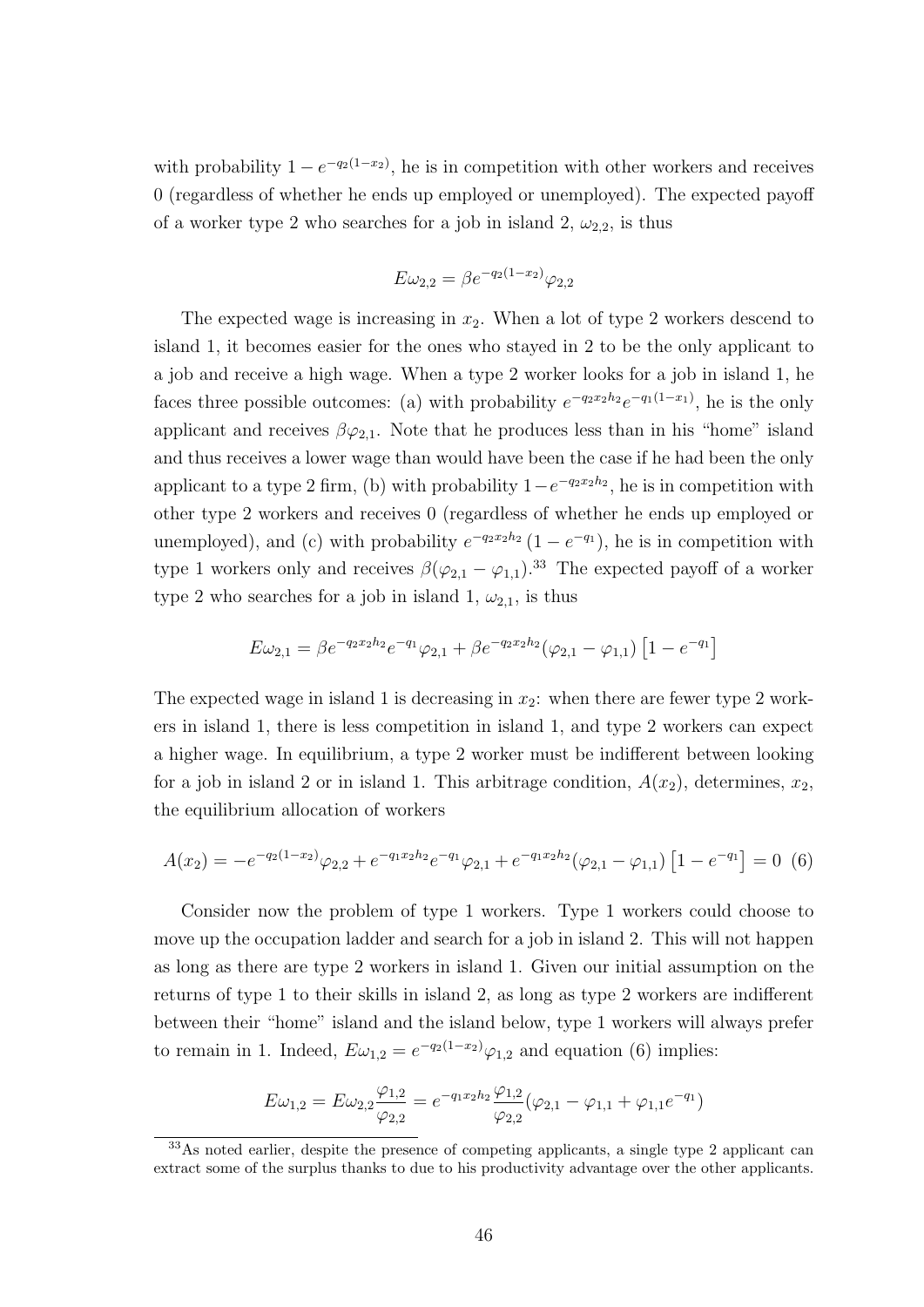As a consequence,

$$
E\omega_{1,2} = \frac{\varphi_{1,2}}{\varphi_{2,2}} \frac{\varphi_{2,1} - \varphi_{1,1} + \varphi_{1,1}e^{-q_1}}{\varphi_{1,1}e^{-q_1}} E\omega_{1,1}
$$

and  $\frac{\varphi_{1,2}}{\varphi_{2,2}}$  $\frac{\varphi_{2,1}-\varphi_{1,1}+\varphi_{1,1}e^{-q_1}}{\varphi_{1,1}e^{-q_1}}$  < 1 by assumption. Unicity

Under condition  $(C_2^p)$  $2<sup>p</sup>$ ), some workers of type 2 will always apply in island 1. We have already shown that, as long as type 2 workers are indifferent between the 2 islands, there cannot be workers of type 1 looking for jobs in island 2. As a consequence, the only variable that adjusts is the number of workers of type 2 applying in island 1.

The trade-off faced by type 2 workers is monotonic, i.e. as they apply more in island 1, their relative gain of doing so is strictly decreasing. As already discussed above, under condition  $(C_2^p)$  $2<sup>p</sup>$ ), the relative gain of applying in island 1 is initially positive (for  $x_2 = 0$ ). The relative gain is negative when  $x_2 = 1$ , because  $\varphi_{2,2} > \varphi_{2,1}$ . It only crosses once the x-axis, and the intersection defines the unique equilibrium.

 $\Box$ 

# Proof. Proposition 2

The workers no-arbitrage conditions are already derived in Proposition 1. The number of job openings is given by the free entry condition, and we only need to express the firm's expected profit as a function the the number of job openings  $V_1$ , or the "initial" queue length  $q_1 = \frac{L_1}{V_1}$  $\frac{L_1}{V_1}$ .

Consider first a firm that enters island 1. The firm's profit will depend on the number of applications it receives. There are 5 cases: (the outcome of the wage negotiation process in each case is described in detail in the Proof of Proposition 1)

- 1. The firm has no applicant. Profit is zero.
- 2. The firm has only one applicant. The firm gets a share  $1 \beta$  of the output, i.e.  $(1 - \beta)\varphi_{1,1}$  if the applicant is of type 1 (which happens with probability  $P(a_1 = 1, a_2 = 0) = q_1 e^{-q_1} e^{-q_2 x_2 h_2}$ , and  $(1 - \beta) \varphi_{2,1}$  if the applicant is of type 2 (which happens with probability  $P(a_1 = 0, a_2 = 1) = q_2 x_2 h_2 e^{-q_2 x_2 h_2} e^{-q_1}$ ).
- 3. The firm has more than one applicants of type 1 (and no applicants of type 2). The firm gets all the surplus:  $\varphi_{1,1}$ . This happens with probability  $e^{-x_2h_2q_1} \left[1 - e^{-q_1} - q_1e^{-q_1}\right]$ .
- 4. The firm has more than one applicants of type 2 (and no applicants of type 1). The firm gets all the surplus:  $\varphi_{2,1}$ . This happens with probability 1 −  $e^{-x_2h_2q_1} - x_2h_2q_1e^{-x_2h_2q_1}.$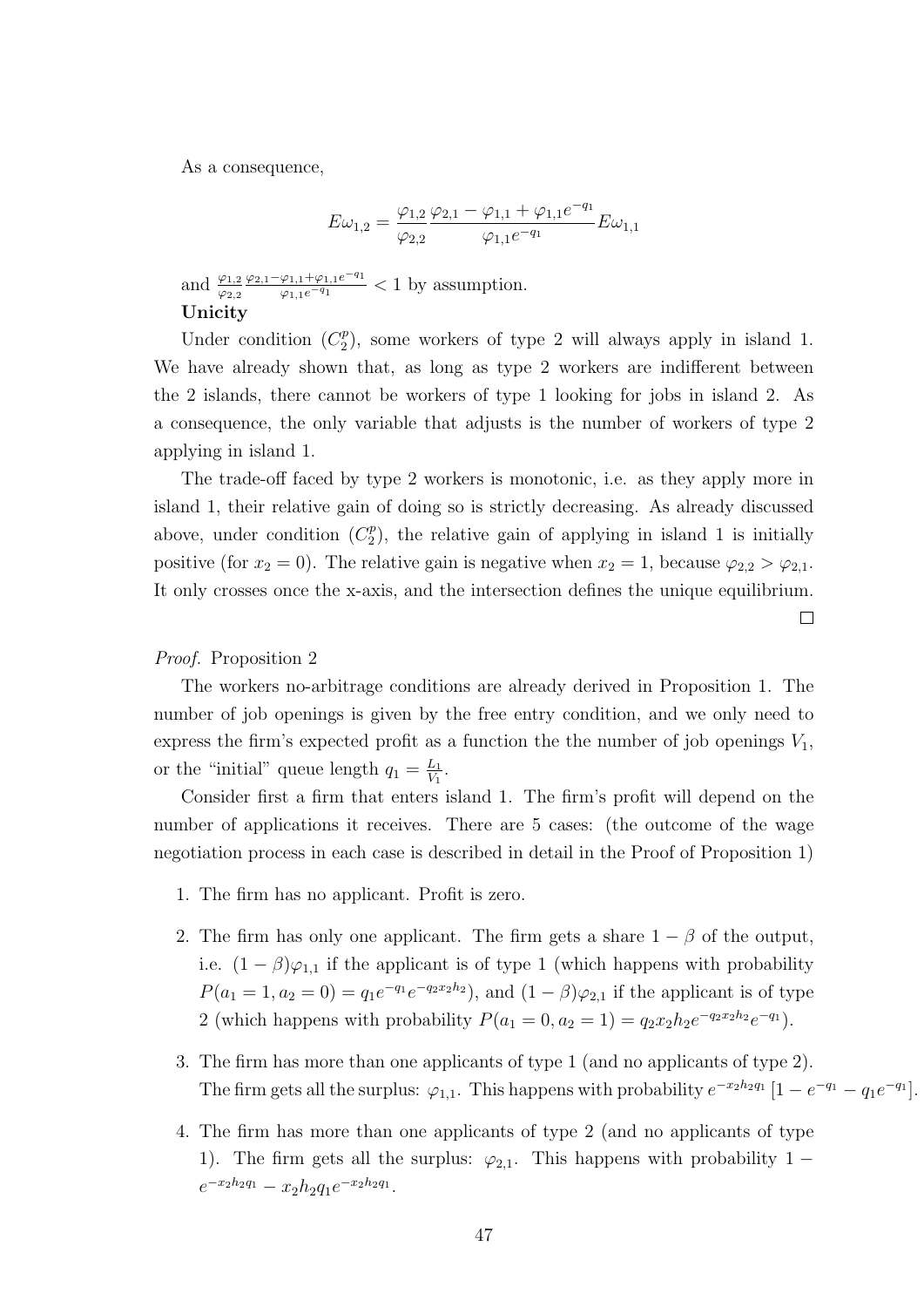5. The firm has more than one applicants of different types. The most productive worker is hired and gets a share  $\beta$  of the surplus generated over hiring the second-best applicant. The firm generates a profit  $\varphi_{1,1} + (1 - \beta)(\varphi_{2,1} - \varphi_{1,1}).$ This happens with probability  $x_2h_2q_1e^{-x_2h_2q_1}(1-e^{-q_1}).$ 

The expected profit for a firm with technology 1 is then as stated in Proposition 3. Reasoning similarly gives the expected profit for a firm with technology 2. Consequently, free entry imposes two no-profit conditions in addition to workers' arbitrage equations described in Section 3.

The unicity of the equilibrium comes is a direct consequence of Corollaries 1 and  $\Box$ 2 that we prove next.

# Proof. Corollary 1

First, it is straightforward from the expression of  $\pi_2(x_2, q_2)$  that the free entry condition  $\pi_2 = c_2$  imposes that  $q_2(1 - x_2)$  is constant, so that the expected wage in island 2,  $E\omega_{2,2}$ , is constant. We can thus restrict our analysis to the arbitrage condition coupled with the free entry condition in island 1.

$$
\begin{cases}\nE\omega_{2,2} = [\varphi_{2,1} - \varphi_{1,1} + \varphi_{1,1}e^{-q_1}]e^{-q_1x_2h_2} & (L^S) \\
\varphi_{2,1} - c_1 = [(\varphi_{2,1} - \varphi_{1,1} + \varphi_{1,1}e^{-q_1}) (1 + (2 - \beta)q_1x_2h_2) + (2 - \beta)\varphi_{1,1}q_1e^{-q_1}]e^{-q_1x_2h_2} & (L_1^D)\n\end{cases}
$$

The  $(L_1^D)$  equation defines a job creation function  $q_1(x_2)$ . As before, we only consider interior solutions, i.e. we impose that:

$$
\left[\varphi_{2,1} - \varphi_{1,1} + \varphi_{1,1}e^{-q_1(1)}\right]e^{-q_1(1)h_2} < E\omega_{2,1} < \left[\varphi_{2,1} - \varphi_{1,1} + \varphi_{1,1}e^{-q_1(0)}\right]
$$

Under this condition, the relative gain of searching for a job in lower-tech island is positive for  $x_2 = 0$  ( $E\omega_{2,2} < E\omega_{2,1}$ ) and negative for  $x_2 = 1$  ( $E\omega_{2,2} > E\omega_{2,1}$ ).

Combining the  $(L_1^D)$  and  $(L^S)$  equations, it can be shown with a little bit of algebra that:

$$
E\omega'_{2,1}(x_2) = \frac{\partial E\omega_{2,1}}{\partial x_2} + q'_1(x_2) \frac{\partial E\omega_{2,1}}{\partial q_1} = \frac{(2-\beta)q_1(E\omega_{2,1} - E\omega_1)}{[(2-\beta)q_1x_2h_2 - (1-\beta)]E\omega_{2,1} + (2-\beta)q_1E\omega_1} q'_1(x_2)E\omega_1 < 0
$$

and that  $q_1'$  $y_1'(x_2)\frac{\partial E\omega_{2,1}}{\partial q_1}$  $\frac{\partial \omega_{2,1}}{\partial q_1} > 0.$ 

This proves Corollary 1. Moreover, using that  $E\omega_{2,1}(x_2) < 0$  with the fact that  $E\omega_{2,2}(x_2)$  is constant guarantees the uniqueness of the equilibrium.  $\Box$ 

Proof. Corollary 2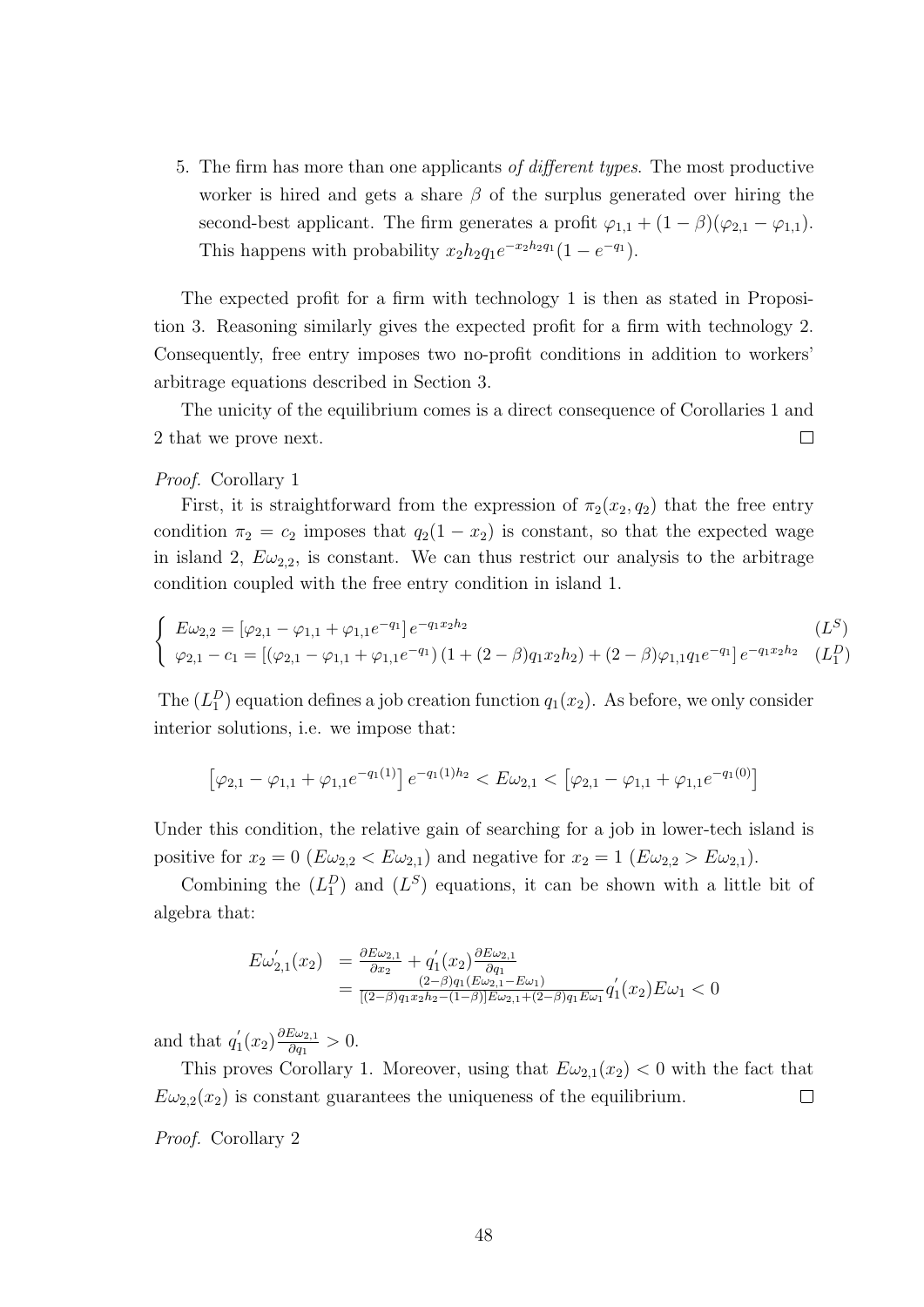Combining the  $(L_1^D)$  and  $(L^S)$  equations, it can be shown with a little bit of algebra that:

$$
E\omega'_{1,1}(x_2, q_1(x_2)) = \frac{\partial E\omega_1}{\partial x_2} + q'_1(x_2) \frac{\partial E\omega_1}{\partial q_1}
$$
  
= 
$$
\frac{[(2-\beta)q_1x_2h_2 - (1-\beta)](E\omega_{1,1} - E\omega_{2,1})}{[(2-\beta)q_1x_2h_2 - (1-\beta)]E\omega_{2,1} + (2-\beta)q_1E\omega_{1,1}} q'_1(x_2)E\omega_{1,1} \ge 0
$$

We can see that  $E\omega_{1,1}(x_2, q_1(x_2))$  is not monotonically decreasing, implying that a larger number of high-skilled workers does not necessarily imply lower expected income for low-skilled workers. For  $\beta < 1$ ,  $E\omega_{1,1}(x_2, q_1(x_2))$  is initially decreasing and then increases once  $(2 - \beta)q_1x_2h_2 > (1 - \beta)$ . This proves Corollary 2.  $\Box$ 

# Proof. Proposition 3

The maximization program of the central planner can be written as follows (denote  $Y$  the aggregate output of the economy):

$$
\max_{x_2,q_1,q_2} \{Y\}
$$

subject to

$$
\begin{cases} \pi_2(x_2, q_2) = c_2 \\ \pi_1(x_2, q_1) = c_1 \end{cases}
$$

We can already simplify the program through two channels. First, with free entry, the aggregate profit of firms (net of investment costs) is zero. Consequently, the central planner equivalently maximizes the wage bill of workers. Second, free entry in island 2 imposes that  $q_2$  is set such as to make  $(1 - x_2)q_2$  constant.

$$
(1 - x_2)q_2 = f^{-1}\left(\frac{c_2}{\varphi_{2,2}}\right)
$$

The program then sums up to:

$$
\max_{x_2,q_1} \left\{ (1-x_2)h_2 E \omega_{2,2} + h_2 x_2 e^{-q_1 h_2 x_2} \left[ \varphi_{2,1} - \varphi_{1,1} + \varphi_{1,1}^{-q_1} \right] + e^{-q_1 h_2 x_2 - q_1} \varphi_{1,1} \right\}
$$

subject to

$$
\varphi_{2,1} - e^{-x_2h_2q_1} \left[ \left( \varphi_{2,1} - \varphi_{1,1} + \varphi_{1,1}^{-q_1} \right) \left( 1 + (2-\beta)x_2h_2q_1 \right) + (2-\beta)\varphi_{1,1}q_1e^{-q_1} \right] = c_1
$$

The first-order condition in  $x_2$  leads to:

$$
A(x_2, q_1) - B_{x_2}(x_2, q_1) - \lambda C_{x_2}(x_2, q_1) = 0
$$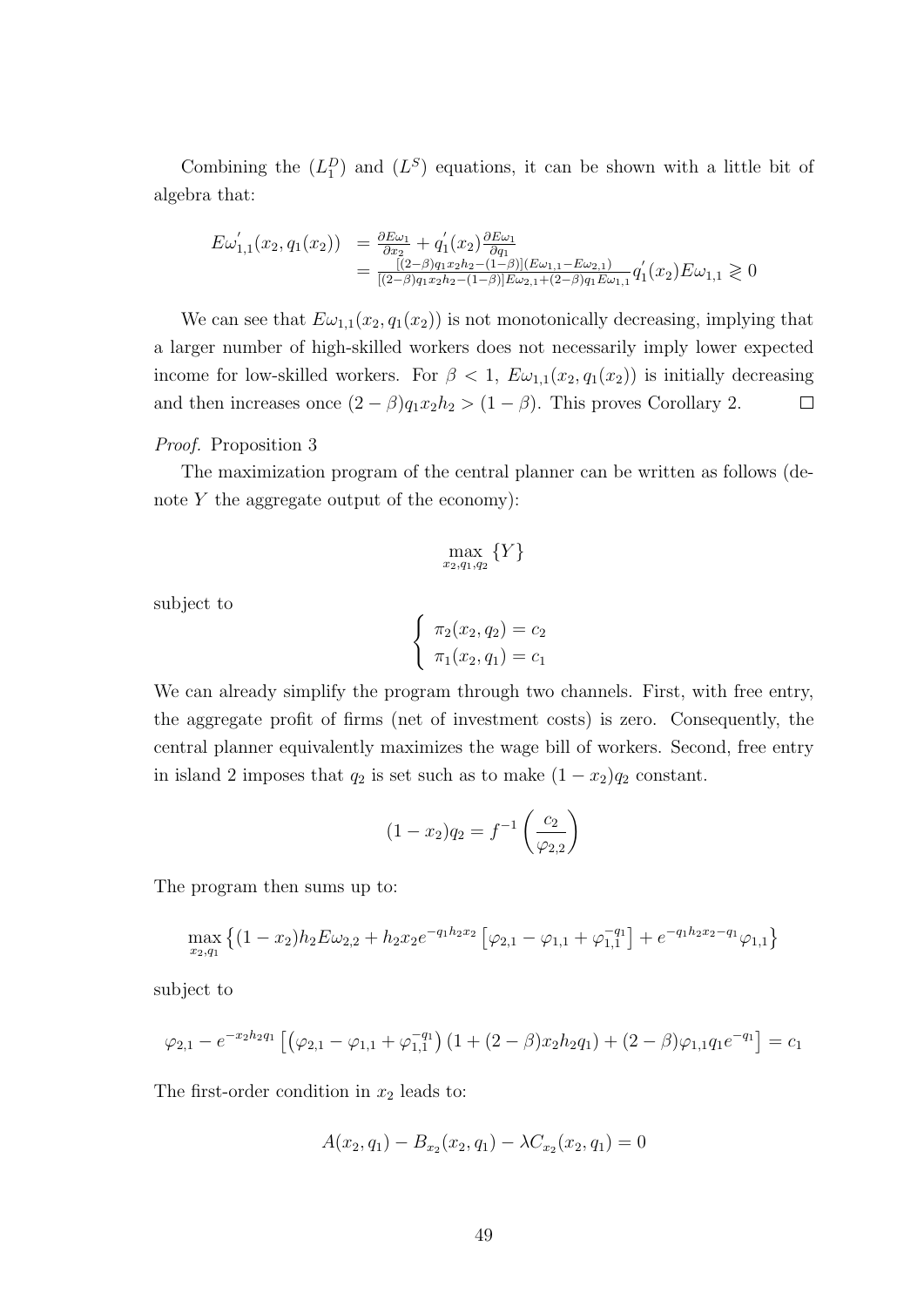where

$$
\begin{cases}\nB_{x_2}(x_2, q_1) = q_1 h_2 e^{-q_1 h_2 x_2} \left[ x_2 h_2 \left( \varphi_{2,1} - \varphi_{1,1} + \varphi_{1,1}^{-q_1} \right) + \varphi_{1,1} e^{-q_1} \right] \\
C_{x_2}(x_2, q_1) = q_1 h_2 e^{-q_1 h_2 x_2} \left[ \left( (2 - \beta) q_1 x_2 h_2 - (1 - \beta) \right) \left( \varphi_{2,1} - \varphi_{1,1} + \varphi_{1,1}^{-q_1} \right) + (2 - \beta) \varphi_{1,1} e^{-q_1} \right]\n\end{cases}
$$

We can already see that profits losses are not entirely internalized by workers: the marginal gain in wages for workers of type 2 cannot fully translate in marginal profits for firms in island 1. The first-order condition in  $q_1$  gives:

$$
-B_{q_1}(x_2, q_1) - \lambda C_{q_1}(x_2, q_1) = 0
$$

where

$$
\begin{cases}\nB_{q_1}(x_2, q_1) = x_2/q_1B_{x_2}(x_2, q_1) + (1 + x_2h_2)\varphi_{1,1}e^{-q_1x_2h_2 - q_1} \\
C_{q_1}(x_2, q_1) = x_2/q_1C_{x_2}(x_2, q_1) + [q_1(2 - \beta)(1 + x_2h_2) - (1 - \beta)]\varphi_{1,1}e^{-q_1x_2h_2 - q_1}\n\end{cases}
$$

We can observe the symmetry between the expressions in  $x_2$  and  $q_1$ . The basic intuition is that, since profits can be written as a function of  $q_1x_2$ , the externality generated by a change in  $x_2$  will be partly compensated by an inverse change in  $q_1$ . Indeed, combining these two equations, we have that:

$$
A(x_2, q_1) = \frac{B_{x_2}(x_2, q_1)C_{q_1}(x_2, q_1) - B_{q_1}(x_2, q_1)C_{x_2}(x_2, q_1)}{C_{q_1}(x_2, q_1)}
$$

Once accounted for the expression of  $B_{q_1}(x_2, q_1)$  and  $C_{q_1}(x_2, q_1)$ ,

$$
A(x_2, q_1) = \frac{(1 - \beta) h_2 q_1 \varphi_{1,1} e^{-2q_1 x_2 h_2 - q_1} (\varphi_{2,1} - \varphi_{1,1})}{C_{q_1}(x_2, q_1)}
$$

As a consequence,  $A(x_2, q_1)$  is strictly positive as long as the surplus is not entirely given to workers, i.e.  $\beta$  < 1, and workers are not equally productive, i.e.  $\varphi_{2,1}$  –  $\varphi_{1,1} > 0$ . Coupled with the two free entry conditions, this equation characterizes the constrained optimum which does not coincide with the decentralized allocation.  $A(x_2, q_1) > 0$  implies that wages are higher in 1 than in 2. In other words, the decentralized allocation induces a lower  $x_2$ , a higher  $q_1$  and a lower  $q_2$ .  $\Box$ 

# A.3 Graphical representation of the model in general equilibrium

We now show how to graphically represent the equilibrium allocation in GE. Recall that the GE allocation is determined by the triple  $(x_2, q_1, q_2)$ .

We start with the straightforward characterization of the equilibrium in island 2, which is an homogeneous island only populated by type 2 workers. With free entry, it is easy to see that the equilibrium queue length  $q_2(1 - x_2)$  is independent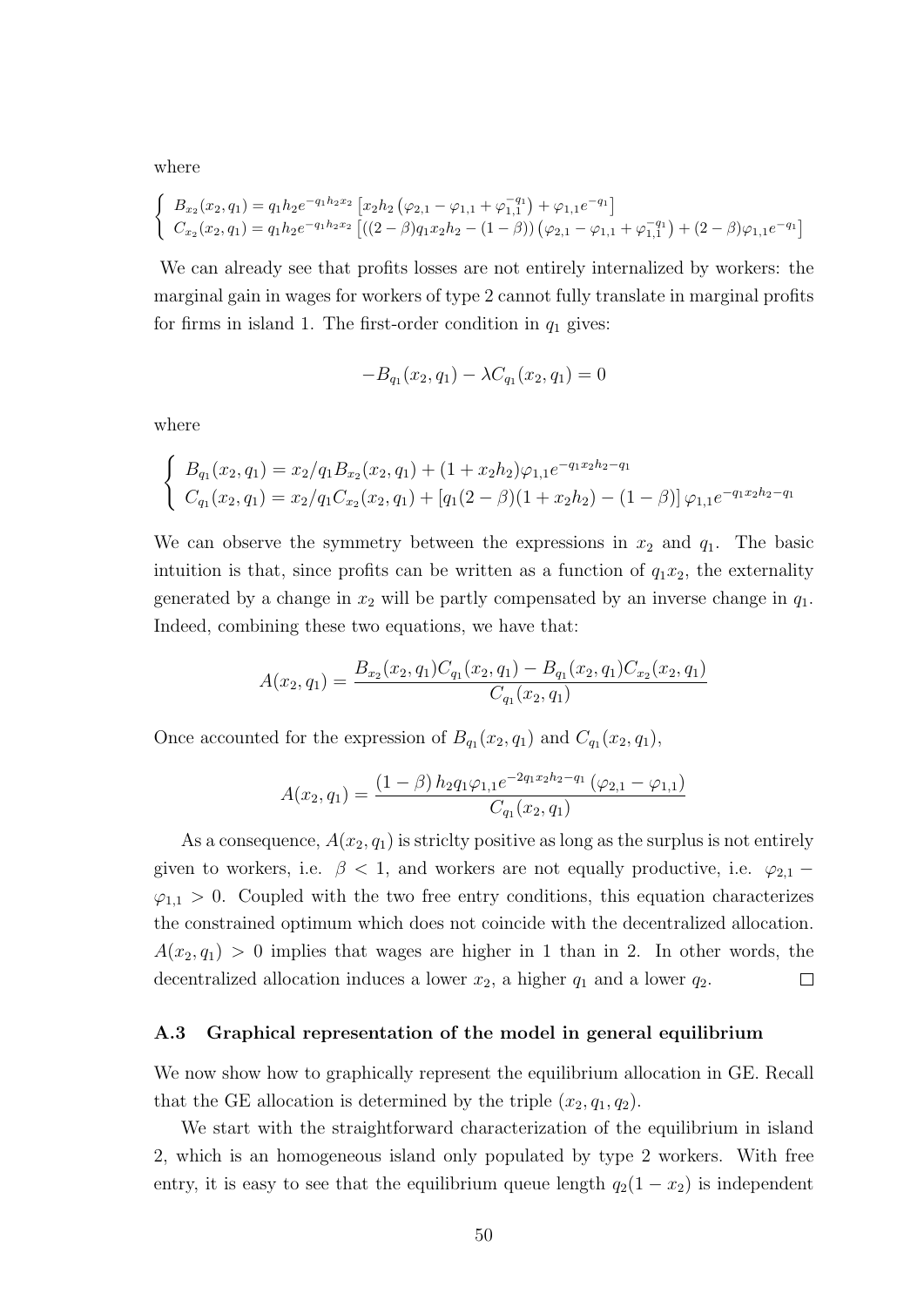of the supply of type-2 workers, exactly as in the canonical search and matching model.<sup>34</sup> Specifically, free entry, or  $(L_2^D)$ , pins down the equilibrium queue length in island  $2 - q_2(1 - x_2)$ , regardless of the number of type 2 workers (i.e., regardless of  $1 - x<sub>2</sub>$ ). This is similar to what happens in standard search and matching models (Mortensen and Pissarides 1994) where the supply of (homogeneous) labor has no effect on the equilibrium queue length. Even though a higher number of type 2 workers improves the matching probability of a firm, free entry ensures that more firms enter the market in order to keep profits constant.<sup>35</sup> In other words, our model behaves similarly to the canonical search model when workers are homogeneous.<sup>36</sup>

Since free entry in island 2 fixes  $q_2(1-x_2)$ , characterizing the equilibrium allocation reduces to finding the pair  $(x_2, q_1)$  that satisfies (i) firms' free entry condition in island 1 and (ii) type 2 worker's arbitrage condition. Although one could depict the equilibrium in the  $(x_2, q_1)$  space, we prefer to depict it in the  $(x_2, V_1)$  space (recall that  $V_1 = L_1/q_1$  with  $L_1$  fixed), since it corresponds to the  $(U, V)$  space representation used in standard search and matching models.

As shown in figure 12, the equilibrium is then determined by the intersection of two curves: a "labor demand curve",  $(L_1^D)$ , given by firms' free entry condition (also called job creation condition) as in search and matching models, and a "labor supply curve",  $(L^S)$ , characterizing the number of type 2 workers in island 1 and given by the arbitrage condition of type 2 workers between islands 1 and 2.

The labor demand curve is upward sloping and non-linear. To understand the shape of the labor demand curve  $(L_1^D)$ , it is again useful to go back to the standard Mortensen-Pissarides (MP) model, in which workers are homogeneous. Recall that the total number of job seekers in island 1 is given by  $L_1(1+x_2h_2)$ . We can thus represent the labor demand curve, or job creation curve, in a similar fashion to MP models by plotting the job creation curve in  $(U, V)$  space. Starting from a world with only type 1 workers and  $x_2 = 0$  (i.e., being to the left of the y-axis in figure 12), all workers are homogeneous and, as in the MP model, increasing the number of type 1 (increasing  $L_1$ ) does not affect the equilibrium queue length  $V_1/L_1$ . As

<sup>&</sup>lt;sup>34</sup>Recall that the queue length is number of job seekers over the number of job openings and that the number of job seekers in island 2 is given by  $L_2(1-x_2)$ .

<sup>35</sup>In a search and matching model, at a given vacancy level, an increase in the number of job seekers (coming from say out of the labor force, as in Pissarides (2000), Chapter 5) raises firms matching probability, i.e., reduces hiring costs, and leads more firms to enter the market, keeping profit and thus the queue length unchanged.

<sup>36</sup>A technical difference between our framework and the Mortensen-Pissarides model is that, in our set-up, an increase in the supply of workers also improves the bargaining position of the firm (as workers compete against each other when negotiated the wage). This difference has no consequence on the equilibrium queue length, because the bargaining position is also solely a function of the queue length  $q_2(1 - x_2)$ . As a result, no matter the level of  $1 - x_2$ , free entry ensures that the queue length adjusts to keep profits (including the fix cost) nil.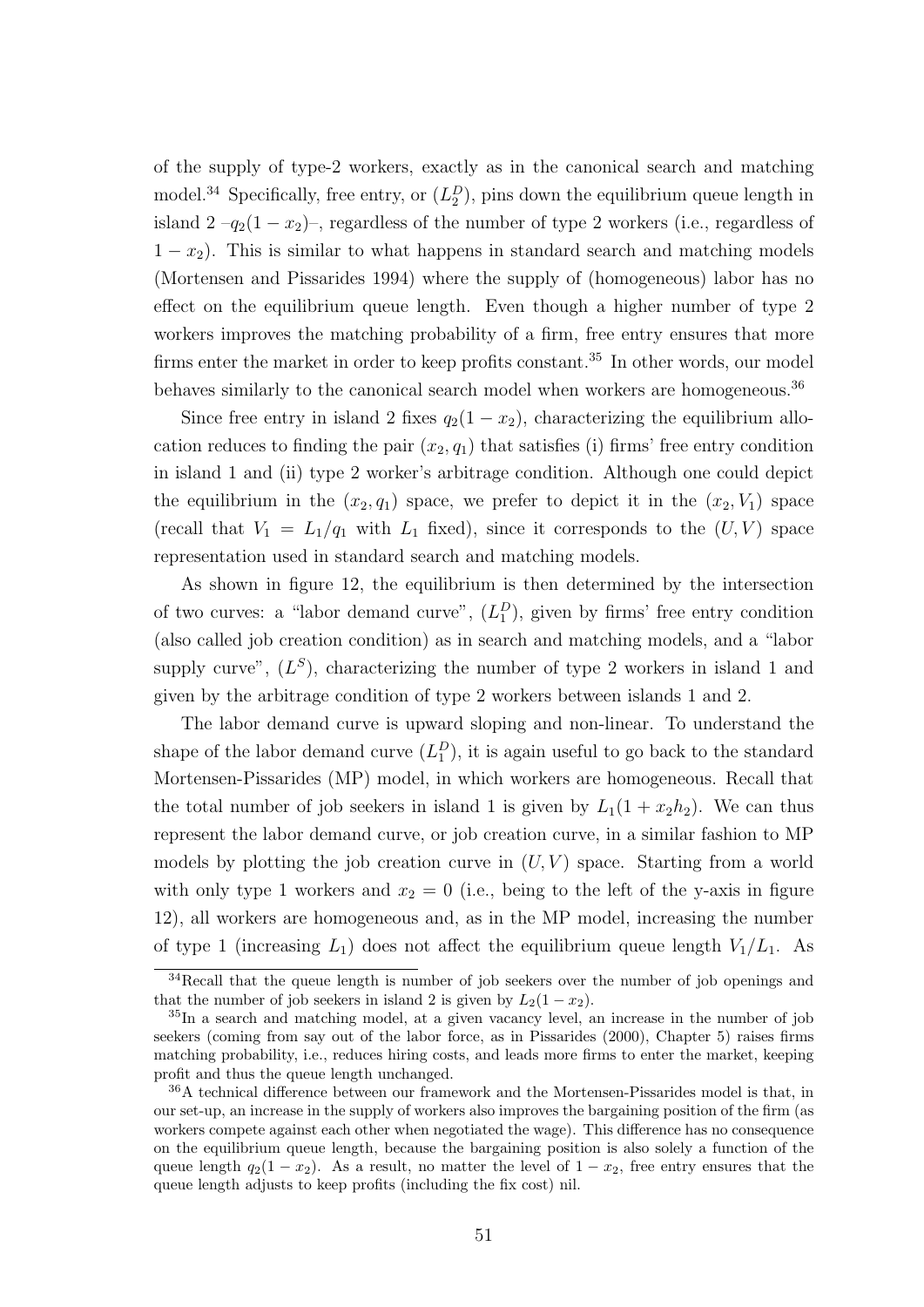a result, the labor demand curve (dashed blue line) crosses the origin at 0. Now, consider the case where one adds type 2 workers and  $x_2 > 0$ . Because firms generate a higher profit when hiring type 2 workers than when hiring type 1 workers, an increase in  $x_2$  generates a disproportionate increase in the number of firms in island 1, and the equilibrium queue length  $\frac{V_1}{L_1(1+x_2h_2)}$  increases. In other words, the slope of the labor demand curve is initially increasing with  $x_2$ . This portion of the labor demand curve can be seen as capturing a "quality effect":<sup>37</sup> as the share of type 2 workers in island 1 increases, the quality (i.e., skill level) of the average applicant improves, and this leads to a disproportionate increase in job creation. Then, as the number of type 2 workers becomes large relative to the number of type 1, the labor market in island 1 resembles more to more to that of an homogeneous market with only type 2 workers, in which the queue length is independent of the number of type 2 and the slope of  $(L_1^D)$  is again independent of  $x_2$  (dashed red line).

The labor supply curve is capturing how  $x_2$  depends on  $V_1$  and is also upward slopping: the larger the number of job openings, the less competition type 2 workers will face when searching in island 1, and the higher their expected wage. As a result, an increase in  $V_1$  raises the incentive of type 2 to move down to island 1 and increases  $x_2$ .

# A.4 Under-employment in a dynamic setting

In this section, we present our model of under-employment in a dynamic setting. For simplicity, we focus on the steady-state and only consider the  $N = 2$  case.<sup>38</sup>

The generalization of the static case to a dynamic setting is relatively trivial, the only difference with the static version is that workers' reservation wage –the wage making workers indifferent between working at that wage or remaining unemployed– is no longer 0 (or the exogenous value of unemployment benefits) but is endogenous and depends on the steady-state labor market allocation.

Denote b the flow payment of unemployment benefits (or home production) identical across islands. Denote  $\lambda_1$  the (exogenous) job separation rate of type-1 workers working in island 1,  $\lambda_{2,1}$  the job separation rate of type-2 workers working in island 1, and  $\lambda_{2,2}$  the job separation rate of type-2 workers working in island 2. Let r denote the workers' discount rate.

Denote  $U_{2,1}$  the value function of being unemployed in island 1 for a type-2 worker, and  $U_{2,2}$  the value function of being unemployed in island 2 for a type-2 worker. Denote  $U_{1,1}$  the value function of being unemployed in island 1 for a type-1

<sup>&</sup>lt;sup>37</sup>Such a "quality effect" is well known in random search models with heterogenous workers.

<sup>&</sup>lt;sup>38</sup>Generalization to the  $N = 3$  case (or higher) would proceed in an identical fashion.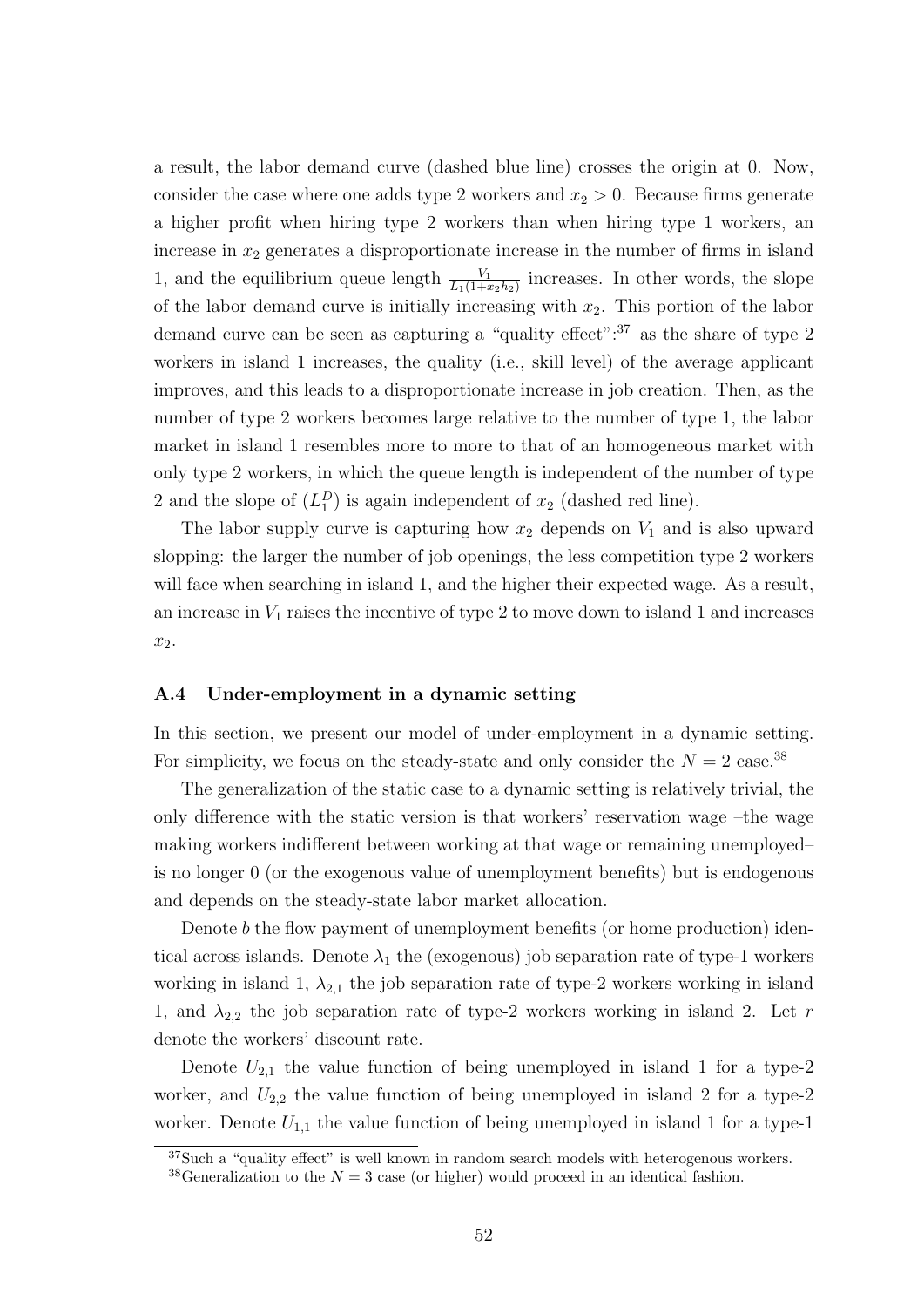worker. Denote  $J_{2,1}$  the value for the firm in island 1 of hiring a type-2 worker,  $J_{1,1}$  the value for the firm in island 1 of hiring a type-1 worker,  $J_{2,2}$  the value for the firm in island 2 of hiring a type-2 worker. Regarding type-2 workers, note that since, in equilibrium, high-skill workers are indifferent between island 1 and 2 (ie.,  $U_{2,1} = U_{2,2} = U_2$ , type-2 reservation wages are equal across islands.

The value of being unemployed and employed for a type  $i, U_i$  and  $W_i$ , satisfy

$$
\begin{cases}\nrU_i = b + \int \max(W_i(w) - U_i, 0) dF_i(w) \\
rW_i = w_i + \lambda_i (U_i - W_i(w))\n\end{cases} (7)
$$

where F's denote the (endogenous) distributions of negotiated wages.

Non-degenerate distributions  $F$  arises because the wage of a worker depends on the number of applicants competing for the same job. Denote  $b_1$  (resp.  $b_2$ ) the reservation wage of a type-1 (resp. type-2) worker. To find  $b_2$  and  $b_1$ , we use  $b_2 = rU_2 = rW(b_2)$  and  $b_1 = rU_1 = rW(b_1)$  with (7) to get

$$
b_2 = b + \frac{1}{r + \lambda_{2,2}} \int_{b_2}^{\infty} (w - b_2) dF_{2,2}(w)
$$
 (8)

and similarly

$$
b_1 = b + \frac{1}{r + \lambda_1} \int_{b_1}^{\infty} (w - b_1) dF_1(w).
$$
 (9)

To derive the distributions  $F$ , it is instructive to start with the simpler case of an homogenous island where workers are all of the same type. This will be the case of island 2, since similarly to the static case, in an equilibrium with postive under-employment, no low-skill workers chooses to look for a job in the high-tech island. For clarity of exposition, we thus directly denote this case with subscript 2 to characterize the problem of the high-tech island. In an homogenous island, there are two cases: (i) a worker is alone to negotiate with the firm. In that case, she gets the wage  $w_{2,2} = \beta \varphi_2 + (1 - \beta)b_2$  with  $b_2$  the reservation wage of workers in island *i*. Note that  $b_i$  is an endogenous object. Case (i) occurs with probability  $e^{-q_2(1-x_2)}$ . (ii) a worker faces other applicants, in which case she receives her reservation wage  $w_{2,2} = b_2$  (whether she ends up getting the job or not in the end). Case (ii) occurs with probability  $1 - e^{-q_2(1-x_2)}$ . These two cases define the distribution  $F_{2,2}(w)$ .

Consider now the case of an heterogenous island with two worker types, high-skill and low-skill. Since this will be, in equilibrium, the case of island 1, we denote this case with subscript 1. Denote  $F_{2,1}(w)$  the distribution of wages of type-2 (high skill)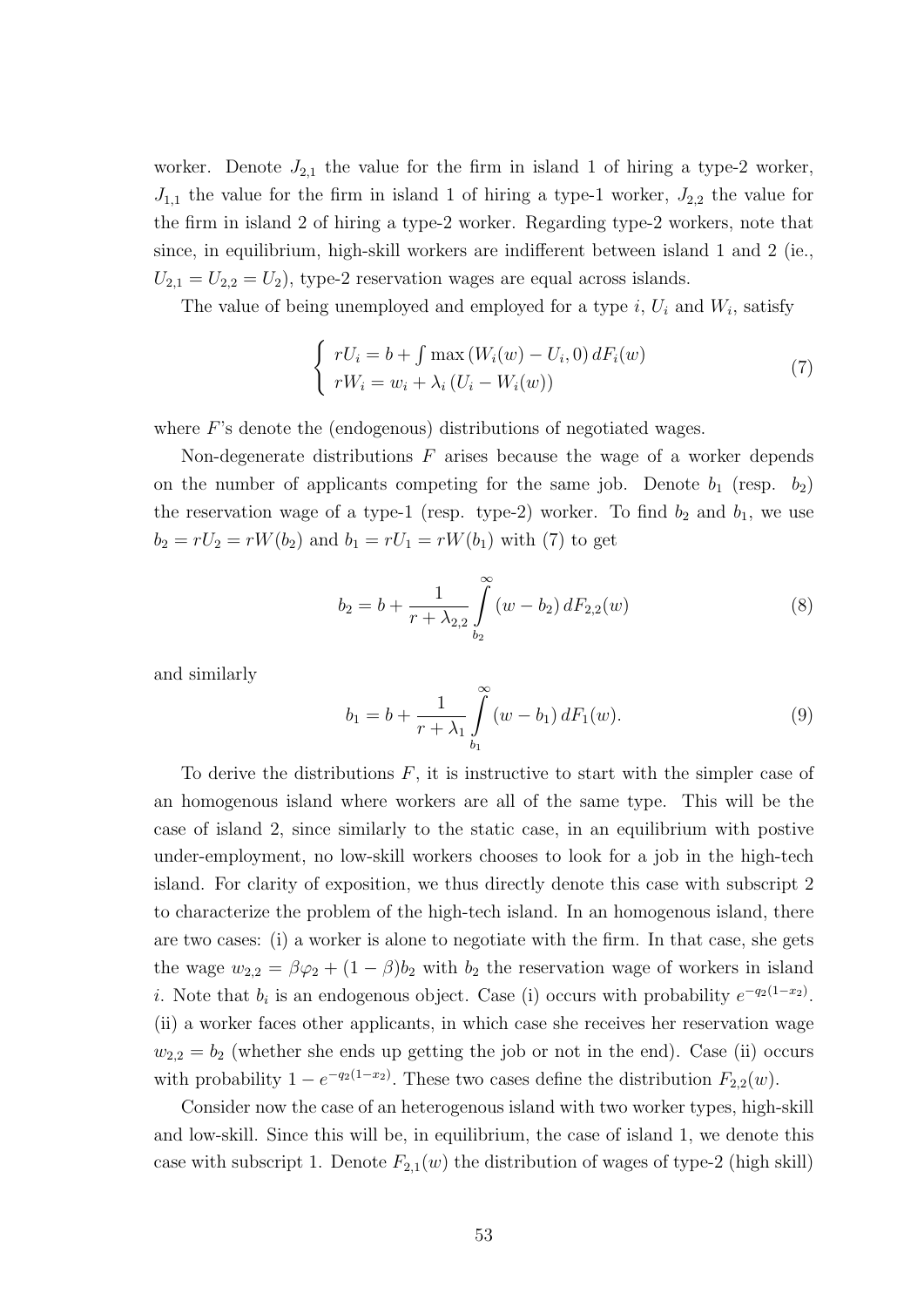workers searching in island 1 and  $F_{1,1}(w)$  the distribution of wages of type-1 (low skills) workers searching in island 1.

To derive  $F_{2,1}(w)$ , there are three cases to consider. (i) a high-productivity worker is alone to negotiate with the firm. In that case, she gets the wage  $w_{21} =$  $\beta\varphi_{2,1} + (1-\beta)b_2$  with  $b_2$  the reservation wage of workers in island 2. Case (i) occurs with probability  $e^{-q_1}e^{-q_1h_2x_2}$ . (ii) a high-productivity worker faces other applicants, but she is the only one of her kind (i.e., the only of type 2). In that case, she gets the wage  $w_{2,1} = \beta \left( \varphi_{2,1} - (\varphi_1 - b_1) \frac{r + \lambda_{2,1}}{r + \lambda_1} \right)$  $r+\lambda_1$  $+ (1 - \beta)b_2$  with  $b_1$  the reservation wage of worker type-1 in island 1.<sup>39</sup> Case (ii) occurs with probability  $e^{-q_1h_2x_2}(1-e^{-q_1})$ . (iii) a high-skill worker faces other applicants of the same type, in which case she receives her reservation wage  $w_{2,1} = b_2$  (whether she ends up getting the job or not in the end). Case (ii) occurs with probability  $1 - e^{-q_2 x_2 h_2}$ . These three cases define the distribution  $F_{2,1}(w)$ .

We can derive a similar distribution  $F_{1,1}(w)$  for type-1 workers.

Using (8) with the expression for  $F_{2,2}(w)$  expressions for the reservations wages  $b_1$  and  $b_2$ 

$$
\begin{cases}\nb_2 = \frac{b + \frac{\beta}{r + \lambda_{2,2}} e^{-q_2(1-x_2)} \varphi_{2,2}}{1 + \frac{\beta}{r + \lambda_{2,2}} e^{-q_2(1-x_2)}} \\
b_1 = \frac{b + \frac{1}{r + \lambda_1} e^{-q_1} e^{-q_2 x_2 h_2} \beta \varphi_{1,1}}{1 + \frac{\beta}{r + \lambda_1} e^{-q_1} e^{-q_2 x_2 h_2}}\n\end{cases} (10)
$$

which define the functions  $b_1(q_1, x_2)$  and  $b_2(q_2, x_2)$ .

Using the fact that  $W_{2,2}(w) - U_{2,2} = \frac{w_2 - b_2}{r + \lambda_2}$  $\frac{w_2 - b_2}{r + \lambda_{22}}$ , the no-arbitrage conditions implies

$$
rU_{2,1} = rU_{2,2}
$$

with

$$
rU_{2,2} = \frac{\beta}{r + \lambda_{2,2}} \left[ e^{-q_2(1-x_2)} (\varphi_{2,2} - b_2) \right]
$$
  
\n
$$
rU_{2,1} = \frac{\beta}{r + \lambda_{2,1}} \left[ + \left( \beta \left( \varphi_{2,1} - (\varphi_1 - b_1) \frac{r + \lambda_{2,1}}{r + \lambda_1} \right) + (1 - \beta) b_2 \right) e^{-q_1 h_2 x_2} (1 - e^{-q_1}) \right]
$$

which implicitly define a function  $x_2(q_1, q_2)$  as in the static case.

The job creation condition can be obtained just as in the static case from the

<sup>&</sup>lt;sup>39</sup>To see that, note that if the firm makes the offer (with probability  $\beta$ ) the firm hires the only type-2 worker and pays her reservation wage  $b_2$ . When workers simulataneously make the offer (with probability  $1 - \beta$ ), the high-skill worker offers to work for a wage w satisfying  $J_{2,1}(w) =$  $J_1(w)$  so that the wage is as high as possible, making the firm indifferent between hiring the best worker and the second-best. Using that  $J_{2,1}(w) = \frac{\varphi_{2,1} - w}{r + \lambda_{2,1}}$ , we get  $\frac{\varphi_{2,1} - w_{2,1}}{r + \lambda_{2,1}} = \frac{\varphi_1 - b_1}{r + \lambda_1}$  which gives  $w_{2,1} = \varphi_{2,1} - (\varphi_1 - b_1) \frac{r + \lambda_{2,1}}{r + \lambda_1}$  $\frac{1+\lambda_2}{r+\lambda_1}$ . Combining the two cases gives the negotiated wage.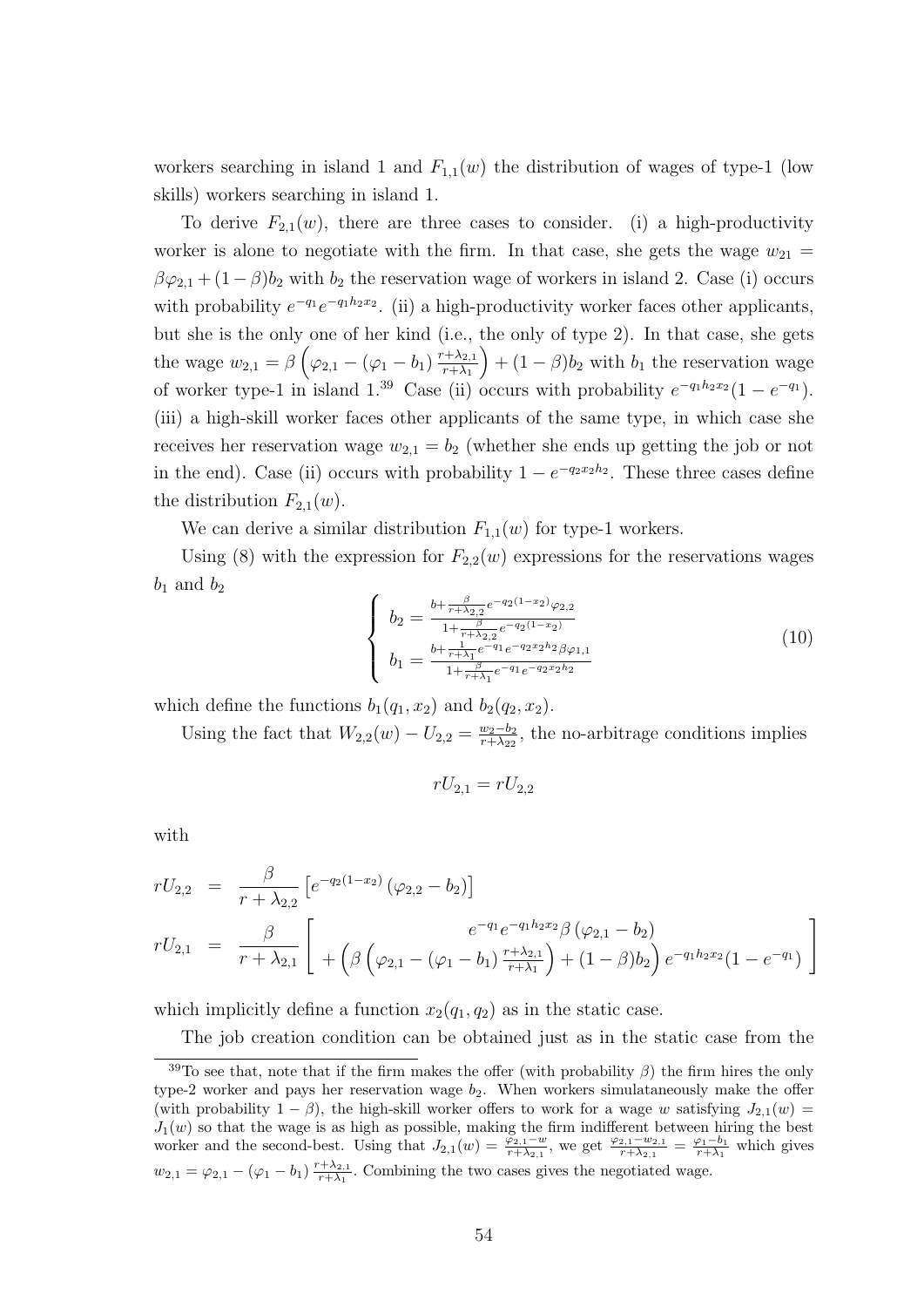free entry condition

$$
V_i = 0, \quad i = 1, 2
$$

with

$$
\begin{cases}\nrV_1 = -c_1 + \int \max (J_1(\pi) - V_1, 0) \, dG_1(\pi) \\
rJ_{1,1}(\pi) = \pi + \lambda_1 (V_1 - J_{1,1}(w)) \\
rJ_{2,1}(\pi) = \pi + \lambda_{2,1} (V_1 - J_{2,1}(w))\n\end{cases} \tag{11}
$$

where the distributions of profits  $G(\pi)$  can be defined by proceeding as previously and considering the different cases. For instance, in island 1, the distribution of profit is given by

$$
\pi \sim \begin{cases}\n(1-\beta)(\varphi_{2,1}-b_2) \text{ with probability } q_1x_2h_2e^{-q_2x_2h_2}e^{-q_1} \\
(1-\beta)(\varphi_{1,1}-b_1) \text{ with probability } q_1e^{-q_2x_2h_2}e^{-q_1} \\
\varphi_{2,1}-b_2 \text{ with probability } 1-e^{-x_2h_2q_2} - x_2h_2q_1e^{-q_2x_2h_2}e^{-q_1} \\
\varphi_{1,1}-b_1 \text{ with probability } e^{-x_2h_2q_2}(1-e^{-q_1}-q_1e^{-q_1}) \\
(1-\beta)(\varphi_{2,1}-b_2)+\beta(\varphi_1-b_1)\frac{r+\lambda_{2,1}}{r+\lambda_1} \text{ with probability } x_2h_2q_1e^{-x_2h_2q_2}(1-e^{-q_1}) \\
0 \text{ otherwise.} \n\end{cases}
$$
\n(12)

# A.5 Calibration of the dynamic model

The model allows us to express  $w_{1,1}$ ,  $w_{2,1}$ ,  $w_{2,2}$  as functions of the model parameters  $\varphi_{1,1}, \varphi_{2,1}, \varphi_{2,2}$ , as well as  $q_{1,t}$  and  $q_{2,t}, x_{2,t}$ , and the ratio to high-skill to low-skill job seekers,  $h_{2,t}$ . Specifically, with a little bit of algebra, one can show that the wages satisfy

$$
\begin{cases}\nw_{2,2,t} = b_{2,t} + \beta \frac{\varphi_{2,2}e^{-mq_{2,t}(1-x_{2,t})}}{f(m_{2,t}(1-x_{2,t}))} \\
w_{2,1,t} = b_{2,t} + \beta \frac{(\varphi_{2,1} - \varphi_{1,1} + \varphi_{1,1}e^{-mq_{1,t}})e^{-mq_{1,t}h_{2,t}x_{2,t}}}{e^{-mq_{1,t}h_{2,t}x_{2,t}}f(m_{q1,t}h_{2,t}x_{2,t})}, \\
w_{1,1,t} = b_{1,t} + \beta \frac{\varphi_{1,1}e^{-mq_{1,t}h_{2,t}x_{2,t} - mq_{1,t}}}{e^{-mq_{1,t}h_{2,t}x_{2,t}}f(m_{q1,t})}\n\end{cases}
$$
\n(13)

and that the job finding rates of type-2 and type-1 workers satisfy

$$
\begin{cases}\nf_{2,t} = (1 - x_{2,t}) f_{2,2,t} + x_{2,t} f_{2,1,t} \\
f_{1,t} = f_{1,1,t}\n\end{cases}
$$
\n(14)

with  $f_{2,2,t}$ ,  $f_{2,1,t}$ ,  $f_{1,1,t}$  denoting respectively the job finding rate of type 2 workers searching in island 2, the job finding rate of type 2 workers in island  $1<sup>40</sup>$  and the

<sup>&</sup>lt;sup>40</sup>Note that, while  $f_{2,t}$  and  $f_{1,t}$  are observed, we do not observe  $f_{2,2,t}$  and  $f_{2,1,t}$ , since we do not know where high-skill workers are searching.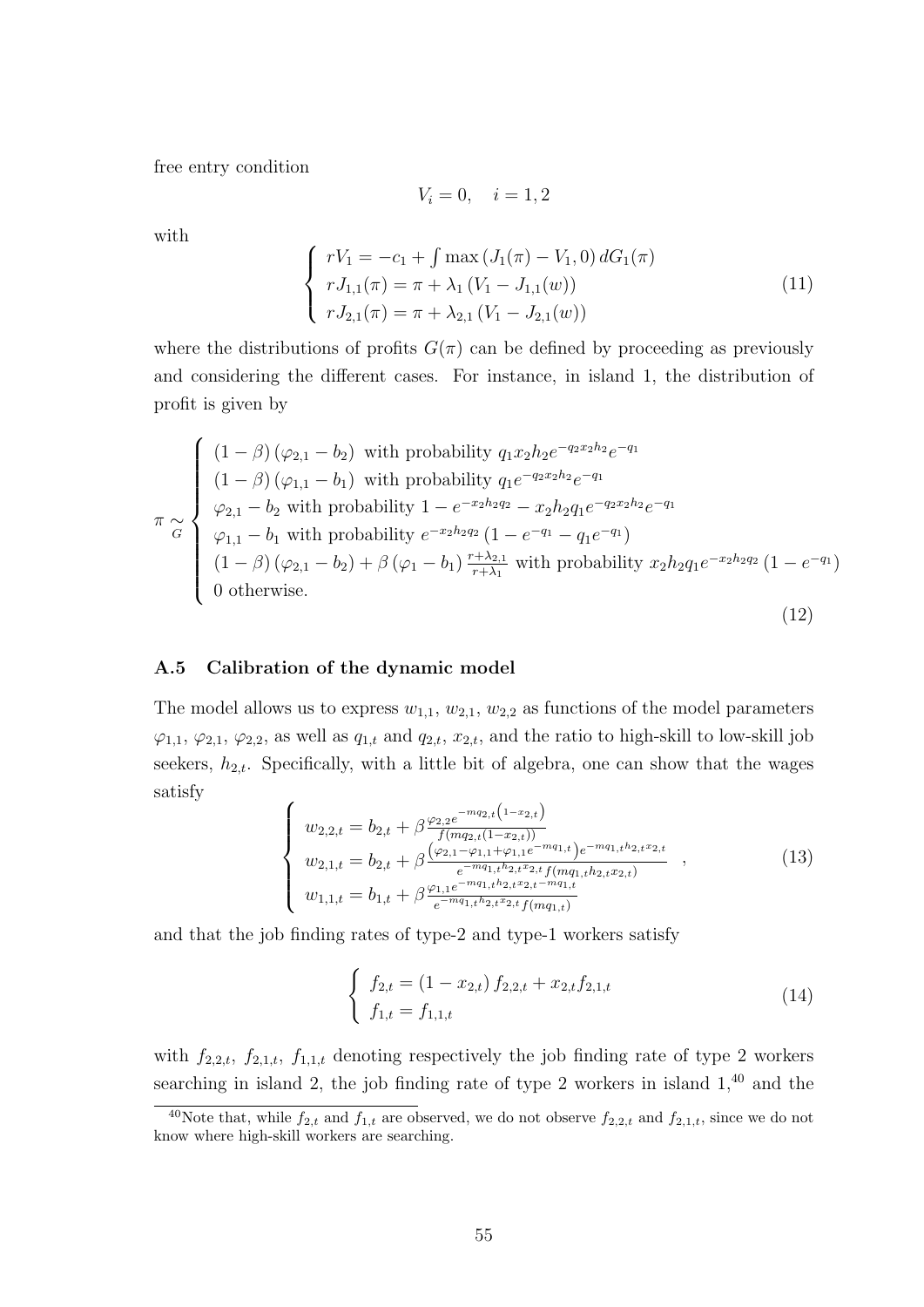job finding rate of type 1 workers searching in island1, and given by

$$
\begin{cases}\nf_{2,2,t} = mf(m(1 - x_{2,t})q_{2,t}) \\
f_{2,1,t} = mf(mx_{2,t}h_{2,t}q_{1,t}) \\
f_{1,1,t} = me^{-mx_{2,t}h_{2,t}q_{1,t}}f(mq_{1,t})\n\end{cases}
$$
\n(15)

where the function  $f(q)$  is<sup>41</sup>

$$
f(q) = \frac{1 - e^{-q}}{q}
$$

and where m denotes the "matching efficiency" of the labor markets. Indeed, in order to bring an urn-ball matching function to the data (and match the observed average job finding rates to type-2 and type-1 workers), we proceed as Blanchard and Diamond (1994) and assume that workers send out an application with probability m, so that a job finding rate is given by  $mf(mq)$ .

Assuming that  $q_{1,t}$ ,  $q_{2,t}$ ,  $x_{2,t}$  and  $h_{2,t}$  are observables over 2006-2012, we can back out values for  $\varphi_{1,1}, \varphi_{2,1}$  and  $\varphi_{2,2}$  by taking expectations of (13) and using the average wages reported over the period.

We thus need data on  $q_{1,t}$ ,  $q_{2,t}$ ,  $x_{2,t}$  and  $h_{2,t}$ . As described in the main text, we can measure  $q_{1,t}$ ,  $q_{2,t}$  and  $h_{2,t}$ , but not  $x_{2,t}$ . Instead, we measure the under-employment rate,  $\hat{x}_{2,t}$ , which is the fraction of high-skill workers employed in the low-tech island and is given by

$$
\hat{x}_{2,t} = \frac{N_{2,1}(t)}{N_{2,1}(t) + N_{2,2}(t)}\tag{16}
$$

where  $N_{2,1}(t)$  is the number of type-2 workers employed in island 1 at time t, and  $N_{2,2}(t)$  is the number of type-2 workers employed in island 2 at time t.

To link  $x_{2,t}$  and  $\hat{x}_{2,t}$ , we can use a simple stock-flow model of under-employment. Specifically, we consider a continuous time environment in which data are available only at discrete dates. For  $t \in \{0, 1, 2...\}$ , we refer to the interval  $[t, t+1]$  as 'period t. We assume that during period  $t$ , the fraction of type-2 workers searching in island 1 is constant at  $x_{2,t}$ , the ratio of type-2 to type job sekers is constant at  $h_{2,t}$  and that the job finding rates are constant at  $f_{2,2,t}$ ,  $f_{2,1,t}$  and  $f_{1,1,t}$ . The job separation rates of type-2 workers empleyed in island 2 and 1 are constant and respectively  $\lambda_{2,2}$ 

<sup>&</sup>lt;sup>41</sup>To obtain (15) and the expressions for the job finding rates, note that, in our setup, a worker always meets a firm, so that the job finding probability of a high-skill depends on the number of other applicants he is facing. Denoting  $q$  the ratio of high-type job seekers to vacancies, the number of hires of high-types is given by  $V(1-e^{-q})$ , and the probability that a high-type gets a job is  $f(q) = \frac{1-e^{-q}}{q}$  $\frac{e^{-q}}{q}$ . We then obtain (15) by using that the number of high-type job seekers in island 2 is  $(1-x_{2,t})L_{2,t}$  and that the number of high-type job seekers in island 1 is  $x_{2,t}h_{2,t}L_{1,t}$ . For low-skill workers, we get a similar expression, except that they must face no high-skill applicants, which happens with probability  $e^{-mx_{2,t}h_{2,t}q_{1,t}}$ .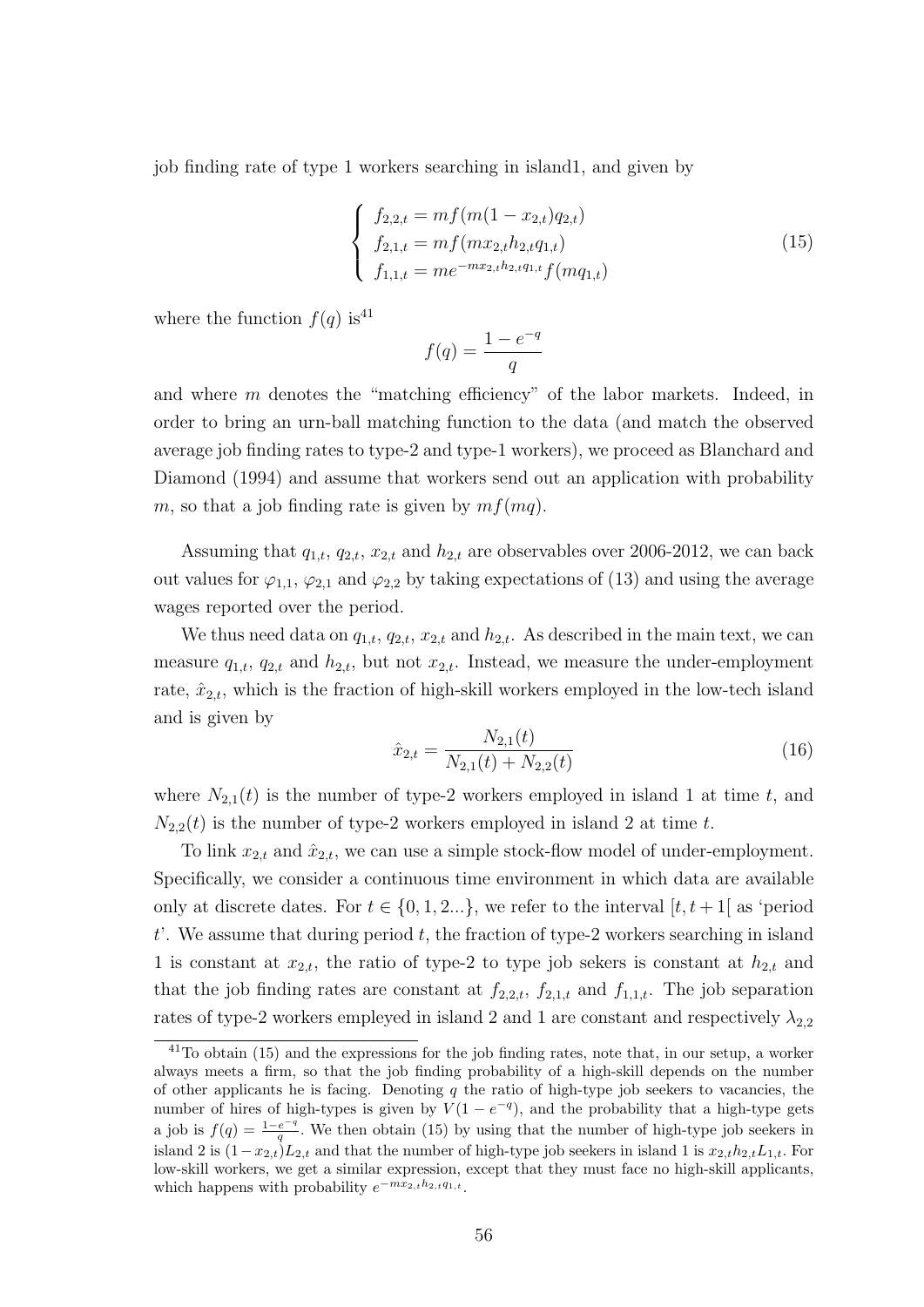and  $\lambda_{2,1}$ , and the job separation rate of type-1 workers is  $\lambda_{1,1}$ .

Over  $\tau \in [0,1]$ , the number of type 2 workers employed in island 2,  $N_{2,2}(t+\tau)$ , the number of type 2 workers employed in island 1, and  $N_{2,1}(t+\tau)$ , and the number of type 1 workers employed in island 1,  $N_{1,1}(t+\tau)$ , evolve according to

$$
\begin{cases}\n\frac{dN_{2,2}(t+\tau)}{d\tau} = (1 - N_{2,2}(t+\tau) - N_{2,1}(t+\tau)) x_{2,t} f_{2,2,t} - \lambda_{2,2} N_{2,2}(t+\tau) \\
\frac{dN_{2,1}(t+\tau)}{d\tau} = (1 - N_{2,2}(t+\tau) - N_{2,1}(t+\tau)) (1 - x_{2,t}) f_{2,1,t} - \lambda_{2,1} N_{2,1}(t+\tau) \\
\frac{dN_{1,1}(t+\tau)}{d\tau} = (1 - N_{1,1}(t+\tau)) f_{1,1,t} - \lambda_{1,1} N_{1,1}(t+\tau)\n\end{cases}
$$
\n(17)

with the job finding rates in each island given by (15).

With the observed under-employment rate  $\hat{x}_{2,t}$  given by (16), we can combine (17) with expressions for the job finding rates  $(15)$ , and solve the system of differential equation to express  $\hat{x}_{2,t}$  as a function of  $x_{2,t}$ ,  $h_{2,t}$ ,  $q_{2,t}$ ,  $q_{1,t}$ ,  $\hat{x}_{2,t-1}$  and the other constant parameters of the model. Inversing this relation, we can express  $x_{2,t}$  as a function of  $\hat{x}_{2,t}$  and the other observable variables of the model.

To calibrate the job separation rates  $\lambda_{2,2}$ ,  $\lambda_{2,1}$  and  $\lambda_{1,1}$ , we use the data reported in Table 1. In line with the literature, we calibrate unemployment benefits to equal 40 percent of the income earned in a given island by a worker of a given type, and where  $b_1$  and  $b_2$  are given by (9) and (8). Finally, we choose m to match the average level of  $f_{1,t}$ .